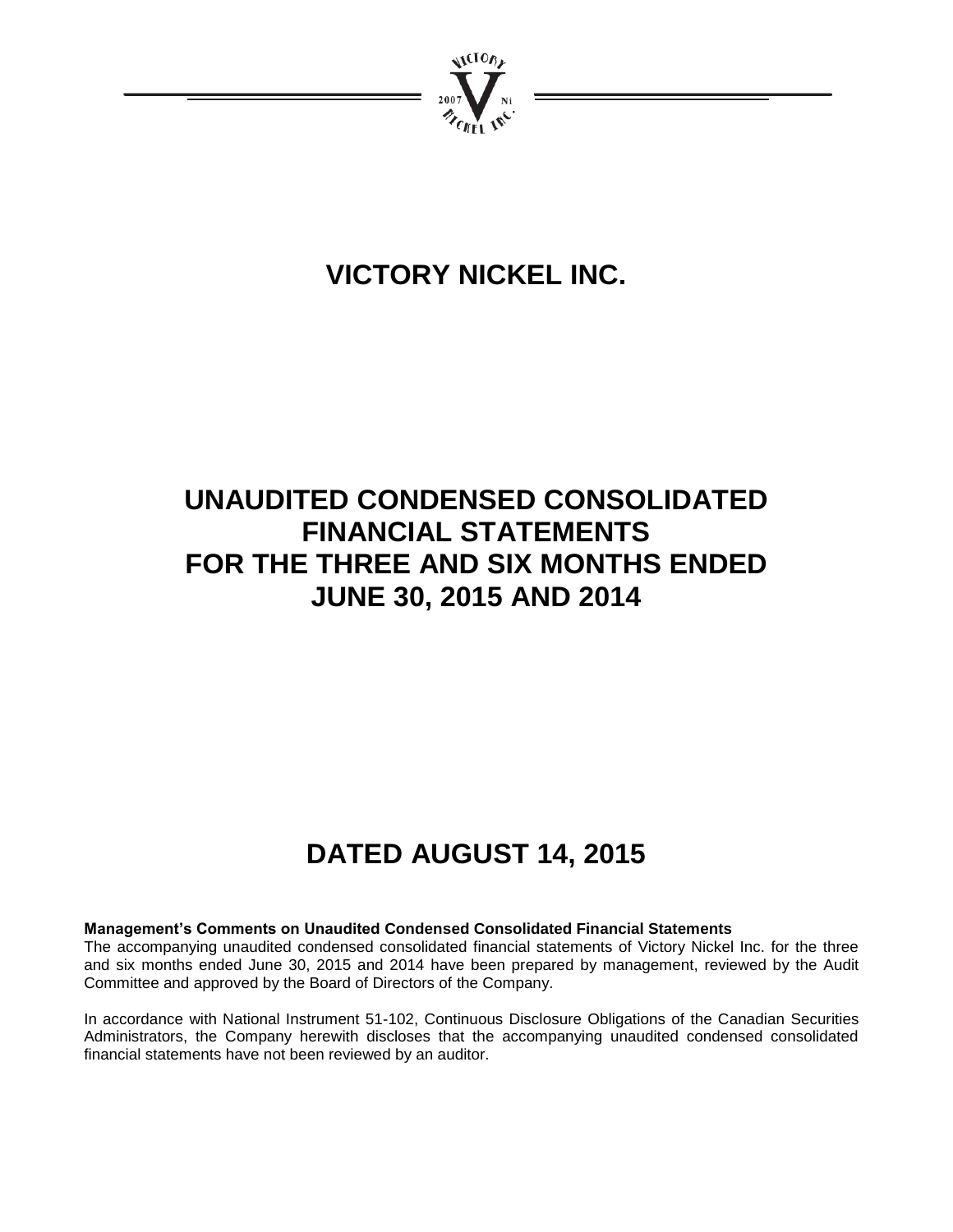|                                                                                                                                         |              | <b>June 30,</b><br>2015 | December 31,<br>2014 |
|-----------------------------------------------------------------------------------------------------------------------------------------|--------------|-------------------------|----------------------|
| (in thousands of United States dollars)                                                                                                 | <b>Notes</b> | (unaudited)             |                      |
| <b>ASSETS</b>                                                                                                                           |              |                         |                      |
| <b>Current assets</b>                                                                                                                   |              |                         |                      |
| Cash and cash equivalents                                                                                                               | 6            | \$<br>153               | \$<br>712            |
| Restricted deposits                                                                                                                     | 6            | 40                      | 271                  |
| Receivables and prepaids                                                                                                                | 7            | 607                     | 3,367                |
| Marketable securities                                                                                                                   | 8            | 331                     | 153                  |
| Inventory                                                                                                                               | 9            | 4,083                   | 2,977                |
| <b>Total current assets</b>                                                                                                             |              | 5,214                   | 7,480                |
| <b>Non-current assets</b>                                                                                                               |              |                         |                      |
| Property, plant and equipment                                                                                                           | 10           | 5,878                   | 6,179                |
| Mine property and development project                                                                                                   | 11           | 34,978                  | 34,893               |
| Exploration and evaluation projects                                                                                                     | 12           | 13,398                  | 13,380               |
| <b>Total non-current assets</b>                                                                                                         |              | 54,254                  | 54,452               |
| <b>Total Assets</b>                                                                                                                     |              | \$<br>59,468 \$         | 61,932               |
| <b>LIABILITIES AND SHAREHOLDERS' EQUITY</b><br><b>Current liabilities</b><br>Trade and other payables<br>Loans and borrowings - current | 13<br>14     | \$<br>4,029 \$<br>7,247 | 3,032<br>7,493       |
| <b>Total current liabilities</b>                                                                                                        |              | 11,276                  | 10,525               |
|                                                                                                                                         |              |                         |                      |
| <b>Non-current liabilities</b>                                                                                                          |              |                         |                      |
| Loans and borrowings - long-term                                                                                                        | 14           | 2,935                   | 2,957                |
| Participating Interest                                                                                                                  | 15           | 2,054                   | 3,548                |
| Lease obligations - long-term                                                                                                           | 16           | 204                     | 275                  |
| Deferred tax liability                                                                                                                  |              | 264                     | 817                  |
| <b>Total non-current liabilities</b>                                                                                                    |              | 5,457                   | 7,597                |
| <b>Total Liabilities</b>                                                                                                                |              | 16,733                  | 18,122               |
| <b>Shareholders' equity</b>                                                                                                             |              |                         |                      |
| Share capital                                                                                                                           | 17           | 52,570                  | 52,570               |
| Contributed surplus                                                                                                                     |              | 5,692                   | 5,644                |
| Accumulated other comprehensive loss                                                                                                    |              | (4,090)                 | (4, 144)             |
| Deficit                                                                                                                                 |              | (11, 437)               | (10, 260)            |
| <b>Total shareholders' equity</b>                                                                                                       |              | 42,735                  | 43,810               |
| <b>Total Liabilities and Shareholders' Equity</b>                                                                                       |              | \$<br>59.468            | \$<br>61,932         |

## **Condensed Consolidated Balance Sheets**

### **NATURE OF OPERATIONS AND GOING CONCERN (Note 1)**

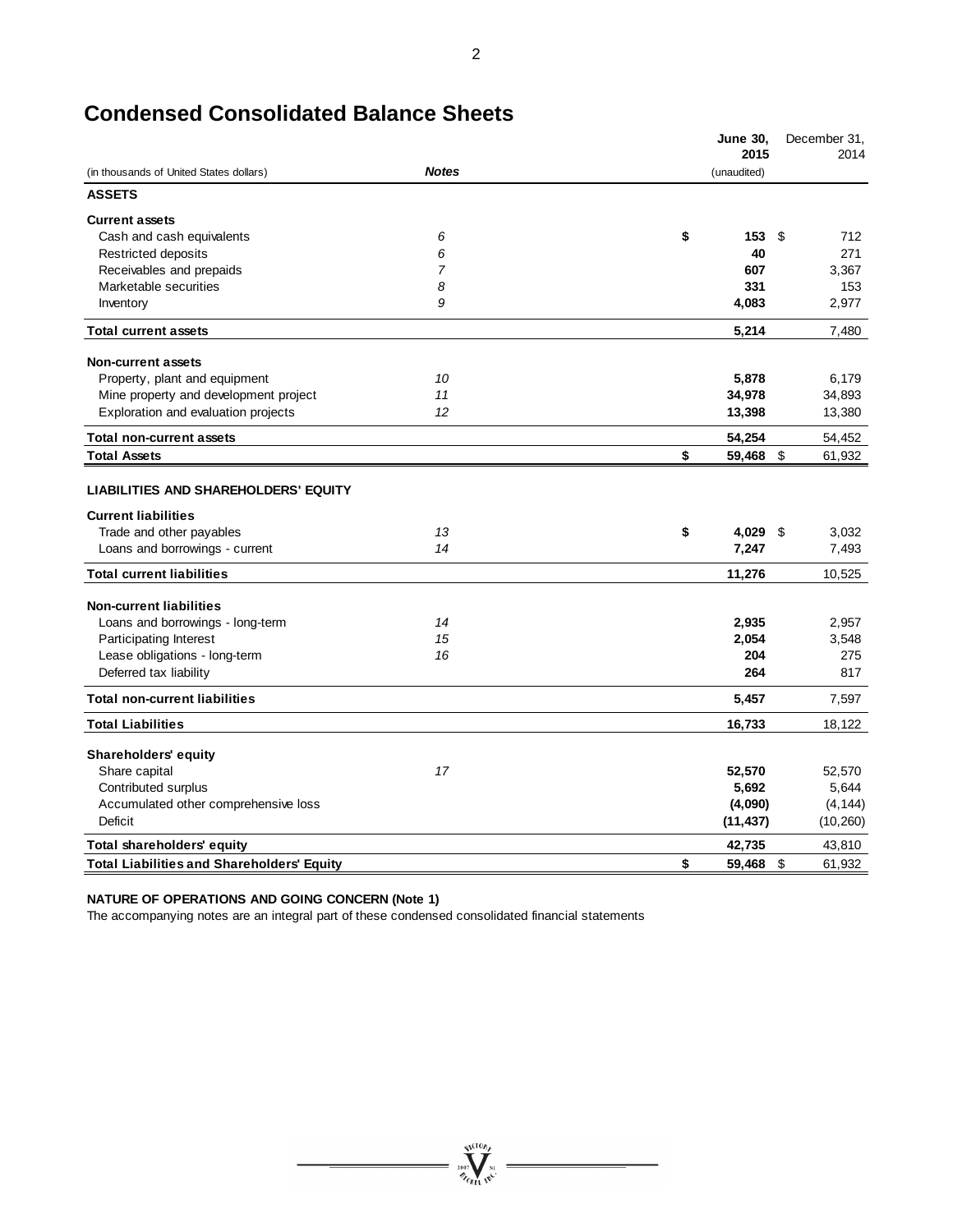|                                                                   |              | Three months ended June 30, |                                 | Six months ended June 30, |                                 |  |  |
|-------------------------------------------------------------------|--------------|-----------------------------|---------------------------------|---------------------------|---------------------------------|--|--|
| (in thousands of United States dollars, except per share amounts) | <b>Notes</b> | 2015<br>(unaudited)         | 2014<br>(unaudited)<br>(Note 2) | 2015<br>(unaudited)       | 2014<br>(unaudited)<br>(Note 2) |  |  |
| <b>Revenues</b>                                                   |              | \$<br>631                   | \$<br>1,310                     | \$<br>$2,153$ \$          | 1,310                           |  |  |
| Cost of goods sold                                                |              | (555)                       | (1, 456)                        | (2, 324)                  | (1, 456)                        |  |  |
| Gross margin                                                      |              | 76                          | (146)                           | (171)                     | (146)                           |  |  |
| <b>Operating expenses</b>                                         |              |                             |                                 |                           |                                 |  |  |
| General and administrative                                        |              | (130)                       | (777)                           | (639)                     | (1,268)                         |  |  |
| Share-based payments:                                             | 19           |                             |                                 |                           |                                 |  |  |
| Options                                                           |              | (22)                        | (19)                            | (48)                      | (77)                            |  |  |
| Amortization of property, plant and equipment                     | 10           | (164)                       | (172)                           | (330)                     | (216)                           |  |  |
| Recovery (Writedown) of E and E projects                          | 12           | 192                         | (26)                            | 186                       | (26)                            |  |  |
| Net frac sand pre-operating costs                                 | 23           |                             |                                 |                           | (194)                           |  |  |
| Non-recurring plant costs                                         | 21           | (56)                        |                                 | (656)                     |                                 |  |  |
| <b>Operating loss</b>                                             |              | (104)                       | (1, 140)                        | (1,658)                   | (1, 927)                        |  |  |
| Finance income                                                    | 20           | 106                         | 581                             | 1,759                     | 582                             |  |  |
| Finance costs                                                     | 20           | (900)                       | (628)                           | (1, 840)                  | (1,500)                         |  |  |
| Net finance income (costs)                                        |              | (794)                       | (47)                            | (81)                      | (918)                           |  |  |
| Loss before income taxes                                          |              | (898)                       | (1, 187)                        | (1,739)                   | (2, 845)                        |  |  |
| Income tax recovery (expense)                                     |              | (8)                         | 494                             | 562                       | 706                             |  |  |
| <b>Net Loss for the Period</b>                                    |              | \$<br>$(906)$ \$            | (693)                           | \$<br>$(1, 177)$ \$       | (2, 139)                        |  |  |
| Loss per share                                                    | 18           |                             |                                 |                           |                                 |  |  |
| Basic loss per share                                              |              | \$<br>$(0.02)$ \$           | (0.01)                          | \$<br>$(0.02)$ \$         | (0.04)                          |  |  |
| Diluted loss per share                                            |              | \$<br>$(0.02)$ \$           | (0.01)                          | \$<br>$(0.02)$ \$         | (0.04)                          |  |  |

## **Condensed Consolidated Statements of Operations**

The accompanying notes are an integral part of these condensed consolidated financial statements

## **Condensed Consolidated Statements of Comprehensive Loss**

|                                                   |              | Three months ended June 30.<br>2015 |  | Six months ended June 30.<br>2015 |  |               |                                 |
|---------------------------------------------------|--------------|-------------------------------------|--|-----------------------------------|--|---------------|---------------------------------|
| (in thousands of United States dollars)           | <b>Notes</b> | (unaudited)                         |  | 2014<br>(unaudited)<br>(Note 2)   |  | (unaudited)   | 2014<br>(unaudited)<br>(Note 2) |
| Net loss for the period                           |              | $(906)$ \$                          |  | (693)                             |  | $(1, 177)$ \$ | (2, 139)                        |
| Other comprehensive (loss) income ("OCI")         |              |                                     |  |                                   |  |               |                                 |
| Net change in fair value of financial assets      | 8            | (20)                                |  | (36)                              |  | (14)          | 51                              |
| Income tax expense                                |              | (5)                                 |  | 5                                 |  | (8)           | (7)                             |
| Foreign exchange on change in functional currency | 2            | (13)                                |  |                                   |  | 77            |                                 |
| Other comprehensive income (loss) for the period  |              | (39)                                |  | (31)                              |  | 54            | 44                              |
| Total Comprehensive Loss for the period           |              | $(945)$ \$                          |  | (724)                             |  | $(1, 123)$ \$ | (2,095)                         |

 $\sum_{2007}^{3007} \sum_{\ell\ell\ell\ell\ell\ell\ell}^{3007}$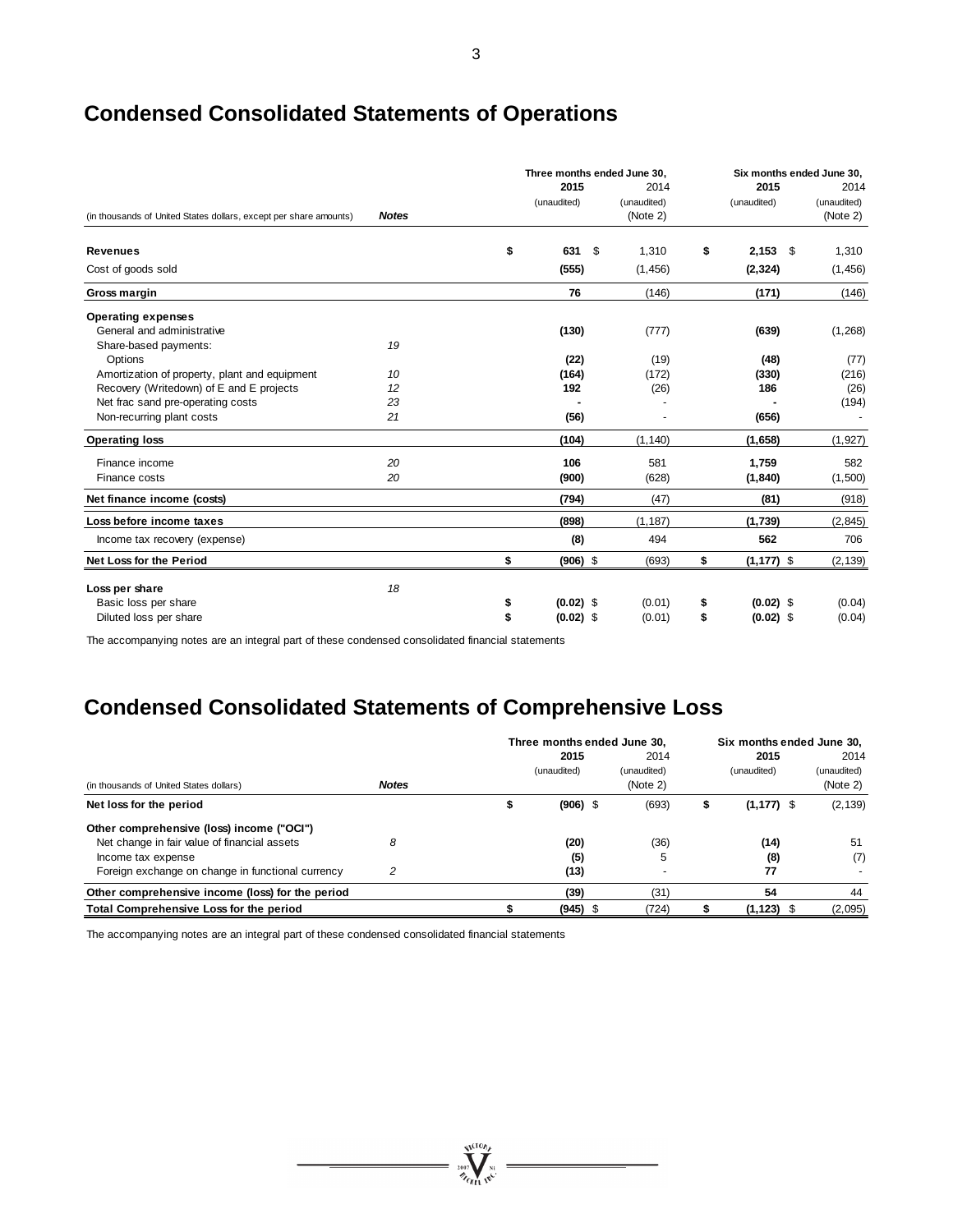## **Condensed Consolidated Statements of Shareholders' Equity**

|                                                                                                |          |                         |                               |     | <b>Accumulated</b><br>Other      |                          |                     |
|------------------------------------------------------------------------------------------------|----------|-------------------------|-------------------------------|-----|----------------------------------|--------------------------|---------------------|
| (unaudited)<br>(in thousands of United States dollars)                                         |          | <b>Share</b><br>Capital | Contributed<br><b>Surplus</b> |     | Comprehensive<br>Income / (Loss) | <b>Deficit</b>           | <b>Total Equity</b> |
| Balances as at January 1, 2014                                                                 | Notes \$ | 52,048                  | \$<br>5,431                   | \$  | $(1,714)$ \$                     | $(7, 844)$ \$            | 47,921              |
| Total comprehensive loss for the period                                                        |          |                         |                               |     |                                  |                          |                     |
| Net loss for the period                                                                        |          |                         |                               |     |                                  | (2, 139)                 | (2, 139)            |
| Other comprehensive loss<br>Net change in fair value of financial assets<br>Income tax expense |          |                         |                               |     | 51<br>(7)                        |                          | 51<br>(7)           |
| Total other comprehensive income (loss)                                                        |          |                         |                               |     | 44                               |                          | 44                  |
| Total comprehensive loss for the period                                                        |          |                         |                               |     |                                  |                          | (2,095)             |
| Transactions with owners, recorded directly in equity                                          |          |                         |                               |     |                                  |                          |                     |
| Contributions by owners in the period                                                          |          |                         |                               |     |                                  |                          |                     |
| Options vesting                                                                                | 19       |                         | 80                            |     |                                  |                          | 80                  |
| Options exercised                                                                              | 17,19    | 344                     | (148)                         |     |                                  |                          | 196                 |
| <b>Total contributions by owners</b>                                                           |          | 344                     | (68)                          |     | ۰                                | $\blacksquare$           | 276                 |
| <b>Total transactions with owners</b>                                                          |          | 344                     | (68)                          |     |                                  |                          | 276                 |
| Balances as at June 30, 2014                                                                   |          | \$<br>52,392            | \$<br>5,363                   | \$  | $(1,670)$ \$                     | $(9,983)$ \$             | 46,102              |
| Balances as at January 1, 2015                                                                 |          | \$<br>52,570            | \$<br>5,644                   | -\$ | $(4, 144)$ \$                    | $(10, 260)$ \$           | 43,810              |
| Total comprehensive loss for the period                                                        |          |                         |                               |     |                                  |                          |                     |
| Net loss for the period                                                                        |          |                         |                               |     |                                  | (1, 177)                 | (1, 177)            |
| Other comprehensive income                                                                     |          |                         |                               |     |                                  |                          |                     |
| Net change in fair value of financial assets                                                   |          |                         |                               |     | (14)                             |                          | (14)                |
| Income tax expense                                                                             |          |                         |                               |     | (8)                              |                          | (8)                 |
| Foreign exchange on change in functional currency                                              |          |                         |                               |     | 77                               |                          | 77                  |
| Total other comprehensive income (loss)                                                        |          |                         |                               |     | 54                               | $\overline{\phantom{a}}$ | 54                  |
| Total comprehensive loss for the period                                                        |          |                         |                               |     |                                  |                          | (1, 123)            |
| Transactions with owners, recorded directly in equity                                          |          |                         |                               |     |                                  |                          |                     |
| Contributions by owners in the period                                                          |          |                         |                               |     |                                  |                          |                     |
| Options vesting                                                                                | 19       |                         | 48                            |     |                                  |                          | 48                  |
| <b>Total contributions by owners</b>                                                           |          |                         | 48                            |     |                                  |                          | 48                  |
| <b>Total transactions with owners</b>                                                          |          |                         | 48                            |     |                                  |                          | 48                  |
| Balances as at June 30, 2015                                                                   |          | \$<br>52,570 \$         | $5,692$ \$                    |     | $(4,090)$ \$                     | $(11, 437)$ \$           | 42,735              |

 $\sum_{j_{00}\atop{\scriptstyle{\ell_{100}}}}^{\scriptstyle{\psi l(\mathrm{IO}_{\ell})}}\hspace{-0.1cm}\prod_{j_{0}\atop{\scriptstyle{\ell_{10}}}}^{\scriptstyle{\psi l(\mathrm{IO}_{\ell})}}$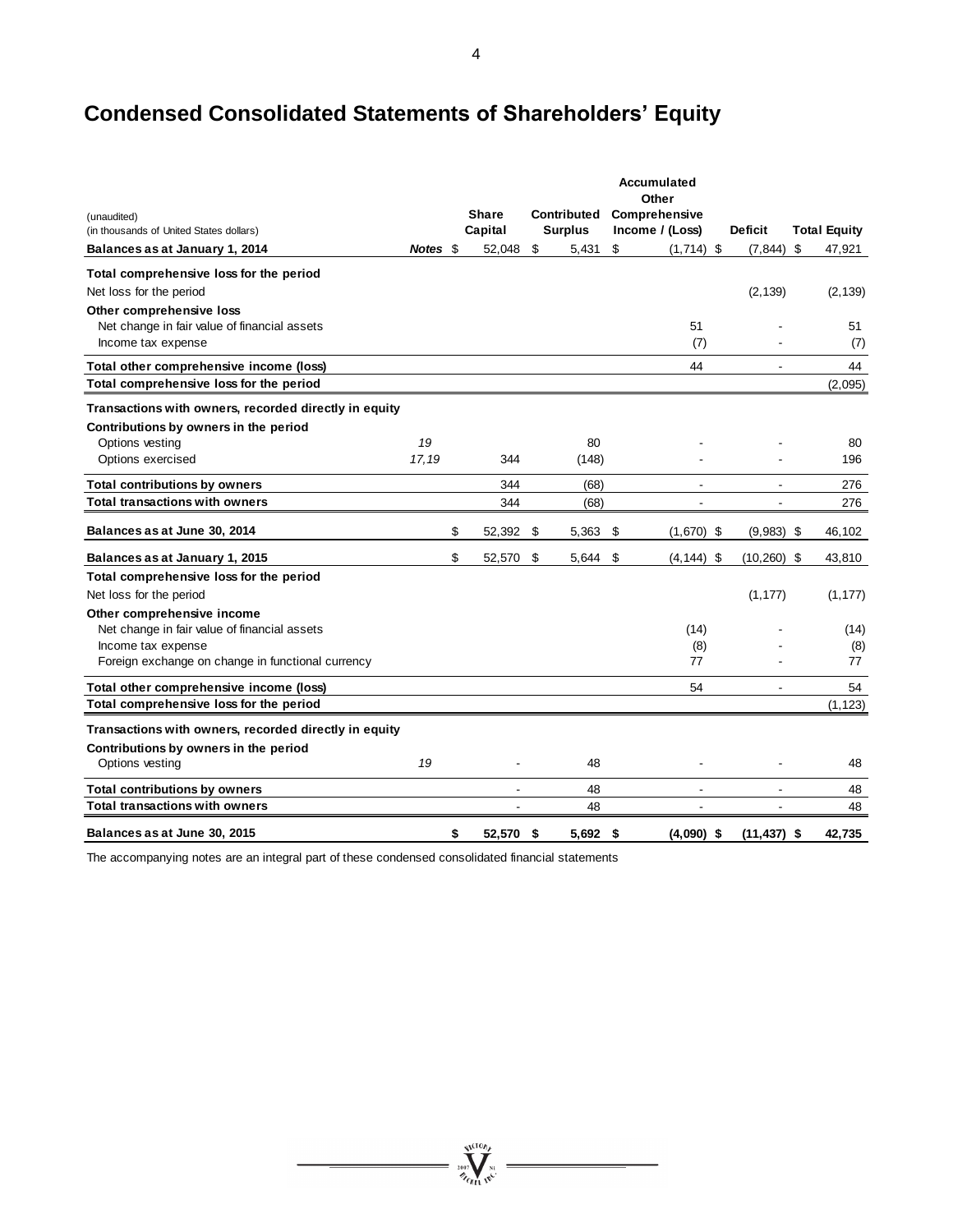## **Condensed Consolidated Statements of Cash Flows**

|                                                            |                | Six months ended June 30. |                         |  |  |
|------------------------------------------------------------|----------------|---------------------------|-------------------------|--|--|
|                                                            |                | 2015                      | 2014                    |  |  |
| (in thousands of United States dollars)                    | <b>Notes</b>   | (unaudited)               | (unaudited)<br>(Note 2) |  |  |
| Cash flows from operating activities                       |                |                           |                         |  |  |
| Net loss for the period                                    |                | \$<br>$(1, 177)$ \$       | (2, 141)                |  |  |
| Adjustments for:                                           |                |                           |                         |  |  |
| Share-based payments                                       | 19             | 60                        | 77                      |  |  |
| Amortization of property, plant and equipment              | 10             | 317                       | 215                     |  |  |
| Recovery (Writedown) of exploration and evaluation project | 12             | 187                       |                         |  |  |
| Net finance costs                                          | 20             | 111                       | 542                     |  |  |
| Income tax recovery                                        |                | (562)                     | (706)                   |  |  |
| Net change in working capital:                             |                |                           |                         |  |  |
| Change in receivables                                      | $\overline{7}$ | 2,760                     | (880)                   |  |  |
| Change in inventory                                        | 9              | (1, 106)                  | (2, 350)                |  |  |
| Change in trade and other payables                         | 13             | 874                       | 2,145                   |  |  |
| Net cash from (used by) operating activities               |                | 1,464                     | (3,098)                 |  |  |
| Cash flows from investing activities                       |                |                           |                         |  |  |
| Expenditures on mine property and development project      | 11             | (204)                     | (156)                   |  |  |
| Expenditures on exploration and evaluation projects        | 12             | (85)                      | (62)                    |  |  |
| Expenditures on 7P Plant                                   | 10             | (54)                      | (1,309)                 |  |  |
| Net cash used by investing activities                      |                | (343)                     | (1,527)                 |  |  |
| Cash flows from financing activities                       |                |                           |                         |  |  |
| Issue of common shares                                     | 17             |                           | 201                     |  |  |
| Payments of interest                                       | 14, 15, 16     | (983)                     | (389)                   |  |  |
| Payments under leases                                      | 16             | (78)                      | (78)                    |  |  |
| Net (repayment) proceeds of loans                          | 14             | (850)                     | 4,384                   |  |  |
| Deposits of restricted cash                                | 6              | 231                       | (267)                   |  |  |
| Net cash from (used by) financing activities               |                | (1,680)                   | 3.850                   |  |  |
| Net decrease in cash and cash equivalents                  |                | (559)                     | (776)                   |  |  |
| Cash and Cash Equivalents, Beginning of the Period         |                | 712                       | 1,338                   |  |  |
| Cash and Cash Equivalents, End of the Period               |                | \$<br>153<br>-\$          | 562                     |  |  |

 $\sum_{\substack{\mathbf{2007}\\ \mathbf{Z}_{\ell}}}\prod_{\mathbf{N}\in\mathbb{N}}^{\mathbf{N}(\mathbf{10}\mathbf{p}_{\ell})}$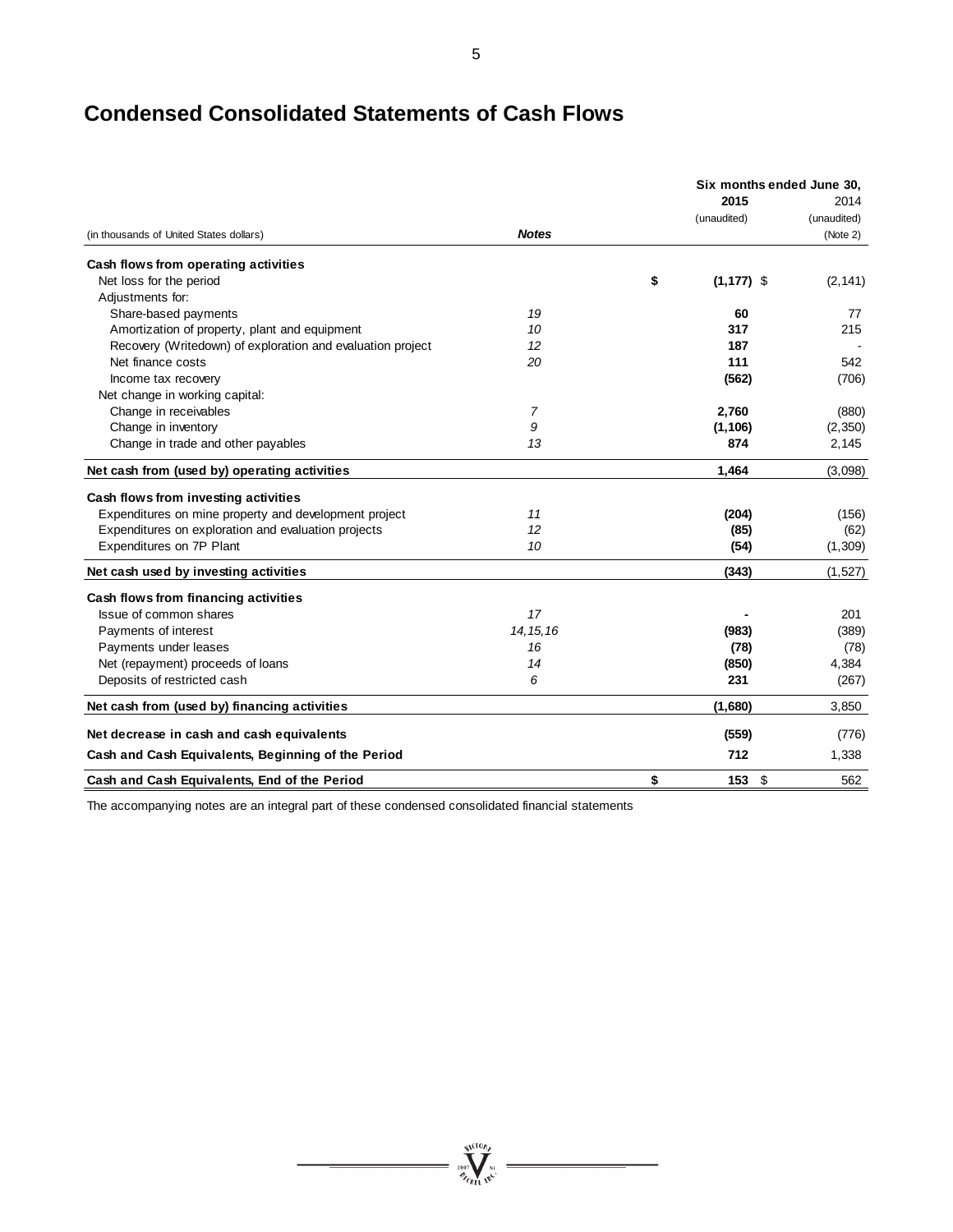*(all tabular amounts in thousands of United States dollars, except common share and per share information)*

#### **1. NATURE OF OPERATIONS AND GOING CONCERN Nature of Operations**

Victory Nickel Inc. ("Victory Nickel" or the "Company") is a company domiciled in Canada. The address of the Company's registered office is 80 Richmond St. West, Suite 1802, Toronto, Ontario, M5H 2A4. The condensed consolidated financial statements as at and for the six months ended June 30, 2015 and 2014 comprise the Company and its subsidiary Victory Silica Ltd. ("VSL" or "Victory Silica") together referred to as "Victory Nickel" and individually as "Victory Nickel entities". Victory Nickel was primarily engaged in the acquisition, exploration and development of nickel properties and associated products in Canada until the second quarter of 2014 when the Company became a producer and supplier of premium frac sand from its 500,000 ton per annum ("tpa") capacity frac sand plant (the "7P Plant") located near Seven Persons approximately 18kms southwest of Medicine Hat, Alberta. Frac sand is specialized sand that is used as a proppant to enhance recovery from oil and gas wells. The Company was formed on February 1, 2007 pursuant to a plan of arrangement.

The Company is listed on the Toronto Stock Exchange ("TSX") under the symbol NI. On August 4, 2015, the Company received a letter from the TSX advising that its eligibility for continued listing on the TSX is under review. Under the TSX's Remedial Review Process, the Company has been granted 60 days from that date to comply with all requirements for continued listing. It is the intent of the Company to maintain a public listing for the Company's shares. In addition to working with the TSX during this period, management will evaluate alternative listing options. There can be no assurance that either the Company will be able to achieve compliance with the TSX's listing requirements within the required time frame or will secure an alternative listing.

## **Change in Functional and Presentation Currency**

Effective October 1, 2014, the Company changed its functional currency to the United States dollar ("US\$") from the Canadian dollar ("C\$"). This change in accounting treatment is applied prospectively. Concurrently, the Company determined that it would change its presentation currency to the US\$. Refer to Note 2 (c) for additional information.

## **Going Concern**

These condensed consolidated financial statements have been prepared using Generally Accepted Accounting Principles ("GAAP") applicable to a going concern, which contemplates the realization of assets and settlement of liabilities in the normal course of business as they come due. As at June 30, 2015, the Company had a working capital deficiency of \$6,062,000. The Company generated net cash from operating activities of \$1,464,000 during the first half of 2015 but this is not yet at levels sufficient to wholly fund its activities.

On July 1, 2015, the Company announced that it was not able to make the quarterly interest payment due June 30, 2015 on the securities purchase and line of credit agreement (the "SPA Loan") and on the Promissory Convertible Notes outlined below, and that it was in discussion with its lenders and other potential financiers to restructure the Company's debt and recapitalize the Company. On July 30, 2015, the Company announced it had not repaid the amounts due under the SPA Loan. The Company is continuing with discussions among the holder of the SPA Loan and other potential financing sources to restructure the Company's debt and recapitalize the Company. To date, the Company has not received acceptable expressions of interest and has not completed any debt restructuring. Without an injection of capital until the demand for frac sand returns to allow the Company to sell its inventory, the Company will not be able to meet its outstanding obligations or any new obligations as they become due. There can be no assurance that the Company will be able to restructure its debt and/or recapitalize and there is no certainty as to what steps the lenders may take in light of these defaults.

On May 15, 2014, the Company announced that it had executed the SPA Loan to issue and sell to the purchaser senior secured 14.8% notes in the aggregate principal amount of \$4,000,000 (each a "SPA Note").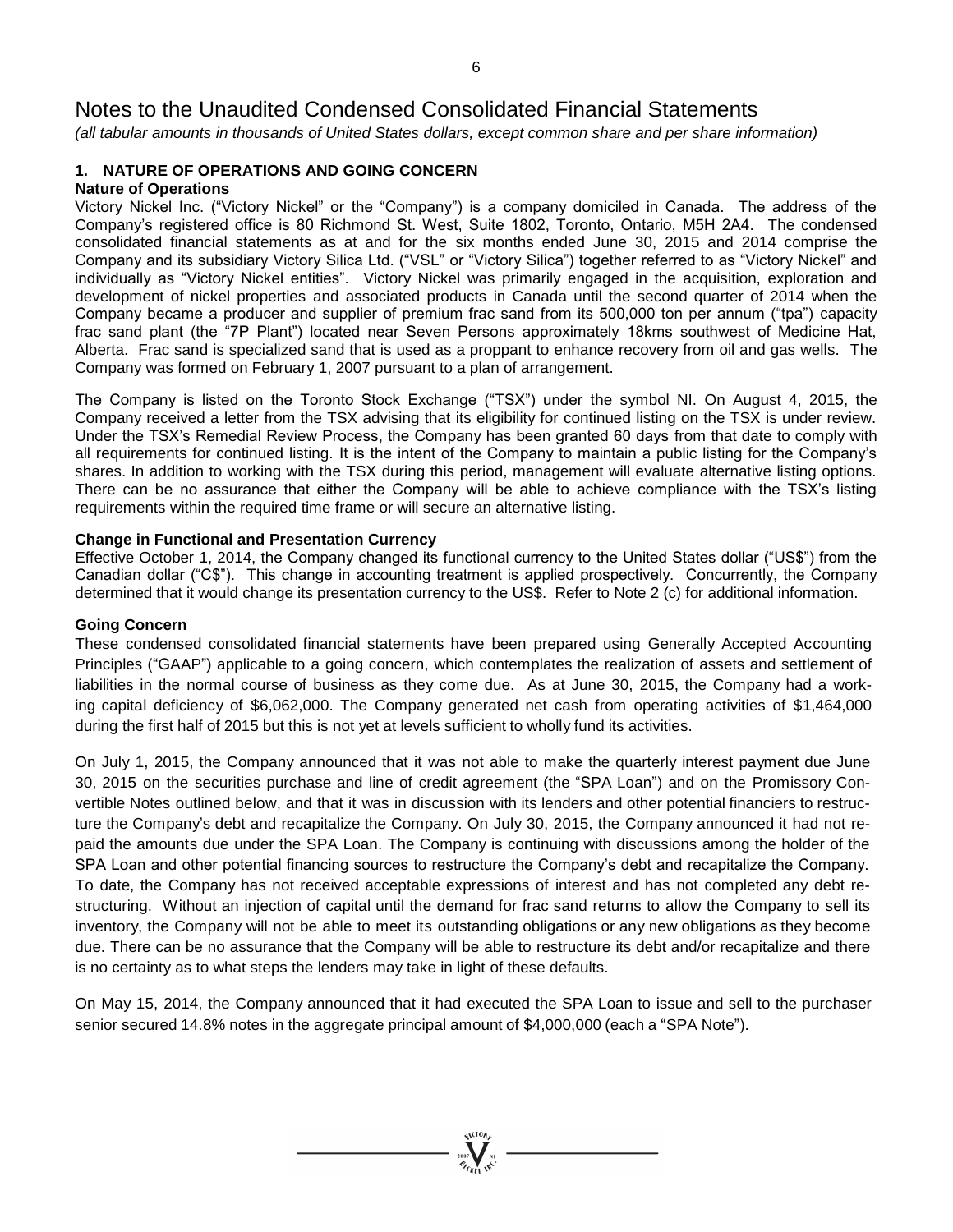*(all tabular amounts in thousands of United States dollars, except common share and per share information)*

In October 2014, the Company obtained a short-term facility of \$2,000,000 through the issuance of a promissory note. This facility was paid down to \$1,000,000 and the due date extended on a monthly basis by the lender to May 31, 2015 (Note 14).

On June 3, 2015, the Company announced it had entered into an amending agreement (the "Amending Agreement") with respect to the SPA loan. Under terms of the Amending Agreement, the SPA Loan was amended to permit the issuance of additional notes by the Company for an additional sum of \$1,150,000, the proceeds of which were used to repay the \$1,000,000 owed under the promissory note and for working capital purposes. The aggregate amount of \$5,150,000 under the amended loan is due on July 30, 2015. The interest rate on the Amended Loan is 14.8% per annum. As noted earlier, the Company was unable to repay the amounts due under the SPA Loan on July 30, 2015.

In addition to the SPA loan, the Company issued two year unsecured promissory convertible notes aggregating approximately \$6,000,000 (the "Promissory Convertible Notes"). One Convertible Note in the amount of \$2,000,000 is due in November 2015, three Promissory Convertible Notes aggregating \$750,000 are due in February 2016, and four Convertible Notes aggregating to C\$265,000 are due at various times between January and March, 2016, accordingly, they are classified as current liabilities, due within one year. Interest due on the Convertible Notes is due quarterly in arrears. As noted earlier, the Company was not able to make the interest payment due on June 30, 2015.

The Company is subject to the risks and challenges experienced by other companies at a comparable stage. These risks include, but are not limited to, continuing losses, an unexpected change in the frac sand market which would limit the Company's ability to generate cash flow from the 7P Plant, dependence on key individuals and the ability to secure adequate financing or to complete corporate transactions to meet the minimum capital required to successfully complete its projects and fund other operating expenses. Development of the Company's current nickel mining projects to the production stage will require significant financing. Given the current economic climate, the ability to raise funds may prove difficult.

None of the Company's mining projects has commenced commercial production and, accordingly, the Company is dependent upon debt or equity financings, the optioning and/or sale of resource or resource-related assets and/or the ability to generate sufficient cash flow from its other operating activities for its funding. During the second quarter of 2014, the Company was in the start-up and commissioning stage and began producing and selling frac sand from the 7P Plant; on August 11, 2014, the Company announced that the 7P Plant was commissioned. On April 14, 2015, the Company announced that operations at the 7P Plant were temporarily suspended until the demand for frac sand improves; this temporary suspension was due to the dramatic decrease in energy pricing that began in 2014. On June 23, 2015, the Company announced that there were no sales made during the period from March 14 to May 12, 2015 at which time frac sand sales activity resumed. Sales activity has not resumed at the rates achieved during 2014 and the 7P Plant operates temporarily on an as-needed basis in order to fulfil customer needs.

Despite these sales, the near-term outlook in the frac sand market remains unclear due to the continuing downward pressure on the oil price and related impact on exploration and production and oilfield services companies. The strength of the US dollar is also impacting demand for high-quality Wisconsin sand as the price for domestic sand has dropped and service companies appear satisfied with using lower quality domestic sand because of the price differential. This will continue to stress the Company's liquidity until such time as the market demand recovers and operations can resume.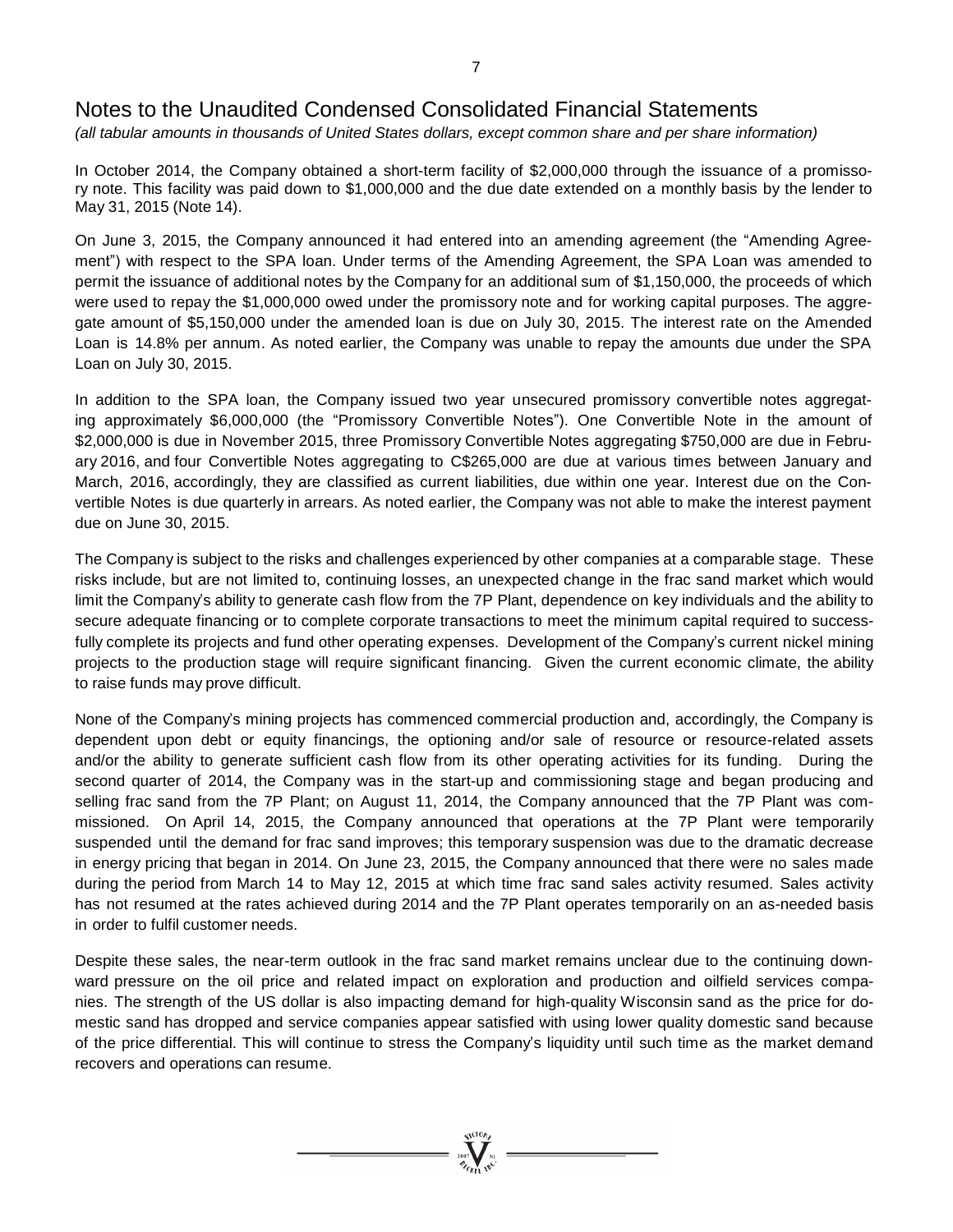*(all tabular amounts in thousands of United States dollars, except common share and per share information)*

The recoverability of the carrying value of exploration and evaluation projects and the mine property and development project, and ultimately the Company's ability to continue as a going concern, is dependent upon either exploration results which have the potential for the discovery of economically-recoverable reserves and resources, the Company's ability to finance exploitation of its projects through debt or equity financings and the optioning and/or sale of resource or resource-related assets such as royalty interests for its funding or the success of the frac sand business referred to above.

However, should the Company not be able to reach successful cash flow generation and achieve profitable operations from frac sand business or continue to achieve favourable exploration results, obtain the necessary financing or achieve future profitable production or sale of properties, the carrying value of the Company's assets could be subject to material adjustment and, in addition, other adjustments may be necessary to these financial statements should such adverse events impair the Company's ability to continue as a going concern as contemplated under GAAP. There is no certainty, especially in the present environment, that the Company's initiatives to restructure its debt and improve working capital will be successful or that working capital generated thereby will be sufficient to fund the Company's activities including debt servicing, project expenditures and corporate costs. These conditions indicate the existence of a material uncertainty that may cast significant doubt about the Company's ability to continue as a going concern. Failure to continue as a going concern would require that the Company's assets and liabilities be restated on a liquidation basis, which would differ from the going concern basis.

## **2. BASIS OF PREPARATION**

## **(a) Statement of Compliance**

The condensed consolidated financial statements have been prepared using accounting policies consistent with International Financial Reporting Standards ("IFRS") and its interpretations adopted by the International Accounting Standards Board ("IASB") and in accordance with IAS 34, *Interim Financial Reporting* ("IAS 34"). This is GAAP for a Canadian public company.

These unaudited condensed consolidated financial statements reflect the accounting policies described in Note 3 to the Company's Audited Consolidated Financial Statements for the years ended December 31, 2014 ("2014 "Audited Financial Statements") (with the exception of any changes set out in Note 3 below) and accordingly, should be read in conjunction with those financial statements and the notes thereto.

The management of Victory Nickel prepares the condensed consolidated financial statements which are then reviewed by the Audit Committee and the Board of Directors. The condensed consolidated financial statements were authorized for issue by the Board of Directors on August 14, 2015 and are made available to shareholders and others through filing on SEDAR shortly thereafter.

## **(b) Basis of Measurement**

The financial statements have been prepared on the historic cost basis except for derivative financial instruments such as warrants which are measured at fair value with changes through operations and financial assets such as marketable securities which are measured at fair value with changes recorded through other comprehensive income or loss ("OCI").

## **(c) Functional and Presentation Currency**

Under IFRS, an entity's functional currency should reflect the underlying transactions, events and conditions relevant to the entity. Given the Company's transition into an operating entity with revenues and significant expenses driven by prices in US\$ and which currency influences management's primary operating, capital and financing decisions, effective October 1, 2014, the Company changed its functional currency to the US\$. This change in accounting treatment is applied prospectively. Concurrently, the Company changed its presentation currency to the US\$.

 $\sum_{n=1}^{\text{NUCD}}$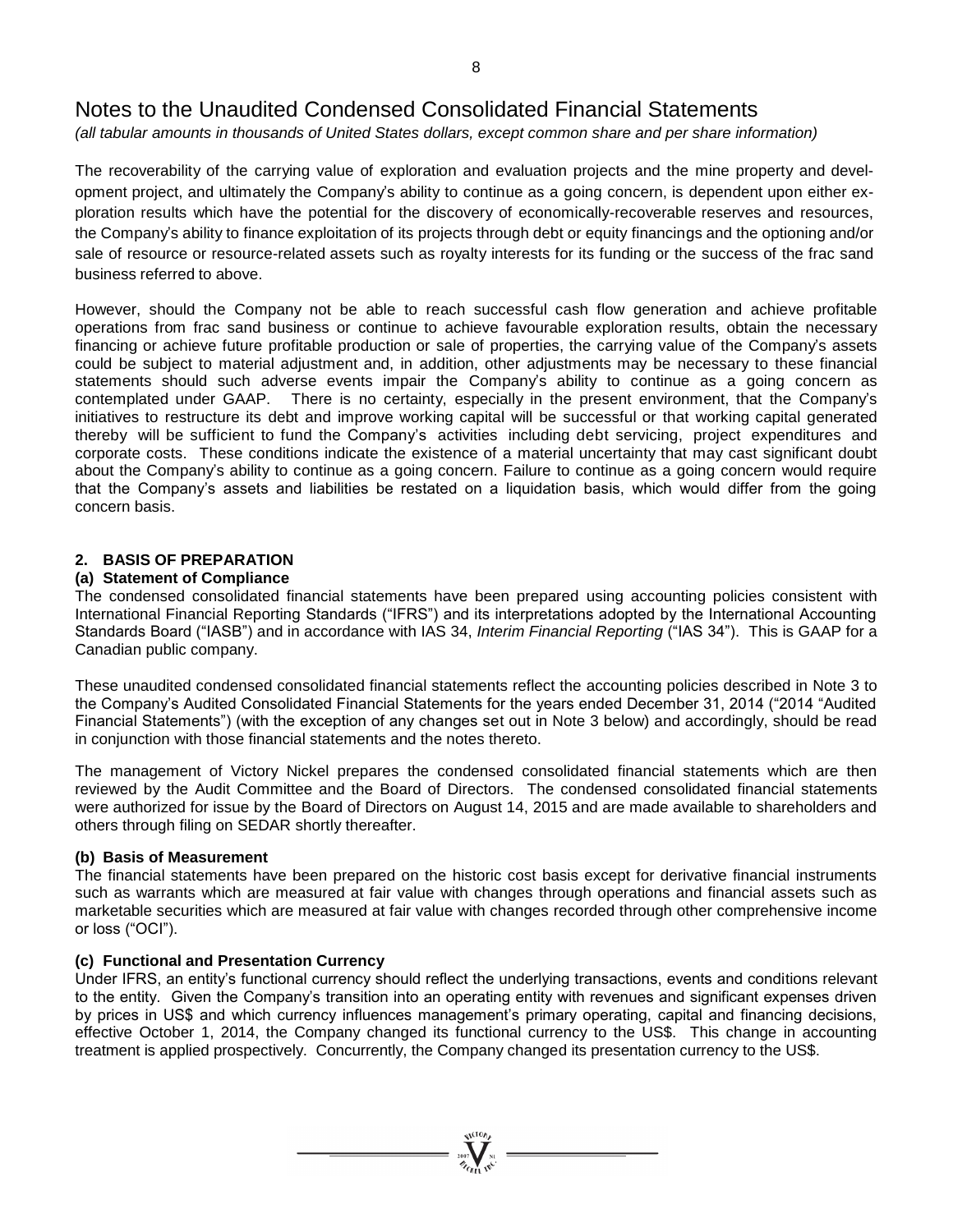*(all tabular amounts in thousands of United States dollars, except common share and per share information)*

For comparative reporting purposes, historic financial statements were translated into the US\$ reporting currency whereby assets and liabilities were translated at the closing rate in effect at the end of the comparative periods; revenues, expenses and cash flows were translated at the average rate in effect for the comparative periods and equity transactions were translated at historic rates.

These condensed consolidated financial statements are presented in US dollars, which is the Company's functional currency. All financial information is expressed in US dollars unless otherwise stated; tabular amounts are stated in thousands of dollars.

## **(d) Use of Estimates and Judgements**

The preparation of financial statements in conformity with IFRS requires management to make estimates, judgements and assumptions that affect the application of accounting policies and the reported amounts of assets, liabilities, income and expenses. Actual results may differ from these estimates.

It is reasonably possible that, on the basis of existing knowledge, outcomes in the next financial year that are different from the assumptions used could require a material adjustment to the carrying amount of the asset or liability affected.

The accompanying unaudited condensed consolidated financial statements include all adjustments that are, in the opinion of management, necessary for fair presentation. The results of operations and cash flows for the current periods as presented are not necessarily indicative of the results to be expected for the full year.

### *Significant estimates and assumptions*

Estimates and underlying assumptions are reviewed on an ongoing basis. Revisions to accounting estimates are recognized in the period in which the estimates are revised and in any future periods affected.

Information regarding significant areas of estimation uncertainty made in applying accounting policies that have the most significant effect on the amounts recognized in the financial statements is included in the following notes:

- Note 7 valuation of receivables;
- Note 8 valuation of financial assets at fair value through operations and OCI;
- Note 9 valuation of inventory;
- Note 11 measurement of the recoverable amount of mine property and development project;
- Note 12 measurement of the recoverable amount of exploration and evaluation projects;
- Note 14 measurement and valuation of the embedded options in Promissory Convertible Notes;
- Note 15 measurement and valuation of the participating interest; and
- Note 19 measurement of share-based payments.

#### *Significant judgements*

Judgements are reviewed on an ongoing basis. Changes resulting from the effects of amended judgements are recognized in the period in which the circumstance giving rise to the change occurs and in any future periods presented. Information regarding significant areas of critical judgements made in applying accounting policies that have the most significant effect on the amounts recognized in the financial statements is included in the following notes:

- Note 1 going concern assessment;
- Note 2 determination of the functional currency for the Company and its subsidiaries;
- Note 7 impairment of receivables;
- Note 9 impairment of inventory;
- Note 11 classification of expenditures as mine property and development project or operating expenses;

 $\sum_{2007}$  Wellon

Note 12 - classification of expenditures as exploration and evaluation projects or operating expenses.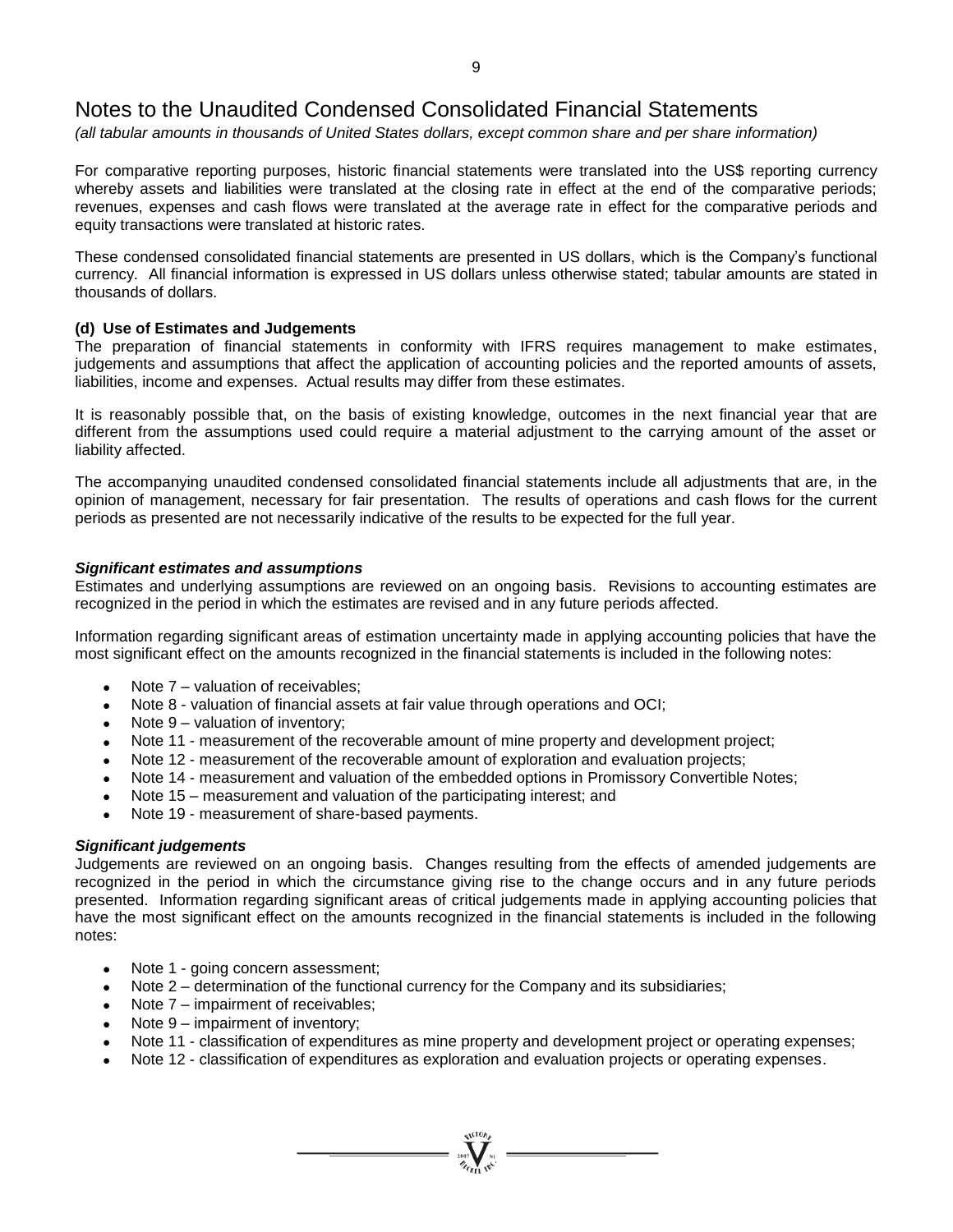*(all tabular amounts in thousands of United States dollars, except common share and per share information)*

## *Share Consolidation*

On September 12, 2014, as described more fully in Note 17, the Company consolidated its common shares on a one-for-ten basis (the "Share Consolidation"). Accordingly, certain comparative information regarding issued and outstanding common shares, options, warrants, weighted average number and per share information has been adjusted retroactively to be comparable using that basis as if the Share Consolidation had been effective on the first day of the reporting period of these financial statements. Refer to Notes 17, 18 and 19.

## *Reclassifications*

Certain of the prior period balances have been reclassified to conform to the current presentation.

## **3. SIGNIFICANT ACCOUNTING POLICIES**

The accounting policies of the Company are set out in detail in Note 3 to the 2014 Audited Consolidated Financial Statements. Such policies have been applied consistently to all periods presented in these condensed consolidated financial statements, and have been applied consistently by Victory Nickel entities.

## **(a) New Accounting Policies**

There have been no new accounting policies adopted by the Company, except as noted below.

## **(b) New Standards and Interpretations Not Yet Adopted**

Since the issuance of the Company's 2014 Audited Consolidated Financial Statements, the IASB and International Financial Reporting Interpretations Committee ("IFRIC") have issued several new and revised standards and interpretations. However, the revised standards and interpretations are not applicable to the Company or are expected to have minimal impact.

## **(c) Revenue Recognition**

Revenues from frac sand sales are recognized when legal title passes to the customer which may occur at the Company's production facility, rail origin or at the destination terminal or transload facility. At that point, delivery has occurred, evidence of a contractual arrangement exists and collectability is reasonably assured.

## **(d) Inventory**

Finished products and raw materials inventories are valued at the lower of cost and net realizable value. Cost comprises all costs of purchase, costs of processing and other costs incurred in bringing inventories to their present location and condition. Net realizable value for finished products and raw materials is generally considered to be the selling price of the finished product in the ordinary course of business less the estimated costs of completion and estimated costs to make the sale. Inventory is reviewed to ensure the carrying value does not exceed net realizable value. A write-down is recognized when carrying cost exceeds net realizable value. The write-down may be reversed if the circumstances which caused it no longer exist.

## **(e) Property, Plant and Equipment**

The 7P Plant has commenced operation mid-2014 and accordingly, amortization of plant equipment commenced during the period. Plant and equipment at the 7P Plant (other than mobile equipment) is being amortized on a straight-line basis based on estimated useful lives of between five and ten years.

## **4. FINANCIAL RISK MANAGEMENT AND CAPITAL MANAGEMENT DISCLOSURES**

## **Overview**

The Company has exposure to the following risks from its use of financial instruments:

- credit risk;
- liquidity risk;
- market risk; and
- operational risk.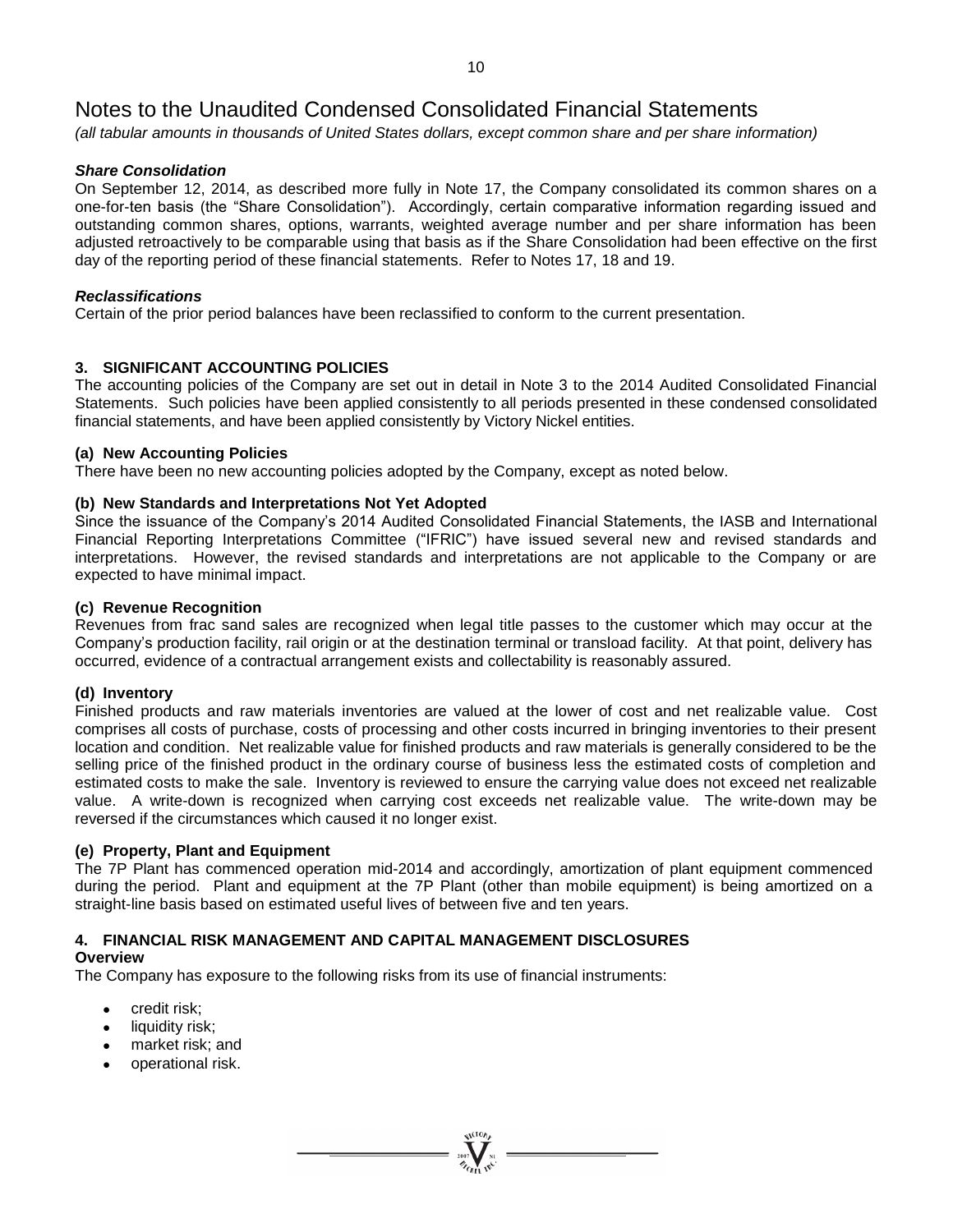*(all tabular amounts in thousands of United States dollars, except common share and per share information)*

A complete description of the Company's financial risk management and capital management is included in Note 4 to the 2014 Audited Consolidated Financial Statements.

This note updates information about the Company's exposure to each of the above risks where there have been material or noteworthy changes. Further quantitative disclosures are included throughout these condensed consolidated financial statements.

## **Capital Management Disclosures**

The Company's objective when managing capital is to safeguard its accumulated capital in order to provide an adequate return to shareholders by maintaining a sufficient level of funds to support continued project development and corporate activities. Capital is defined by the Company as the aggregate of its shareholders' equity as well as any long-term debt, equipment-based and/or project-based financing.

|                                          | June 30,  | December 31, |
|------------------------------------------|-----------|--------------|
|                                          | 2015      | 2014         |
| Shareholders' equity                     | 42,735 \$ | 43,810       |
| Loans and borrowings - long-term portion | 2,935     | 2,957        |
| Participating Interest                   | 2,054     | 3,548        |
| Lease obligations - long-term portion    | 204       | 275          |
|                                          | 47.928    | 50,590       |

Neither the Company, nor its subsidiary, is subject to externally-imposed capital requirements. There were no changes in the Company's approach to capital management during the year.

## **5. DETERMINATION OF FAIR VALUES**

There have been no changes in how the Company determines fair value for both financial and non-financial assets and liabilities from the descriptions included in Note 5 to the Company's 2014 Audited Consolidated Financial Statements. When applicable, further information about the assumptions made in determining fair values is disclosed in the notes specific to that asset or liability.

## **6. CASH AND CASH EQUIVALENTS**

|                                                                      | <b>June 30,</b><br>2015 | December 31,<br>2014 |   |              |
|----------------------------------------------------------------------|-------------------------|----------------------|---|--------------|
| Bank balances                                                        |                         | 153                  | S | 707          |
| Short-term deposits<br>Cash and Cash Equivalents in the Statement of |                         | $\blacksquare$       |   | <sub>5</sub> |
| <b>Cash Flows</b>                                                    |                         | 153                  |   | 712          |

The Company has placed \$40,000 (December 31, 2014 - \$271,000) on deposit with a Canadian chartered bank to support a letter of credit being used to facilitate business activity and are presented as restricted cash on the condensed consolidated balance sheet. The term deposit matures within one year.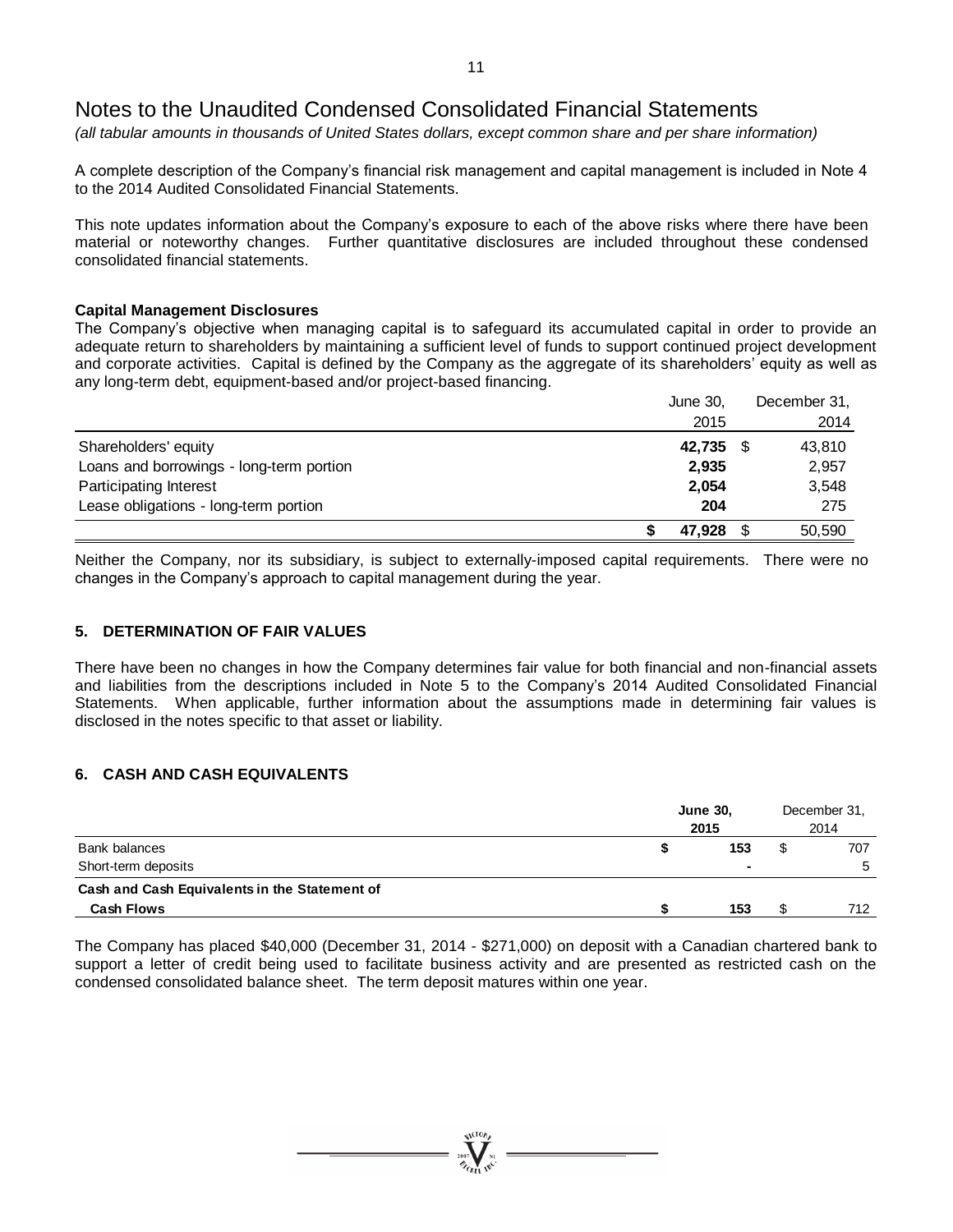*(all tabular amounts in thousands of United States dollars, except common share and per share information)*

## **7. RECEIVABLES AND PREPAIDS**

|                                                       | <b>June 30,</b><br>2015 | December 31,<br>2014 |
|-------------------------------------------------------|-------------------------|----------------------|
| Trade accounts receivable                             | \$<br>522               | \$<br>2,725          |
|                                                       | 522                     | 2,725                |
| Other receivables                                     |                         | 48                   |
| Prepaid expenses and deposits                         | 85                      | 594                  |
|                                                       | \$<br>607               | \$<br>3,367          |
| The aging of trade accounts receivable is as follows: |                         |                      |
|                                                       | <b>June 30,</b>         | December 31,         |
|                                                       | 2015                    | 2014                 |
| Trade accounts receivable                             |                         |                      |
| Current                                               | \$<br>499               | \$<br>1,945          |
| Past due 0-30 days                                    | 23                      | 454                  |
| Past due 31-60 days                                   |                         | 253                  |
| Past due 61-90 days                                   |                         | 42                   |
| Past due $> 90$ days                                  |                         | 31                   |
|                                                       | 522                     | \$<br>2,725          |

As at June 30, 2015, the Company determined that it had no exposure to losses due to the quality of customers; the majority of the balances outstanding had been collected by the date of this report.

## **8. MARKETABLE SECURITIES**

|                                             |            | <b>June 30,</b> |   | December 31, |  |
|---------------------------------------------|------------|-----------------|---|--------------|--|
|                                             |            | 2015            |   | 2014         |  |
| Financial assets at fair value through OCI: |            |                 |   |              |  |
| Shares                                      |            | 331             | S | 153          |  |
|                                             |            | 331             |   | 153          |  |
| $\sim$<br>.<br>.<br>$\sim$                  | <br>$\sim$ | . .             |   |              |  |

The Company records its portfolio of shares at available market prices with any difference in fair value compared with acquisition cost being recorded as gain or loss on financial assets at fair value through OCI.

On April 6, 2015, the Company received 40,000,000 shares of Corazon Mining Limited valued at \$192,000 as part of the option agreement of Lynn Lake as described in Note 12.

## **9. INVENTORY**

|                       | <b>June 30,</b> |    | December 31, |
|-----------------------|-----------------|----|--------------|
|                       | 2015            |    | 2014         |
| Raw material          |                 |    |              |
| At transload facility | \$<br>198       | \$ | 118          |
| In transit            | 371             |    | 951          |
| Stored at 7P Plant    | 1,512           |    | 463          |
|                       | 2,081           |    | 1,532        |
| Finished goods        | 2,002           |    | 1,445        |
|                       | 4,083           | S  | 2,977        |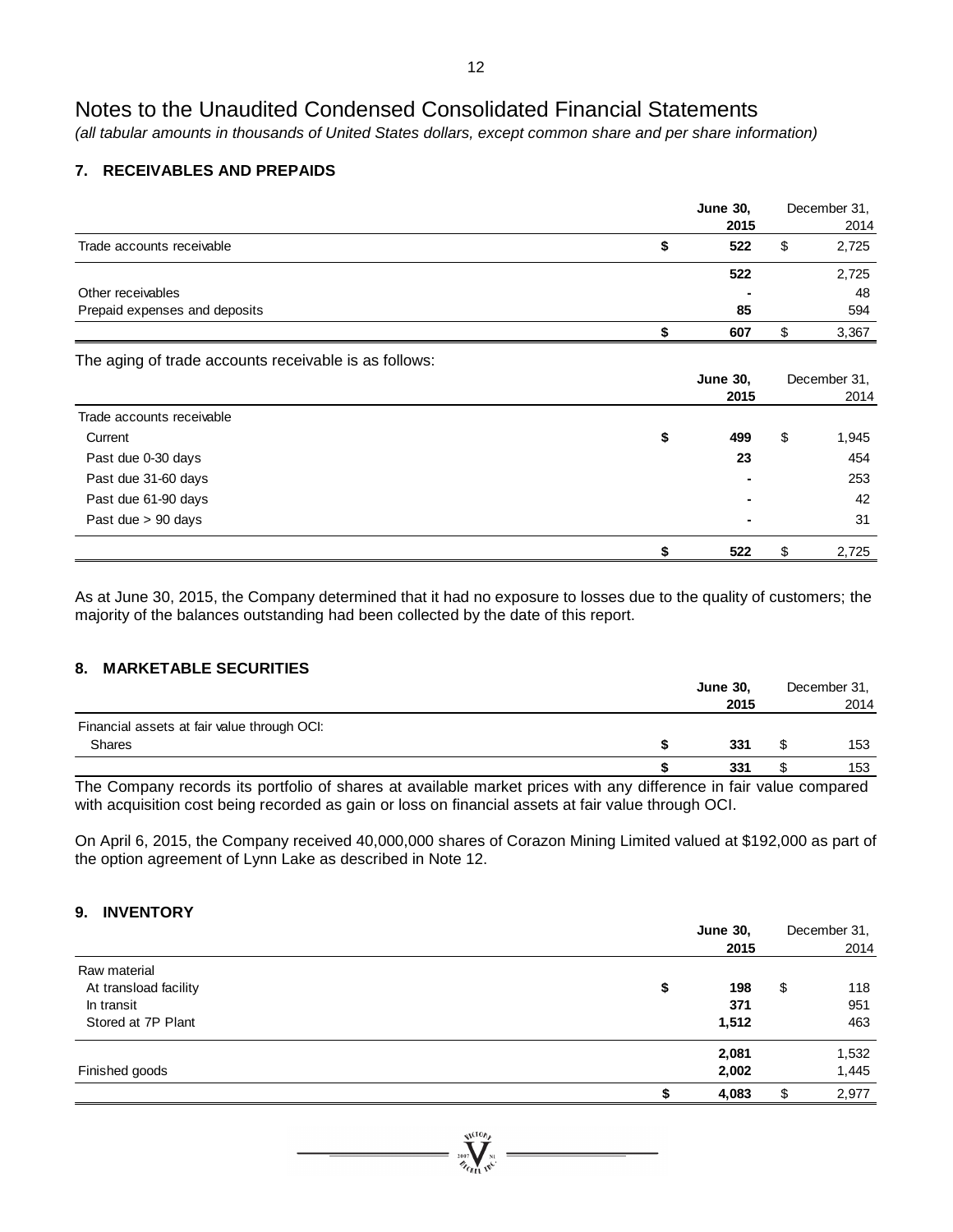*(all tabular amounts in thousands of United States dollars, except common share and per share information)*

## **10. PROPERTY, PLANT, AND EQUIPMENT**

|                                     | <b>Vehicles and</b> |                 |    |                 |    |           |                             |                  |    |       |  |
|-------------------------------------|---------------------|-----------------|----|-----------------|----|-----------|-----------------------------|------------------|----|-------|--|
|                                     |                     | Land and        |    |                 |    |           | <b>Mobile Equipment and</b> |                  |    |       |  |
| Balances as at January 1, 2014      |                     | <b>Building</b> |    | <b>7P Plant</b> |    | Equipment |                             | <b>Furniture</b> |    | Total |  |
| Cost                                | \$                  | 83              | \$ | 2,922           | \$ | 635       | \$                          | 1,526            | \$ | 5,166 |  |
| <b>Accumulated Amortization</b>     |                     | (9)             |    |                 |    | (38)      |                             | (28)             |    | (75)  |  |
| Effect of Foreign Exchange (Note 2) |                     | (16)            |    | (10)            |    | (3)       |                             | (99)             |    | (128) |  |
| <b>Carrying Amount</b>              |                     | 58              |    | 2,912           |    | 594       |                             | 1,399            |    | 4,963 |  |
| Additions                           |                     |                 |    | 1,852           |    | 73        |                             | 115              |    | 2,040 |  |
| Amortization                        |                     | (2)             |    | (382)           |    | (168)     |                             | (2)              |    | (554) |  |
| Balances as at December 31, 2014    |                     |                 |    |                 |    |           |                             |                  |    |       |  |
| Cost                                |                     | 83              |    | 4,774           |    | 708       |                             | 1,641            |    | 7,206 |  |
| <b>Accumulated Amortization</b>     |                     | (11)            |    | (382)           |    | (202)     |                             | (30)             |    | (625) |  |
| Effect of Foreign Exchange (Note 2) |                     | (8)             |    | (187)           |    | (47)      |                             | (160)            |    | (402) |  |
| <b>Carrying Amount</b>              |                     | 64              |    | 4,205           |    | 459       |                             | 1,451            |    | 6,179 |  |
| Additions                           |                     |                 |    | 30              |    |           |                             | 3                |    | 33    |  |
| Amortization                        |                     | (1)             |    | (259)           |    | (67)      |                             | (3)              |    | (330) |  |
| Balances as at June 30, 2015        |                     |                 |    |                 |    |           |                             |                  |    |       |  |
| Cost                                |                     | 83              |    | 4,804           |    | 708       |                             | 1,644            |    | 7,239 |  |
| <b>Accumulated Amortization</b>     |                     | (12)            |    | (641)           |    | (269)     |                             | (33)             |    | (955) |  |
| Effect of Foreign Exchange (Note 2) |                     | (8)             |    | (190)           |    | (47)      |                             | (160)            |    | (405) |  |
| <b>Carrying Amount</b>              | \$                  | 63              | S  | 3,972           | \$ | 392       | \$                          | 1,451            | \$ | 5,878 |  |

Equipment and furniture includes deposits of \$1,544,000 related to the purchase of transformers and other electrical equipment; the equipment is not available for use and is not being depreciated. Vehicles and Mobile Equipment include \$666,000 (December 31, 2014 - \$666,000) of equipment acquired under leases (Note 16).

## **11. MINE PROPERTY AND DEVELOPMENT PROJECT**

|        | Effect of Foreign |  |                   |      |              |      |                   |  |              |
|--------|-------------------|--|-------------------|------|--------------|------|-------------------|--|--------------|
|        | January 1,        |  | Exchange          |      | Current      |      |                   |  | June 30      |
|        | 2015              |  | (Note 2)          |      | Expenditures |      | Recoveries        |  | 2015         |
| Minago | \$<br>34,893 \$   |  |                   | - \$ | 85           | - \$ | - \$              |  | 34,978       |
|        | 34,893 \$         |  |                   | - \$ | 85           | - \$ | - \$<br>$\sim$    |  | 34,978       |
|        |                   |  | Effect of Foreign |      |              |      |                   |  |              |
|        | January 1,        |  | Exchange          |      | Current      |      |                   |  | December 31, |
|        | 2014              |  | (Note 2)          |      | Expenditures |      | Recoveries        |  | 2014         |
| Minago | \$<br>36,357 \$   |  | $(1,836)$ \$      |      | 372 \$       |      | - \$              |  | 34,893       |
|        | \$<br>36,357 \$   |  | $(1,836)$ \$      |      | 372 \$       |      | -\$<br>$\sim$ $-$ |  | 34,893       |

## **Minago**

The 100%-owned Minago project covers approximately 19,661 ha, through a combination of mining claims, mineral leases and a mineral exploration licence, on Manitoba's Thompson Nickel Belt. The property encompasses the Nose Deposit, which contains the entire current nickel mineral resource, and the North Limb, a zone of nickel mineralization with a known strike length of 1.5 kilometres located to the north of the Nose Deposit.

From 2006 to date, considerable work has been performed, including diamond drilling, metallurgical testing and engineering studies and all the studies required to complete the Environmental Impact Study which was filed in May 2010. As a result, in August 2011, the Company received its Environmental Act Licence ("EAL"). On April 30, 2014,

 $\sum_{2007}$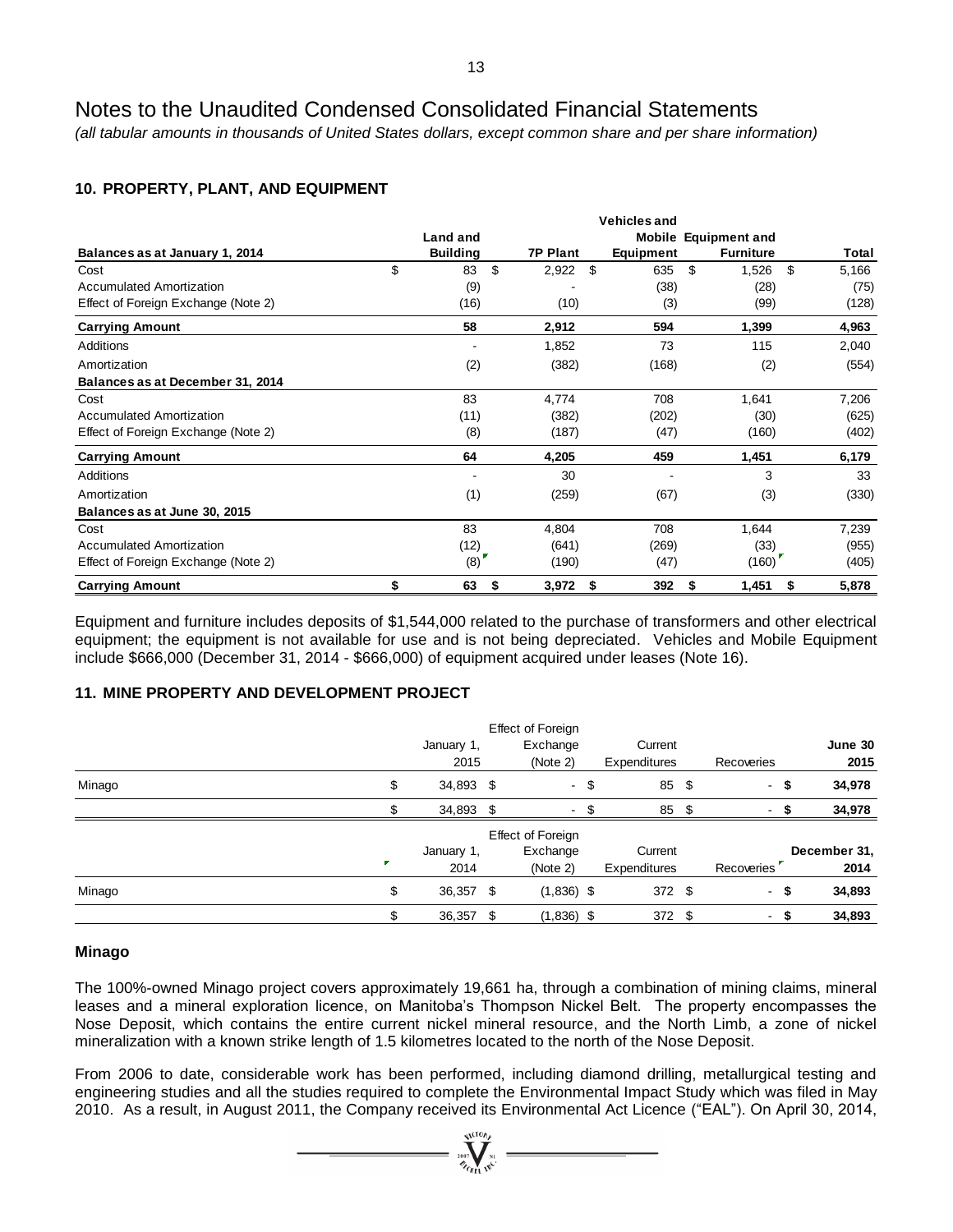*(all tabular amounts in thousands of United States dollars, except common share and per share information)*

the Company announced the filing of an Environmental Act Proposal ("EAP") to amend the EAL to allow for the relocation of the proposed tailings impoundment. Approval of the EAP is in progress; the EAL remains in good standing. The results of the Minago Feasibility Study ("FS") were announced in December 2009 and improvements thereto announced in June 2010 and July 2011.

Five mineral claims totalling 691 ha located at the north end of the Company's existing Minago property package are subject to a maximum 2% net smelter return royalty with a 50% back-in right; these claims represent approximately 2.4% of the total Minago project.

The Minago project is not in production. Accordingly, the Minago project is not being depreciated.

## **12. EXPLORATION AND EVALUATION PROJECTS**

Cumulative costs relating to the acquisition of mineral properties and E&E expenditures have been incurred on the following projects:

|            |                    | Effect of Foreign    |                         |     |                           |                    |                          |
|------------|--------------------|----------------------|-------------------------|-----|---------------------------|--------------------|--------------------------|
|            | January 1,<br>2015 | Exchange<br>(Note 2) | Current<br>Expenditures |     | Writedowns/<br>Recoveries | Excess<br>Proceeds | <b>June 30,</b><br>2015  |
| Lac Rocher | \$<br>$6,609$ \$   |                      |                         | JЭ. | $\sim$                    | S<br>۰.            | 6,609                    |
| Mel        | 6,771              |                      | 18                      |     | $\overline{\phantom{a}}$  | $\sim$             | 6,789                    |
| Lynn Lake  |                    |                      |                         |     | (199)                     | 192                | $\overline{\phantom{a}}$ |
|            | 13,380             | $\sim$               | 25                      |     | $(199)$ \$                | 192                | 13,398                   |

|            | January 1,<br>2014 | <b>Effect of Foreign</b><br>Exchange<br>(Note 2) |  | Current |  | Expenditures |  |                          |   | Writedowns/<br>Recoveries |  | Excess<br>Proceeds |  | December 31,<br>2014 |
|------------|--------------------|--------------------------------------------------|--|---------|--|--------------|--|--------------------------|---|---------------------------|--|--------------------|--|----------------------|
| Lac Rocher | \$<br>$6,946$ \$   | $(349)$ \$                                       |  | 12S     |  | - \$         |  | $\sim$                   | ъ | 6,609                     |  |                    |  |                      |
| Mel        | 7,026              | (347)                                            |  | 92      |  | ۰            |  | ۰                        |   | 6,771                     |  |                    |  |                      |
| Lynn Lake  | $\sim$             | $\overline{a}$                                   |  | 44      |  | (44)         |  | $\overline{\phantom{0}}$ |   | $\overline{\phantom{a}}$  |  |                    |  |                      |
| Other      | 4                  | $\overline{\phantom{a}}$                         |  | 12      |  | (16)         |  | $\overline{\phantom{0}}$ |   | $\overline{\phantom{a}}$  |  |                    |  |                      |
|            | 13,976             | \$<br>$(696)$ \$                                 |  | 160     |  | $(60)$ \$    |  | ۰.                       |   | 13,380                    |  |                    |  |                      |

## **Lac Rocher**

The Lac Rocher project, which is 100%-owned, is located 140 kilometres northeast of Matagami in northwestern Québec. The project is subject to a royalty of \$0.50 per ton on any ores mined and milled from the property and a 2% NSR described below.

The Lac Rocher property is subject to a discovery incentive plan (the "DIP") to reward certain individuals involved in the discovery of Lac Rocher with a 2% NSR for mines that were discovered on certain properties prior to the expiry of the DIP. The NSR is payable only on revenues earned after recovery of all development costs for any mine on the property. The terms of the DIP provide the Company with a right of first refusal on any proposed disposition of the NSR. In addition, the DIP contains put/call provisions under which the Company may be required to purchase, or may exercise an option to purchase, the NSR at the value of its discounted cash flows, as defined therein. The Lac Rocher property is the only property subject to the DIP. As the Lac Rocher property is not yet in production, no royalties are currently payable.

## **Mel**

The Company purchased a 100% interest in the Mel Properties located near Thomson, Manitoba from Vale. Vale is entitled to a 10% royalty on "distributable earnings" defined as net revenue less operating expenses, before federal and provincial income taxes, after provincial mining taxes and less aggregate pre-production capital but before depreciation.

Vale has a contractual obligation to mill ore mined from the Mel deposit at its cash cost plus 5% provided that the product meets Vale specifications and that Vale has sufficient mill capacity.

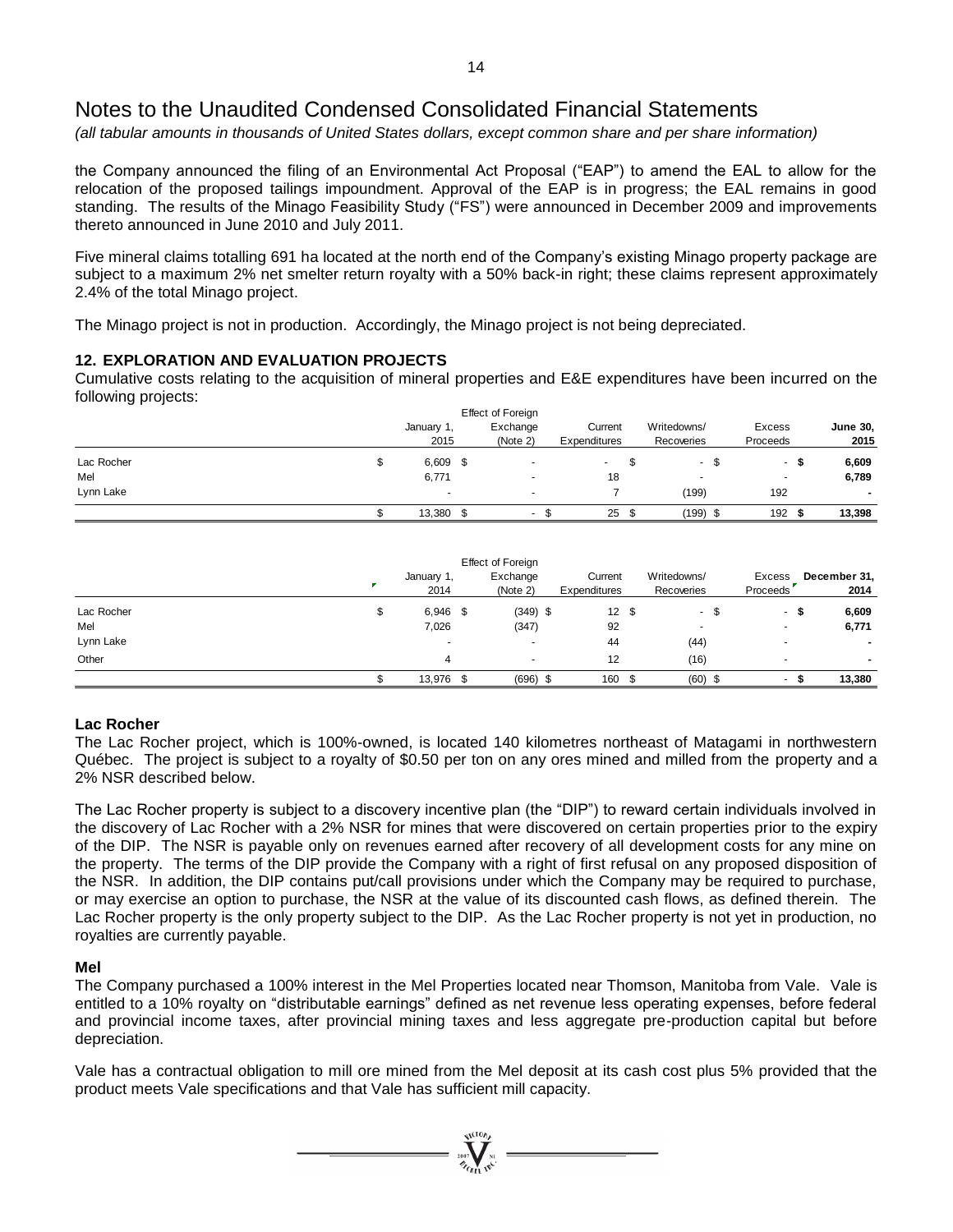*(all tabular amounts in thousands of United States dollars, except common share and per share information)*

Ongoing updating of Mel data is being conducted and applies to both the drilling data on the Mel deposit/lease as well as the 111 drill holes collared on the claims portion of the property. Additional modelling of the resource will be continued. No fieldwork has been conducted during 2015.

## **Lynn Lake**

The Company owns a 100% right, title and interest in the Lynn Lake nickel property ("Lynn Lake"), covering approximately 600 ha in northern Manitoba. As at December 31, 2013, the Lynn Lake property was subject to an option agreement with Wellgreen Platinum Ltd. ("Wellgreen") (formerly Prophecy Platinum Corp.).

On March 17, 2014, Wellgreen formally confirmed to the Company that it was relinquishing the Lynn Lake option.

On November 4, 2014, the Company announced that it had optioned the Lynn Lake property to Corazon Mining Ltd. ("Corazon") an Australian public company (ASX: CZN).

On April 6, 2015, the Company received 40,000,000 shares of Corazon Mining Limited valued at \$192,000 as part of the option agreement.

## **Bear Coulee**

In October 2014, the Company entered into an option to acquire a 100% interest in a frac sand land package totalling over 300 acres in south western Wisconsin, USA (the "Bear Coulee Property"). The option agreement provides for a cash payment on signing of the agreement, a second cash payment on delivery of permits and a third cash payment on exercise of the option. The option is valid for six months from receipt of permits with two equivalent extensions available under certain circumstances. Prior to production, the Company will be required to pay \$40,000 per annum as advance royalties on the initial 20,000 tons of sand production. Once the Bear Coulee Proper is in production, the Company will be required to pay a royalty of \$2.00 per ton of frac sand sold from the property.

In February 2015, the Company announced that a resource estimate of approximately 11 million tons of sand has been completed by Summit on the Bear Coulee Property and was incorporated into a National Instrument 43-101 technical report. The Bear Coulee frac sand property is located in Trempeleau County, Wisconsin.

## **13. TRADE AND OTHER PAYABLES**

|                                       |              |    | <b>June 30,</b> | December 31, |
|---------------------------------------|--------------|----|-----------------|--------------|
|                                       | <b>Notes</b> |    | 2015            | 2014         |
| Accounts payable                      |              |    |                 |              |
| Mine property and development project |              | S  | 16              | 13<br>- \$   |
| Exploration and evaluation projects   |              |    |                 |              |
| Property and equipment                |              |    | 807             | 402          |
| Other accounts payable                |              |    | 2,594           | 1,708        |
| Accrued liabilities                   |              |    |                 |              |
| Mine property and development project |              |    |                 | 22           |
| Other accrued liabilities             |              |    | 464             | 683          |
| Other payables                        |              |    |                 | 21           |
| Lease obligations - current portion   | 16           |    | 140             | 137          |
| Due to Nuinsco Resources Limited      |              |    |                 |              |
| Under the Management Agreement        | 22           |    | 8               | 45           |
|                                       |              | \$ | 4,029           | 3,032<br>\$. |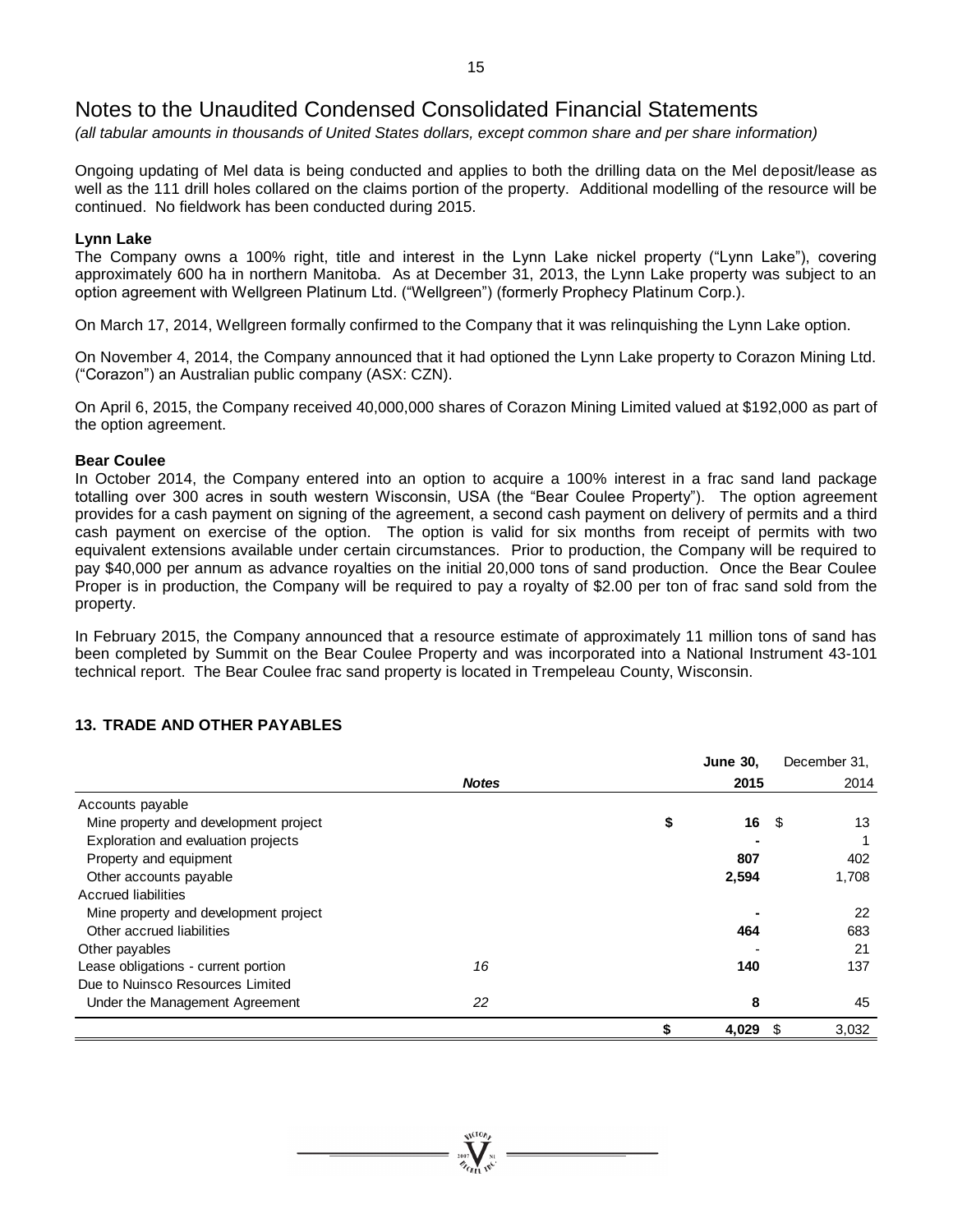*(all tabular amounts in thousands of United States dollars, except common share and per share information)*

## **14. LOANS AND BORROWINGS**

|                                                              |              | <b>June 30,</b>  | December 31, |
|--------------------------------------------------------------|--------------|------------------|--------------|
|                                                              | <b>Notes</b> | 2015             | 2014         |
| Current Ioans                                                |              |                  |              |
| SPA Loan                                                     | (a)          | \$<br>$5,067$ \$ | 3,585        |
| Short-term Ioan                                              | (b)          |                  | 2,000        |
| Current portion of long-term loans                           | (c)          | 2,180            | 1,908        |
| Total current loans                                          |              | 7,247            | 7,493        |
| Long-term loans                                              |              |                  |              |
| Promissory convertible notes                                 | (c)          | 2,935            | 2,957        |
| Total long-term loans                                        |              | 2,935            | 2,957        |
|                                                              |              | \$<br>10,182     | \$<br>10,450 |
|                                                              |              |                  |              |
|                                                              |              | June 30          | December 31, |
| (a) SPA Loan                                                 |              | 2015             | 2014         |
| Principal balance                                            |              | 5,150            | 4,000        |
| Add: fair value of warrants with a cashless exercise feature |              |                  | 121          |
| Less: unamortized loan fees                                  |              | (83)             | (536)        |
| <b>SPA Loan</b>                                              |              | \$<br>5,067      | \$<br>3,585  |

On May 15, 2014, the Company announced that it had executed a securities purchase and line of credit agreement (the "SPA Loan") to issue and sell to the purchaser senior secured 14.8% notes in the aggregate principal amount of \$4,000,000 (each a "SPA Note").

On June 3, 2015, the Company announced it had entered into an amending agreement (the "Amending Agreement") with respect to the SPA loan. Under terms of the Amending Agreement, the SPA Loan was amended to permit the issuance of additional notes by the Company for an additional sum of \$1,150,000, the proceeds of which were used to repay the \$1,000,000 owed under the promissory convertible note, as outlined in note 14 (b), and for working capital purposes. The aggregate amount of \$5,150,000 under the amended loan is due on July 30, 2015.

On July 1, 2015, the Company announced that it was not able to make the quarterly interest payment due June 30, 2015 on the SPA Loan. On July 30, 2015, the Company announced it had not repaid the amounts due, including the principal amount, under the SPA Loan, and that it was continuing with discussions among the holder of the SPA Loan and other potential financing sources to restructure the Company's debt and recapitalize the Company.

The Company has issued to the purchaser 2,000,000 common share purchase warrants (after giving retroactive effect to the Share Consolidation Note 17). The number of warrants is subject to an increase from 500,000 to 1,000,000 warrants (after giving retroactive effect to the Share Consolidation Note 17) for each \$1,000,000 Note issued if any of the Notes is prepaid and the closing price of the Company's common shares is C\$2.00 or lower (after giving retroactive effect to the Share Consolidation Note 17) on the trading day preceding the date of such prepayment. Given that there are costs associated with the prepayment right, the Company has valued the prepayment right at \$nil. Each Original Warrant (after giving retroactive effect to the Share Consolidation Note 17) entitles the holder to purchase one common share of the Company at an exercise price of C\$1.00 (after giving retroactive effect to the Share Consolidation Note 17) for a period of 36 months from the Initial Closing Date. The Original Warrants are subject to a cashless exercise provision and are therefore considered a component of debt rather than equity; the fair value at inception was calculated at C\$620,000 and was revalued at June 30, 2015 at \$0 with the aggregate change in fair value of \$584,000 being recorded in finance income, of which \$121,000 (2014 - \$18,000) was recorded in the six months ending June 30, 2015 (Note 20).

Pursuant to the Amending Agreement, the terms of the Original Warrants were amended to reduce the exercise  $\sum_{\substack{200\\ \text{mod }N}}^{30\text{GO}_{\tilde{D}_F}}$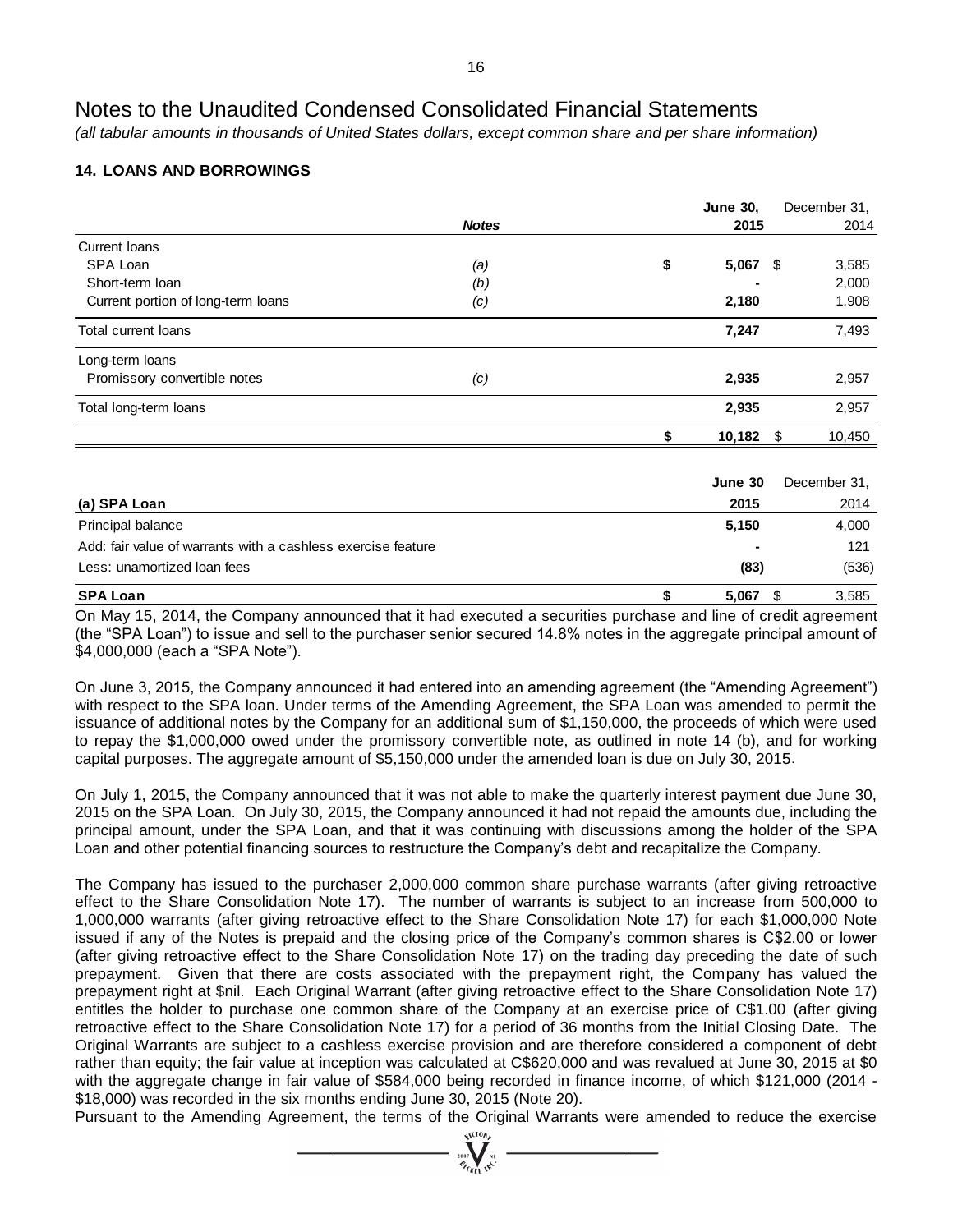*(all tabular amounts in thousands of United States dollars, except common share and per share information)*

price to \$0.50 and to extend the expiry date to June 3, 2017 (from May 15, 2017). Additionally, as partial consideration for entering into the Amended Loan, the Company has issued to the lender an additional 575,000 common share purchase warrants on the same terms, including the pre-payment terms, as the Original Warrants, as amended (together with the Original Warrants, the "Warrants").

In the six months ended June 30, 2015, the Company paid \$148,000 and accrued \$185,000 in interest and amortized \$453,000 in loan fees into finance costs. There are no amounts remaining to be drawn under the SPA Loan.

The values of the Warrants with a cashless exercise provision have been calculated using the Black-Scholes optionpricing model using the following parameters:

|                                                             | June 30    | December 31,             | May 15,        |
|-------------------------------------------------------------|------------|--------------------------|----------------|
| (after retroactive effect of Share Consolidation - Note 17) | 2015       | 2014                     | 2014           |
|                                                             |            |                          | (At inception) |
| Fair values                                                 | C\$0.00    | C\$0.07                  | C\$0.31        |
| Share prices at valuation dates                             | \$<br>0.05 | C\$0.24                  | C\$0.60        |
| <b>Assumptions</b>                                          |            |                          |                |
| Exercise price                                              | C\$1.00    | C\$1.00                  | C\$1.00        |
| Expected volatilities                                       | 72%        | 111%                     | 101%           |
| Expected remaining terms (years)                            | 1.87       | 2.37                     | 3.00           |
| Expected dividends                                          |            | $\overline{\phantom{a}}$ |                |
| Risk-free interest rates                                    | 0.49%      | $1.00\%$                 | 1.12%          |

## **b) Short-term loan**

On October 1, 2014, the Company completed the arrangement of short-term financing by way of a promissory note amounting to \$2,000,000. The promissory note bears interest at an annual rate of 28% and was originally due on December 1, 2014. The lender agreed to several monthly extensions of the short-term facility upon payment of extension fees, and penalties. During the first quarter ended March 31, 2015 the Company repaid \$1,000,000 and paid interest expense, extension fees, and penalties aggregating \$179,000. The outstanding balance of \$1,000,000 was due on or before May 31, 2015. On June 3, 2015, the Company announced it had entered into the Amending Agreement with respect to the SPA loan as explained in Note 14 (a). Under terms of the Amending Agreement, the SPA Loan was amended to permit the issuance of additional notes by the Company for an additional sum of \$1,150,000, the proceeds of which were used to repay the \$1,000,000 owed under the promissory note.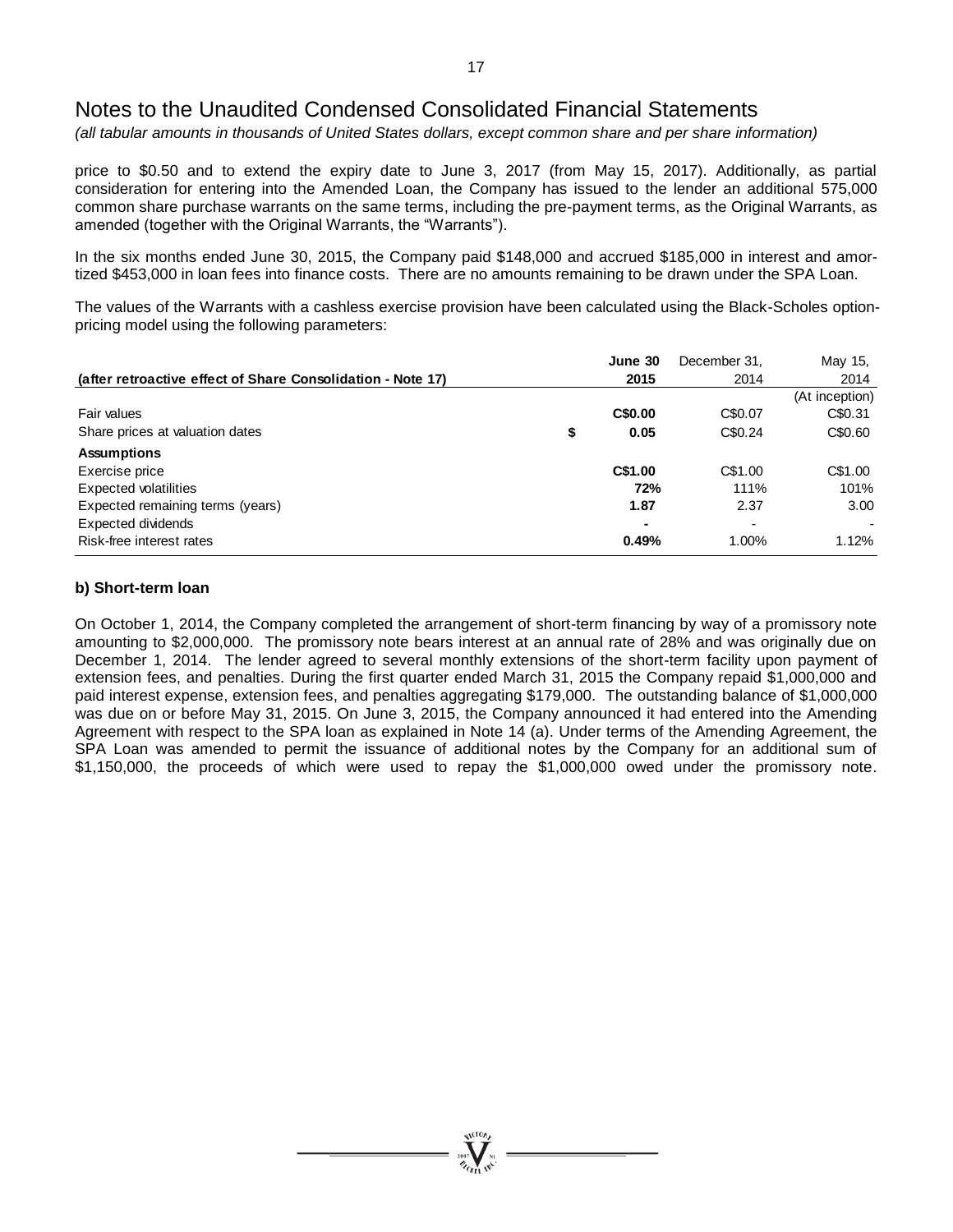*(all tabular amounts in thousands of United States dollars, except common share and per share information)*

|                                                         |              |          | June 30  |               | December 31, |
|---------------------------------------------------------|--------------|----------|----------|---------------|--------------|
| (c) Promissory Convertible Notes                        | <b>Notes</b> |          | 2015     |               | 2014         |
| <b>Total Principal Outstanding</b>                      |              |          | 5,979    |               | 5,979        |
| Embedded option derivatives at inception                | \$           | (1,420)  |          | \$<br>(1,420) |              |
| Less: effect of conversion to SPA Loan                  |              | 417      |          | 417           |              |
| Less: accumulated amortization                          | 20           | 707      |          | 339           |              |
|                                                         |              |          | (296)    |               | (664)        |
| Less: unamortized loan fees                             |              |          | (74)     |               | (108)        |
| Add: Effect of foreign exchange                         |              |          | (14)     |               | 19           |
| Less: Equity component of debt                          |              |          | (48)     |               | (48)         |
| Net promissory convertible notes                        |              |          | 5,547    |               | 5,178        |
| Embedded option derivatives at inception                |              | 1,420    |          | 1,420         |              |
| Less: effect of conversion to SPA Loan                  |              | (417)    |          | (417)         |              |
| Change in value of embedded option derivatives          | 20           | (1, 420) |          | (1, 316)      |              |
|                                                         |              |          | (417)    |               | (313)        |
|                                                         |              |          | 5,115    |               | 4,865        |
| Less: current portion of promissory notes               |              |          | (2, 180) |               | (1,908)      |
| <b>Promissory Convertible Notes - long-term portion</b> |              | \$       | 2,935    |               | \$<br>2,957  |

On November 11, 2013 and during 2014, the Company entered into several unsecured promissory convertible notes for \$6,750,000 and C\$265,000 by way of private placements; \$1,000,000 was converted into a SPA Note as referred to above. The Promissory Convertible Notes bear interest calculated and payable quarterly at 14.8% and are convertible at the option of the holder into the Company's shares at C\$1.00 (after retroactive effect of the Share Consolidation). All Promissory Convertible Notes have two-year terms.

In the six months ended June 30, 2015 the Company paid \$220,000 for interest in cash and accrued another \$210,000 of interest expense; amortization of \$32,000 in loan fees and \$334,000 for the embedded option derivatives at inception using the effective interest rate method (2014 - \$669,000, \$53,000 and \$328,000, respectively).

The embedded option derivatives have been calculated using the Black-Scholes option-pricing model using the following parameters: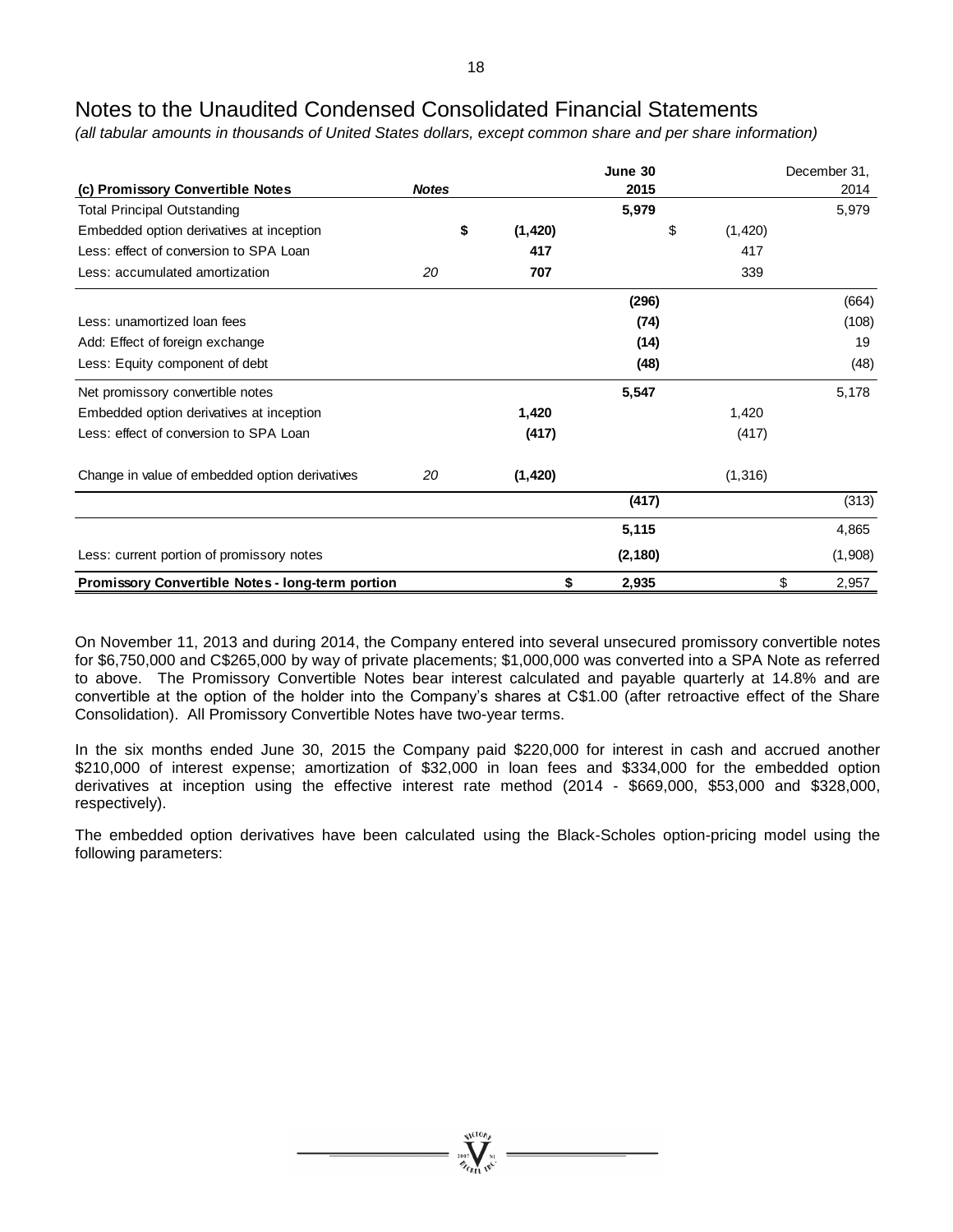*(all tabular amounts in thousands of United States dollars, except common share and per share information)*

|                                                             | June 30      | December 31. | (Various         | November 11,   |
|-------------------------------------------------------------|--------------|--------------|------------------|----------------|
| (after retroactive effect of Share Consolidation - Note 17) | 2015         | 2014         | inception dates) | 2013           |
|                                                             |              |              |                  | (At inception) |
| Fair values                                                 | C\$0.00      | C\$0.00 to   | C\$0.22 to       | C\$0.08        |
|                                                             |              | C\$0.03      | C\$0.40          |                |
| Share prices at valuation dates                             | C\$0.05      | C\$0.24      | C\$0.50 to       | C\$0.30        |
|                                                             |              |              | C\$0.70          |                |
| <b>Assumptions</b>                                          |              |              |                  |                |
| Exercise price                                              | C\$1.00      | C\$1.00      | C\$1.00          | C\$1.00        |
| <b>Expected volatilities</b>                                | 72%          | 82% to 109%  | 116%             | 103%           |
| Expected remaining terms (years)                            | 0.36 to 1.02 | 0.86 to 1.52 | 2.00             | 2.00           |
| Expected dividends                                          |              |              |                  |                |
| Risk-free interest rates                                    | 0.49%        | 1.00%        | 1.20%            | 1.20%          |

## **15. PARTICIPATING INTEREST**

|                                                   |             | June 30 |          |     | December 31, |
|---------------------------------------------------|-------------|---------|----------|-----|--------------|
| <b>Participating Interest</b>                     | <b>Note</b> |         | 2015     |     | 2014         |
| Advance for working capital                       |             | \$      | ۰        | \$  | 940          |
| Advance under Amended Loan for standby commitment |             |         |          |     | 1,135        |
| Aggregate advances                                |             |         |          |     | 2,075        |
| Less: settled in Units of Victory Nickel          |             |         |          |     | (1, 135)     |
| Less: unamortized loan fees                       |             |         |          |     | (51)         |
| Opening balance                                   |             |         | 3,548    |     | 889          |
| Change in fair value                              | 20          |         | (1, 494) |     | 2,875        |
| Effect of foreign exchange                        |             |         |          |     | (216)        |
| <b>Participating Interest</b>                     |             |         | 2,054    | \$  | 3,548        |
|                                                   |             |         |          |     |              |
| Current portion - due within one year (1)         |             | \$      | ٠.       | \$  |              |
| Long-term portion $(2)$                           |             |         | 2,054    |     | 3,548        |
| <b>Participating Interest</b>                     |             |         | 2,054    | -\$ | 3,548        |

(1) Classified as loans and borrowings - current

(2) Classified as loans and borrowings - long-term

In 2012, the Company entered into a loan agreement for C\$1,000,000. The loan was amended and restated on March 25, 2013 (the "Amended Loan") to up to C\$3,000,000 with the additional amount being available to fund capital expenditures relating to the 7P Plant. The Amended Loan bore interest at 12% per annum and was set to mature on January 31, 2015; the loan was secured by equipment and a general security agreement over the equipment of the Company.

Prior to June 1, 2014, the Lender had the right to convert the outstanding balance of the Amended Loan into a limited participating interest (the "Conversion") whereby the Lender is entitled to receive a share of cash flows earned from the sale of frac sand from the 7P Plant. The Lender's participation was capped at C\$10,000,000, with a minimum of C\$7,500,000, and was subject to adjustment under certain circumstances. On Conversion, the Amended Loan would be considered paid in full. Pursuant to the Amended Loan the Lender provided a backstop of C\$1,207,584 in cash to a rights offering which closed on July 30, 2013. This capped the Amended Loan at C\$2,707,584 and reduced the amount available to be drawn down to C\$500,000. Upon exercise of the backstop, the Lender increased its shareholding in the Company to approximately 12.24% on a non-diluted basis, thereby becoming a related party of the Company.

 $\sum_{2007}$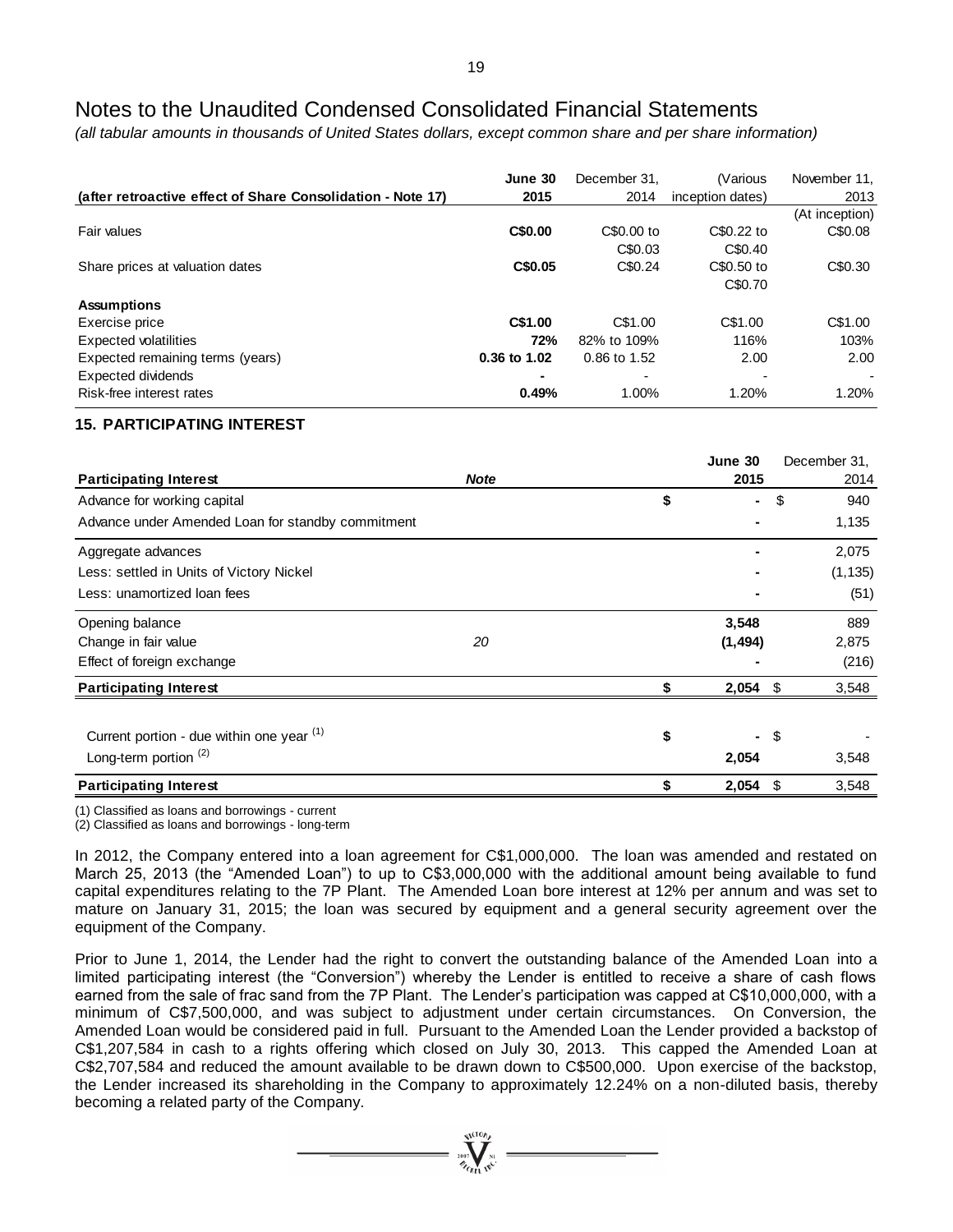*(all tabular amounts in thousands of United States dollars, except common share and per share information)*

The Company was to pay, with shares, an arrangement fee of up to C\$300,000 plus a commitment fee of 1.5% per annum on unutilized balances. Commitment fees of C\$11,000 were accrued to December 31, 2013 and are included in *Finance costs* in Note 20; shares were issued in December 2014. Effective March 2013, the Company issued 5,681,818 shares in satisfaction of the arrangement fee at that time of C\$250,000; an additional 789,294 shares with a stated value of C\$20,758 were issued in August 2013 under the loan terms related to the backstop of the rights offering; this satisfies the arrangement fee in full. These amounts, along with other loan fees, are being amortized as interest expense using the effective interest rate method prior to conversion of loan into participating interest; in the six months ended June 30, 2015, there was no amortization of loan fees as interest expense and or interest paid to the Lender in cash (2014 - \$119,000 and \$46,000, respectively).

On February 4, 2014, the Lender and Victory Nickel agreed to cancel the amount that remained available to be drawn down under the Amended Loan. This fixed the commitment fee to be paid in shares at C\$12,000 and also amended the range of the Company's participation in the net cash flows earned from the sale of frac sand to a maximum of C\$10,222,831 with a minimum of C\$7,667,124. As at June 30, 2015, these limits approximate \$8,071,000 and \$6,053,000.

The loan is classified as a financial liability carried at amortized cost and is defined as "Participating Interest". From recognition until the fourth quarter of 2013, the Company considered that there were no changes in estimated cash flows since Nuinsco had not converted its loan and the 7P Plant was not built and there were other significant uncertainties. During the fourth quarter of 2013, the plant construction was well underway and the probability of Conversion had increased substantially. Accordingly, the Company revised the estimated future cash flows and discounted these cash flows at 15%. The estimated future cash flows were determined using a probability-weighted estimation of future expected cash flow scenarios from the frac sand business based on current expectations of business results, capital costs and pre-operating expenditures. An assessment is made regarding the applicable ceiling for the cash flows which is dependent upon the phase attained by the Company when payments under the Participating Interest are anticipated. These cash flows were on the basis of Phase Two completion; the Company still expects to enter Phase Two before paying out the expected cash flows despite announcing a deferral of Phase Two during February, 2015. The Company also included probability weightings of 5%, 40% and 55% as risk factors applied to varying levels of expected cash flows – being zero, 50% and 100% of the applicable ceiling maximum of C\$10,222,831. As at June 30, 2015, the probability weightings used in the model were 5%, 40% and 55%; representing a probability-weighted average of 75% (December 31, 2014 – 75%).

As described earlier, the percentage participation in net cash flows is 52.16% and the applicable ceiling for Phase Two is C\$7,667,124 (Phase One - C\$10,222,831). These assumptions resulted in revised amortized cost carrying amount of the Participating Interest of \$2,054,000 and, accordingly \$1,494,000 was recorded as a *gain on adjustment of estimated cash flows* through the statement of operations. As at December 31, 2014, the Participating Interest was estimated to be \$3,548,000 with \$225,000 being recorded as a loss through the statement of operations. This is a Level 3 methodology and is subject to the highest level of uncertainty. The Company will continue to review and revise its estimates of expected future cash flows as the expectations of payments of the Participating Interest change. Changes in that estimate will be recorded through operations with appropriate adjustment for actual cash flows paid**.**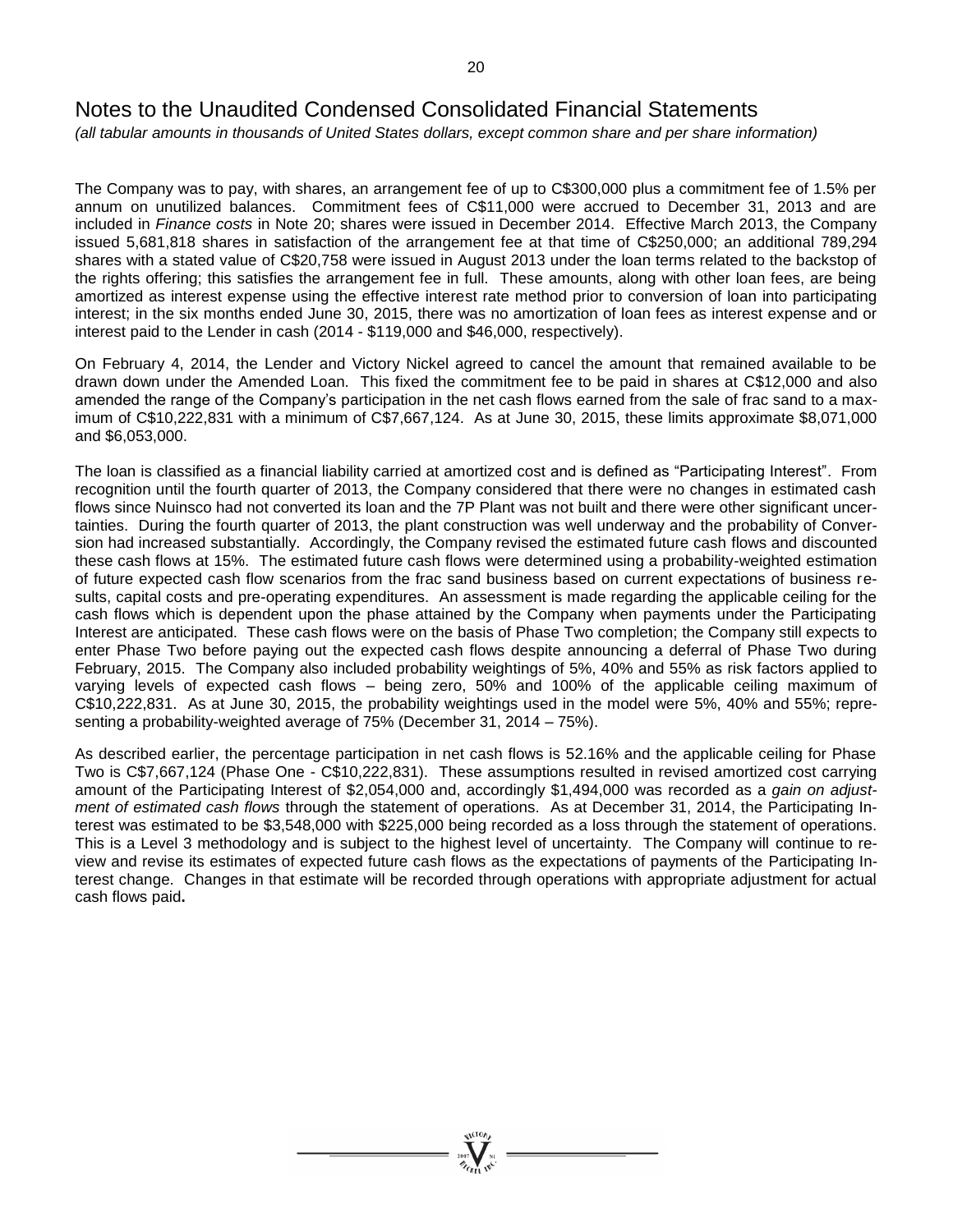*(all tabular amounts in thousands of United States dollars, except common share and per share information)*

## **16. LEASE OBLIGATIONS**

|                                                         |             | <b>June 30,</b> |      | December 31. |
|---------------------------------------------------------|-------------|-----------------|------|--------------|
|                                                         | <b>Note</b> | 2015            |      | 2014         |
| Vehicles and Mobile Equipment:                          |             |                 |      |              |
| Total present value of minimum lease payments           |             | 570             | - 35 | 570          |
| Principal payments                                      |             | (226)           |      | (158)        |
| Total present value of minimum lease payments remaining |             | 344             |      | 412          |
| Lease obligations - current portion                     | 13          | (140)           |      | (137)        |
| Lease obligations - long-term                           |             | 204             |      | 275          |

The Company has finance lease obligations for equipment in use at the 7P Plant. At the end of the lease obligations, ownership is transferred to the Company for all leases except one, whereby an election is to be made 60 days prior to the end of the lease term at the purchase option price of \$1.

The future minimum lease payments are as follows:

|                                                  | <b>June 30.</b> | December 31, |
|--------------------------------------------------|-----------------|--------------|
|                                                  | 2015            | 2014         |
| Less than 1 year                                 | 157             | 160<br>-SS   |
| Between 1 and 5 years                            | 216             | 293          |
| Total minimum lease payments payable             | 373             | 453          |
| Future finance charges on minimum lease payments | 29              | 41           |
| Present value of minimum lease payments          | 344             | 412          |

## **17. CAPITAL AND OTHER COMPONENTS OF EQUITY**

## **Share Capital**

## *Authorized*

The Company is authorized to issue an unlimited number of common shares with no par value.

## *Share Consolidation*

On September 12, 2014, pursuant to shareholder approval granted at the Company's Annual and Special Meeting of Shareholders held on May 29, 2014 (the "ASM"), the Company consolidated its common shares on a one-for-ten basis (the "Share Consolidation"). Accordingly, certain comparative information regarding issued and outstanding common shares, options, warrants, weighted average number and per share information has been adjusted retroactively to be comparable using that basis as if the Share Consolidation had been effective on the first day of these financial statements. Refer to Notes 2, 18 and 19.

## *Number of shares issued and outstanding*

As at June 30, 2015, the Company had 57,634,578 shares outstanding. There were no common shares issued during the six months ended June 30, 2015. In January and February 2014, various officers, employees and consultants of the Company exercised 4,630,000 (after giving retroactive effect to the Share Consolidation) options generating aggregate cash proceeds of \$201,000; \$144,000 was transferred from contributed surplus. As at June 30, 2014, the number of shares outstanding was 57,166,082 (after giving retroactive effect to the Share Consolidation).

## **Share Incentive Plan**

The Company has a Share Incentive Plan which includes a Share Purchase Plan and a Share Bonus Plan. Both are described fully in the Company's 2014 Audited Consolidated Financial Statements.

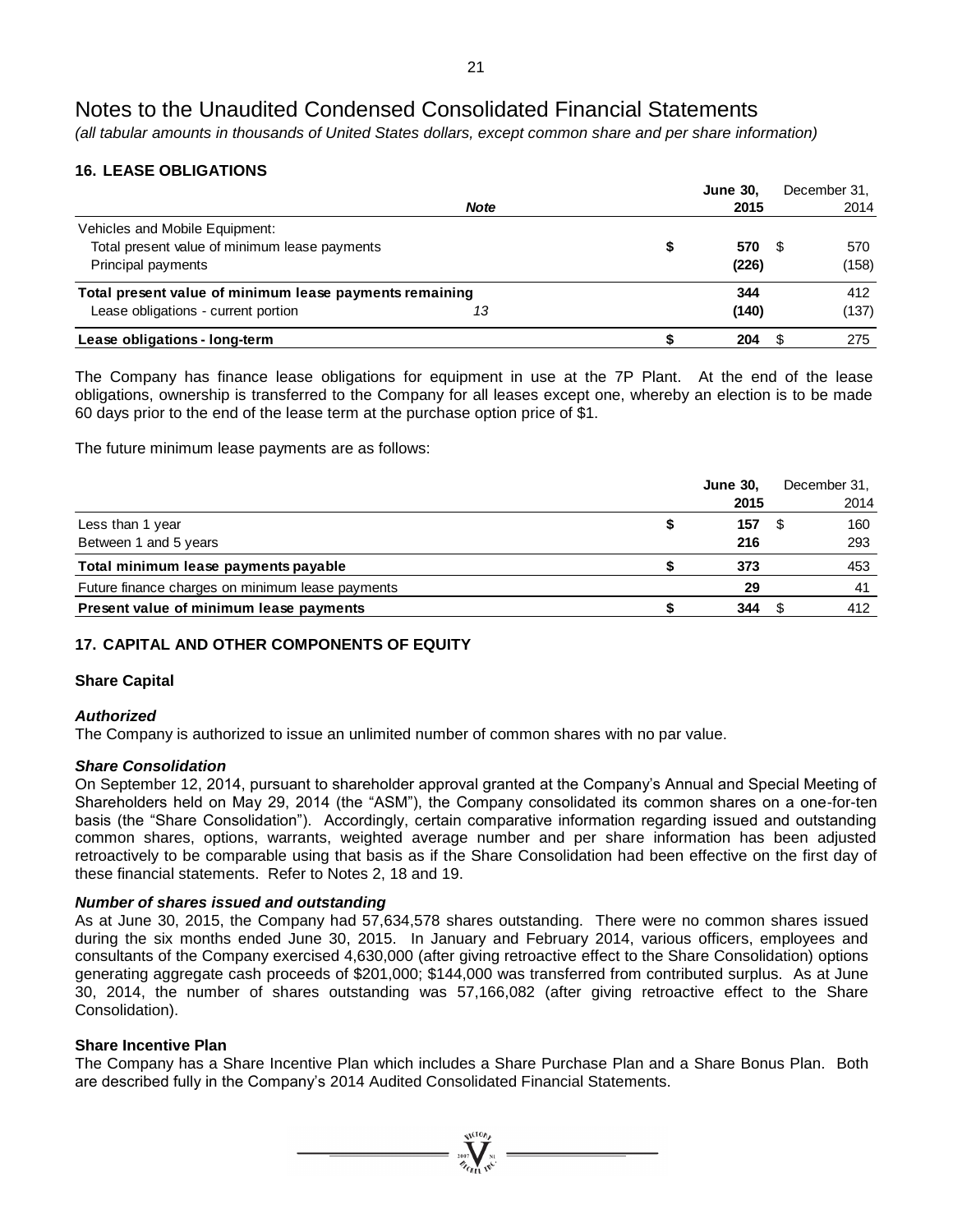*(all tabular amounts in thousands of United States dollars, except common share and per share information)*

## **Accumulated Other Comprehensive Income or (Loss) ("AOCI")**

AOCI is comprised of the following separate components of equity:

## *Net change of financial assets at fair value through OCI*

This comprises the cumulative net change in the fair value of financial assets at fair value through OCI.

## *Income tax on other comprehensive income*

This comprises the amount of income tax determined to be required on the cumulative net change in the fair value of financial assets at fair value through OCI.

## **18. EARNINGS (LOSS) PER SHARE**

The calculation of basic and diluted EPS for the three and six months ended June 30, 2015 and 2014 was based on the information in the table below.

|                                                                                                                            |   |                                      | Three months ended June 30.          | Six months ended June 30. |                                      |                                      |  |
|----------------------------------------------------------------------------------------------------------------------------|---|--------------------------------------|--------------------------------------|---------------------------|--------------------------------------|--------------------------------------|--|
| (after retroactive effect of Share Consolidation - Note 17)                                                                |   | 2015                                 | 2014                                 |                           | 2015                                 | 2014                                 |  |
| Balance as at beginning of the period                                                                                      |   | 57,634,578                           | 56,703,100                           |                           | 57,634,578                           | 56,703,100                           |  |
| Effect of options exercised                                                                                                |   |                                      | 427,500                              |                           |                                      | 427,500                              |  |
| Weighted average number of common shares<br>as at end of period - Basic and Diluted                                        |   | 57,634,578                           | 57,130,600                           |                           | 57,634,578                           | 57,130,600                           |  |
| Effect of options granted and outstanding                                                                                  |   |                                      | 647,200                              |                           |                                      | 647,200                              |  |
| Weighted average number of common shares                                                                                   |   |                                      |                                      |                           |                                      |                                      |  |
| as at end of the period - Diluted                                                                                          |   | 57,634,578                           | 57,777,800                           |                           | 57,634,578                           | 57,777,800                           |  |
| Number of options excluded<br>Number of warrants excluded<br>Number of shares from conversion of promissory notes excluded |   | 2,841,000<br>12,799,935<br>6,935,575 | 2,136,350<br>11,250,000<br>4,409,875 |                           | 2,841,000<br>12,799,935<br>6,935,575 | 2,171,550<br>13,250,000<br>3,200,900 |  |
| Net loss attributable to shareholders - Basic<br>Net loss attributable to shareholders - Diluted                           | S | $(906)$ \$<br>$(906)$ \$             | $(693)$ \$<br>$(693)$ \$             |                           | $(1, 177)$ \$<br>$(1, 177)$ \$       | (2, 139)<br>(2, 139)                 |  |
| Basic loss per share<br>Diluted loss per share                                                                             |   | $(0.02)$ \$<br>$(0.02)$ \$           | $(0.01)$ \$<br>$(0.01)$ \$           |                           | $(0.02)$ \$<br>$(0.02)$ \$           | (0.04)<br>(0.04)                     |  |

The disclosures in the table above are provided after giving retroactive effect to the share consolidation on a onefor-ten basis described in Note 17.

The effect of adjustments to the weighted average number of common shares would be anti-dilutive when the Company incurs losses. The table above provides the weighted average number of shares on a diluted basis for periods where losses are incurred for information only. The average market value of the Company's shares for purposes of calculating the dilutive effect of share options is based on quoted market prices for the respective periods during which the options were outstanding.

There have been no share issuances subsequent to the end of the period which would have had a significant effect on the EPS.

## **19. SHARE-BASED PAYMENTS**

## **Description of the Share-based Payment Arrangements**

The Company's share-based payment arrangements are described in the Company's 2014 Audited Consolidated Financial Statements.

## *Stock Option Plan (equity-settled)*

As at June 30, 2015, the Company had 5,804,186 common shares available for the granting of future options (December 31, 2014 – 5,125,187 common shares) after giving retroactive effect to the Share Consolidation in Note 17. Options are exercisable at the closing market price of the shares at the date prior to grant. The Company does not have any cash-settled transactions.

 $\sum_{2007}$  Wellon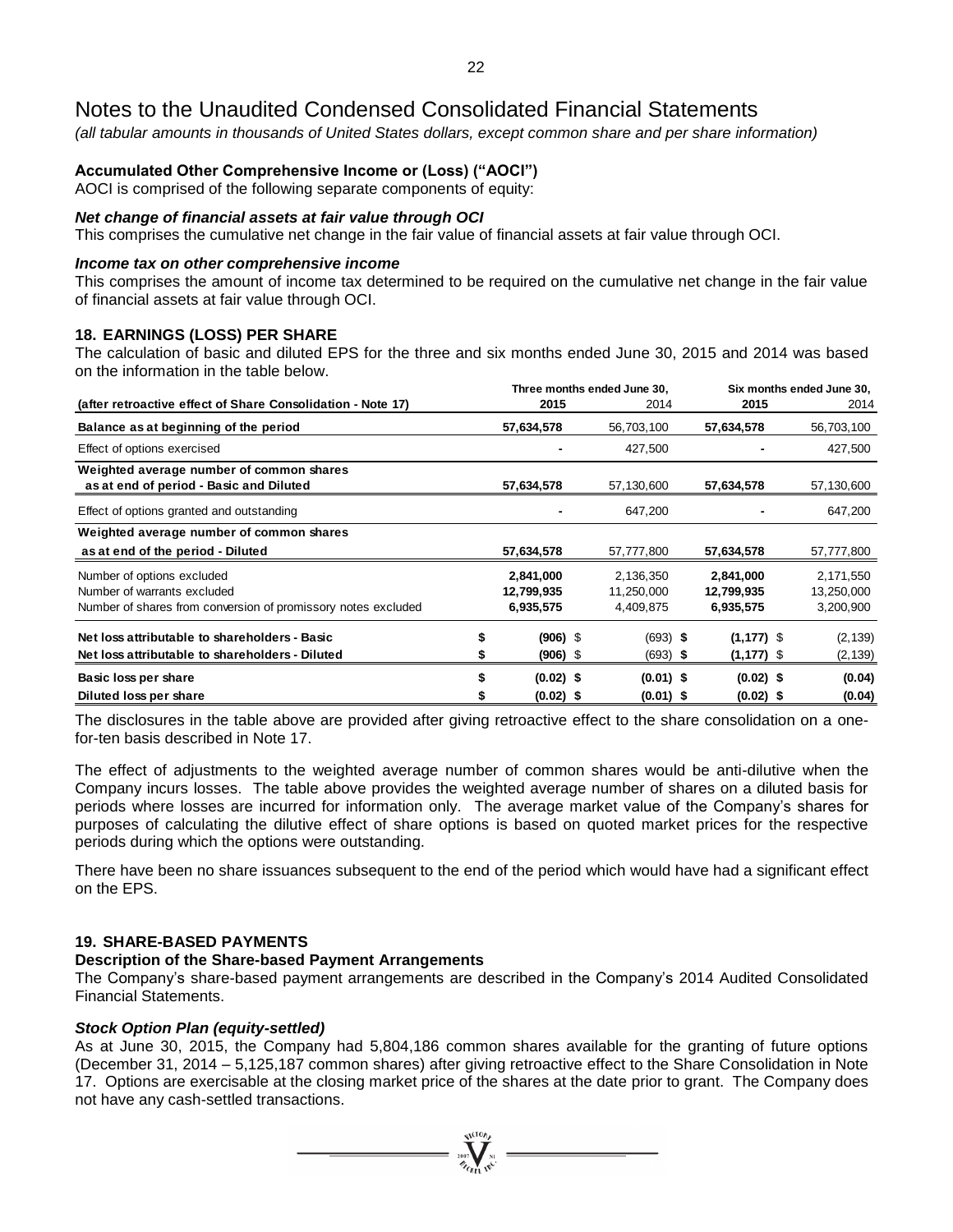*(all tabular amounts in thousands of United States dollars, except common share and per share information)*

## *Share purchase warrants (equity-settled)*

Pursuant to the rights offering which closed on July 30, 2013, the Company issued 10,000,000 warrants (after giving retroactive effect to the Share Consolidation in Note 17); 9,549,420 of these warrants expired unexercised on July 31, 2015. The Company also issued 1,250,000 warrants (after giving retroactive effect to the Share Consolidation in Note 17) pursuant to a share private placement on September 19, 2013. The 2,575,000 Warrants (after giving retroactive effect to the Share Consolidation in Note 17) issued on June 3, 2015 pursuant to the SPA Loan may be settled without cash and are, accordingly, classified as debt (Note 14).

## *Share Bonus Plan*

The terms of the Share Bonus Plan are set out in Note 21 to the Company's 2014 Audited Consolidated Financial Statements.

### **Terms and Conditions of Share-based Payment Arrangements** *Stock Option Plan and Share purchase warrants*

The terms and conditions relating to the grants of the Company's Stock Option Plan are set out in Note 21 to the Company's 2014 Audited Consolidated Financial Statements. The warrants issued under the rights offering in 2013 are exercisable on July 31, 2014 and expire on July 31, 2015. The Company's share purchase warrants issued pursuant to the private placement are exercisable on issue and expire on September 19, 2015.

## **Disclosure of Share-based Payment Arrangements**

## *Stock Option Plan*

The number and weighted average exercise prices of options are as follows:

|                                                             |                |                          |                        |                 |    | <i>vveignted</i> |
|-------------------------------------------------------------|----------------|--------------------------|------------------------|-----------------|----|------------------|
| (after retroactive effect of Share Consolidation - Note 17) |                | <b>Number of options</b> | average exercise price |                 |    |                  |
| (amounts in Canadian dollars)                               | June 30        | December 31.             |                        | June 30         |    | December 31.     |
| As at and for the periods ended                             | 2015           | 2014                     |                        | 2015            |    | 2014             |
| Outstanding as at beginning of period                       | 3,555,000      | $3,204,125$ \$           |                        | $0.72 \quad$    |    | 0.80             |
| Granted                                                     | $\blacksquare$ | $1.063,000$ \$           |                        | Ξ.              | \$ | 0.66             |
| Exercised                                                   |                | $(463,000)$ \$           |                        |                 | S  | 0.46             |
| Expired or forfeit                                          | (714,000)      | $(249, 125)$ \$          |                        | $1.33 \quad$ \$ |    | 1.70             |
| Outstanding as at end of period                             | 2,841,000      | $3,555,000$ \$           |                        | $0.57$ \$       |    | 0.72             |
| Exercisable as at end of period                             | 2,652,250      | $3,209,750$ \$           |                        | $0.57$ \$       |    | 0.73             |

**Weighted**

|                                                             |                 |                               |                          | Weighted average remaining |  |
|-------------------------------------------------------------|-----------------|-------------------------------|--------------------------|----------------------------|--|
|                                                             |                 | Number of options outstanding | contractual life (years) |                            |  |
| (after retroactive effect of Share Consolidation - Note 17) | <b>June 30.</b> | December 31.                  | <b>June 30.</b>          | December 31,               |  |
|                                                             | 2015            | 2014                          | 2015                     | 2014                       |  |
| Range of exercise prices (Canadian dollars)                 |                 |                               |                          |                            |  |
| \$0.25 to \$0.50                                            | 1.492.000       | 1.587.000                     | 2.46                     | 2.96                       |  |
| \$0.55 to \$0.55                                            | 243.000         | 263.000                       | 3.60                     | 4.10                       |  |
| \$0.60 to \$1.40                                            | 1.106.000       | 1,186,000                     | 2.72                     | 3.22                       |  |
| \$1.50 to \$1.60                                            | $\blacksquare$  | 519.000                       | $\overline{\phantom{0}}$ | 0.01                       |  |
|                                                             | 2,841,000       | 3.555.000                     | 2.66                     | 2.61                       |  |

Additional disclosures relating to the Company's options are as follows:

| (after retroactive effect of Share Consolidation - Note 17)                     | <b>June 30.</b><br>2015 |      | December 31.<br>2014 |
|---------------------------------------------------------------------------------|-------------------------|------|----------------------|
| Number of options granted during the period                                     |                         |      | 1.063.000            |
| Weighted average fair value of options granted at grant date (Canadian dollars) | $n/a$ \$                |      | 0.39                 |
| Number of options subject to vesting as at end of period                        | 188.750                 |      | 345.250              |
| Share-based payment expense - vesting options                                   | 60 S                    |      | 344                  |
| Unvested options not yet charged to operations                                  |                         | - \$ | 58                   |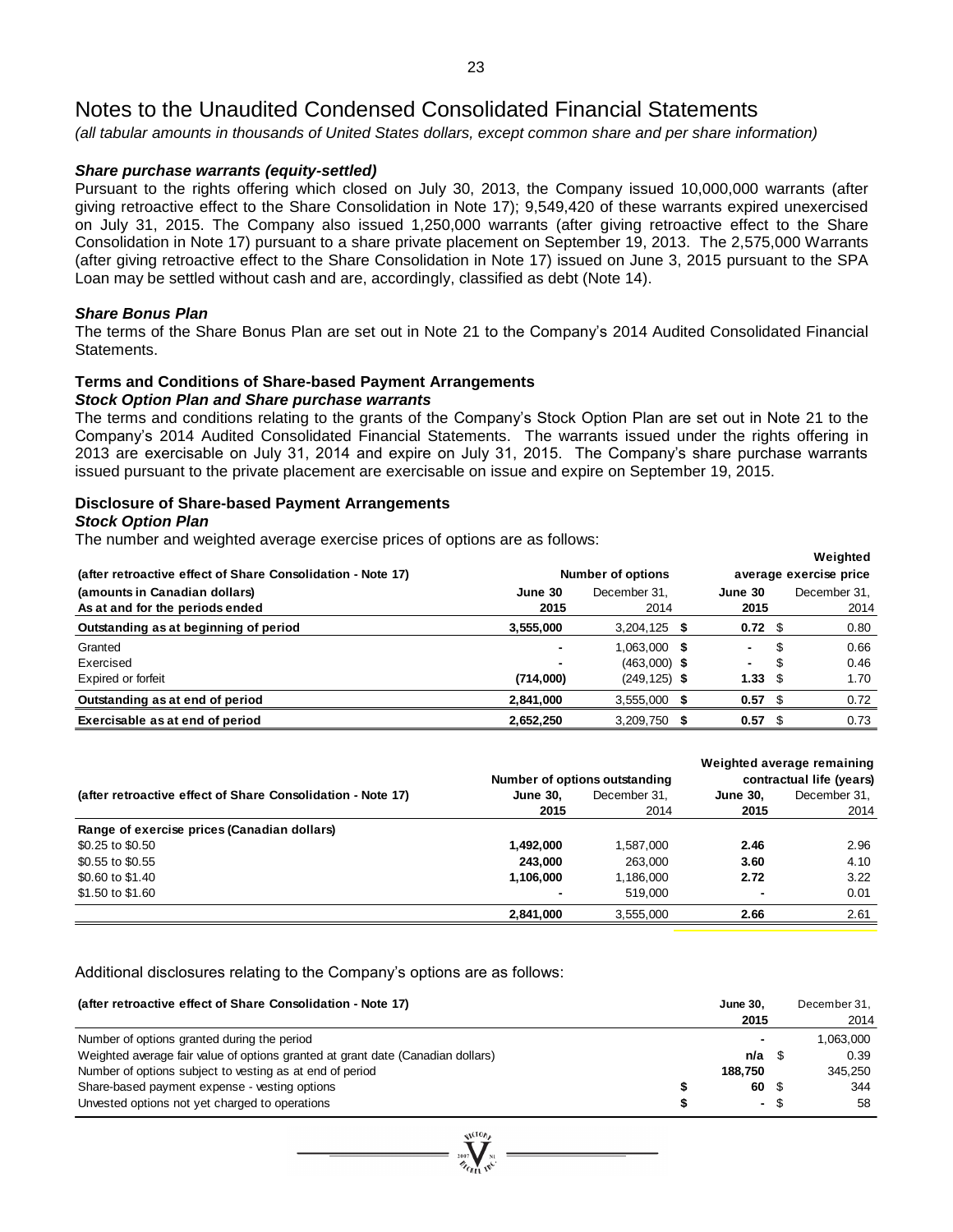*(all tabular amounts in thousands of United States dollars, except common share and per share information)*

### *Share purchase warrants*

The number and weighted average exercise prices of warrants are as follows:

| (after retroactive effect of Share Consolidation - Note 17) |                  |            |             | Number of warrants |   |            | Weighted<br>average exercise price |
|-------------------------------------------------------------|------------------|------------|-------------|--------------------|---|------------|------------------------------------|
| (amounts in Canadian dollars)                               | Date Issued /    |            | June 30     | December 31.       |   | June 30    | December 31.                       |
| As at and for the periods ended                             | <b>Cancelled</b> | Life       | 2015        | 2014               |   | 2015       | 2014                               |
| Issued pursuant to rights offering                          |                  |            |             |                    |   |            |                                    |
| Unit warrants                                               | July 30, 2013    | $12^{(a)}$ | 9,549,935   | 10.000.000 \$      |   | 0.35 S     | 0.35                               |
| Exercised                                                   |                  |            |             | (450,065)          |   |            |                                    |
| Issued and cancelled pursuant to private placements         |                  |            |             |                    |   |            |                                    |
| Unit warrants                                               | Sept. 19, 2013   | 24         | 1.250.000   | $1.250.000$ \$     |   | $0.35$ \$  | 0.35                               |
| <b>SPA</b> warrants                                         | May 15, 2014     | 36         | 2,000,000   | $2.000.000$ \$     |   | $1.00 \tS$ | 1.00                               |
| SPA warrants cancelled (d)                                  | June 3, 2015     | 36         | (2,000,000) | n/a                |   | n/a        | n/a                                |
| New SPA warrants <sup>(d)</sup>                             | June 3, 2015     | 24         | 2,575,000   | n/a                | S | 0.50       | n/a                                |
| Outstanding as at end of the period                         |                  |            | 13.374.935  | 12.799.935         |   | $2.64$ \$  | 0.45                               |

(a) The life of warrants is shown in number of months from issue date, except for those issued pursuant to the rights offering which became exercisable 12 months from issue.

(b) The SPA warrants may be settled without cash and are, accordingly, classified as debt rather than as a component of contributed surplus.

(c) The number of warrants and weighted average exercise prices are disclosed after giving retroactive effect to the Share Consolidation in Note 17.

(d) On June 3, 2015 the Company entered into an Amending Agreement with respect to the SPA Loan (Note 14). Under the Amending Agreement the 2,000,000 SPA warrants issued on May 15, 2014 were cancelled and were replaced with New SPA warrants with a life of 24 months and an exercise price of C\$0.50.

#### **Inputs for Measurement of Grant-Date Fair Values**

The grant-date fair values of share-based payments were measured based on the Black-Scholes option-pricing model. Expected volatility is estimated by considering historic average share price volatility.

The inputs used in the measurement of the fair values at grant date of the share-based payments granted, modified or issued during the years are as follows:

| (after retroactive effect of Share Consolidation - Note 17)        |                 | <b>Options</b>    | Warrants        |              |  |
|--------------------------------------------------------------------|-----------------|-------------------|-----------------|--------------|--|
| (amounts in Canadian dollars)                                      | <b>June 30,</b> | December 31,      | <b>June 30,</b> | December 31, |  |
|                                                                    | 2015            | 2014              | 2015            | 2014         |  |
| Fair values at grant dates                                         | n/a             | \$0.31 and \$0.42 | n/a             | n/a          |  |
| Fair values of options modified                                    | n/a             | n/a               | n/a             | n/a          |  |
| Share prices at grant and modification dates<br><b>Assumptions</b> | n/a             | \$0.70 and \$0.50 | n/a             | n/a          |  |
| Exercise prices                                                    | n/a             | \$0.70 and \$0.55 | n/a             | n/a          |  |
| <b>Expected volatilities</b>                                       | n/a             | 93% and 91%       | n/a             | n/a          |  |
| Life (years)                                                       | n/a             | 4                 | n/a             | n/a          |  |
| Expected dividends                                                 | n/a             |                   | n/a             | n/a          |  |
| Risk-free interest rates                                           | n/a             | 1.23% and 1.01%   | n/a             | n/a          |  |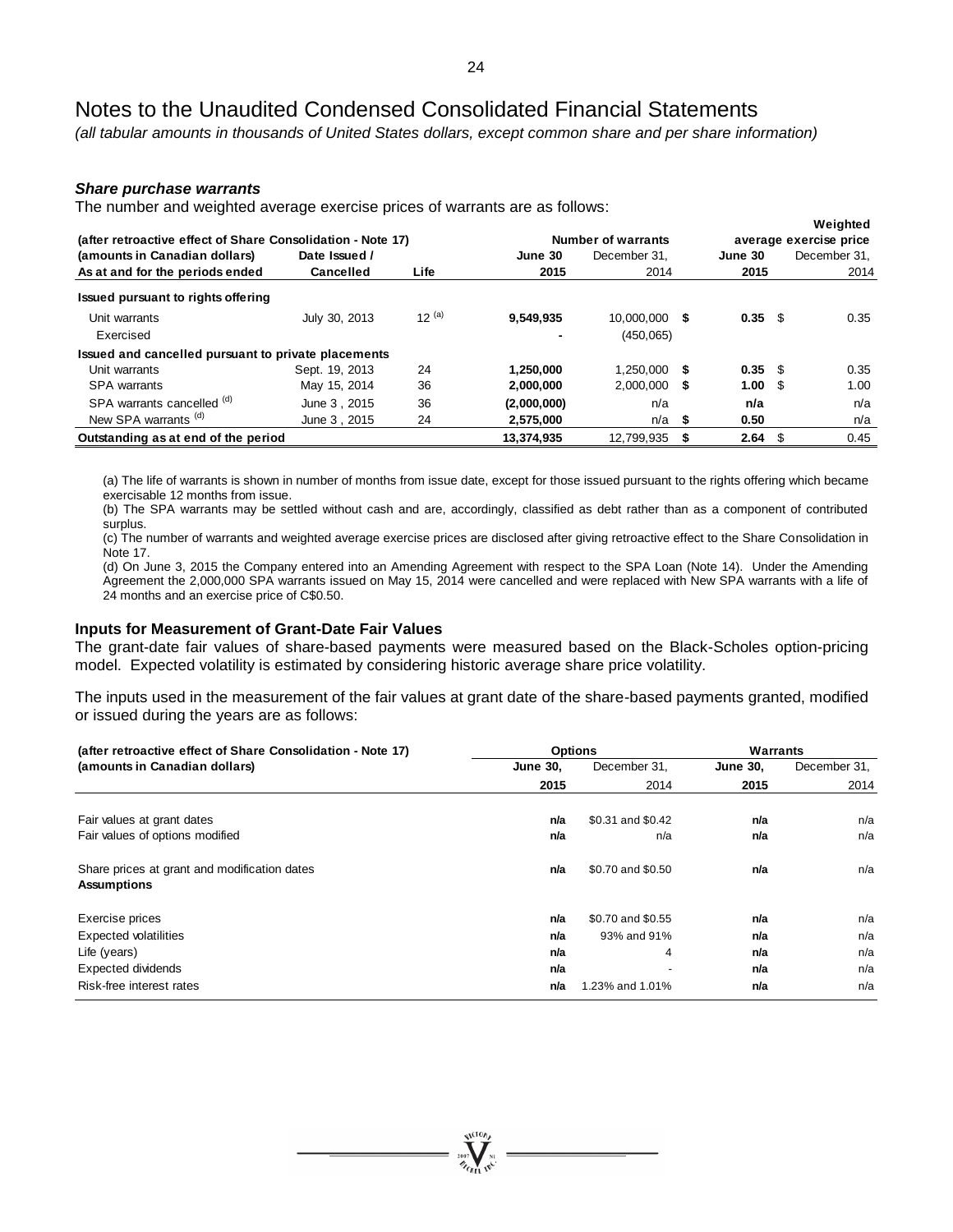*(all tabular amounts in thousands of United States dollars, except common share and per share information)*

## **20. FINANCE INCOME AND FINANCE COSTS**

|                                                      | Three months ended June 30, |            | Six months ended June 30, |       |  |
|------------------------------------------------------|-----------------------------|------------|---------------------------|-------|--|
|                                                      | 2015                        | 2014       | 2015                      | 2014  |  |
| Interest income on bank deposits                     | \$<br>\$<br>٠               | \$<br>÷.   | -\$<br>$\blacksquare$     |       |  |
| Net change in fair value of financial liabilities at |                             |            |                           |       |  |
| fair value through operations                        | 32                          | 445        | 226                       | 445   |  |
| Gain on adjustment of estimated cash flows           | 78                          |            | 1,493                     |       |  |
| Net foreign exchange gain                            | (4)                         | 137        | 40                        | 137   |  |
| <b>Finance income</b>                                | 106                         | 581        | 1,759                     | 582   |  |
| Interest expense on loans                            |                             |            |                           |       |  |
| Cash settled                                         | 432                         | 260        | 983                       | 389   |  |
| Amortization of loan fees                            | 255                         | 147        | 485                       | 190   |  |
| Amortization of embedded option derivatives          | 213                         | 51         | 372                       | 102   |  |
| Commitment fee                                       |                             |            |                           | 2     |  |
| Loss on adjustment of estimated cash flows           |                             | 151        |                           | 248   |  |
| Net change in fair value of financial liabilities at |                             |            |                           |       |  |
| fair value through operations                        |                             | 18         |                           | 73    |  |
| Net foreign exchange loss                            |                             |            |                           | 496   |  |
| <b>Finance costs</b>                                 | 900                         | 628        | 1,840                     | 1,500 |  |
| <b>Net Finance Income/(Costs)</b>                    | (794)<br>\$                 | (47)<br>\$ | (81)<br>\$                | (918) |  |

## **21. OPERATING SEGMENT**

## **Reporting Segments**

The Company is engaged in the exploration, evaluation and development of properties for the mining and production of nickel and associated products; since January 1, 2014, it also is a producer and supplier of premium frac sand from its 7P Plant. Accordingly, the Company has three reporting segments: Corporate, Exploration and Development, and Frac Sand. Prior to January 1, 2014, there were no formal operating segments; for comparative purposes, the Company estimated the assets involved in each segment and has reported them in the table below.

The Corporate segment operates to support the Company's activities, including exploration and development projects and the frac sand business. The Company will continue to share services with Nuinsco (Note 22) to do so.

Senior management makes decisions with respect to Exploration and Development by considering exploration and development potential and results on a project basis. The exploration and development projects are all located in Canada. Any applicable amounts relating to such projects will continue to be capitalized to the relevant project as either *Exploration and evaluation projects* or *Mine property and development project* on the consolidated balance sheets.

The Frac Sand segment is managed and operated by Victory Silica's executives and employees although the business and operating assets are part of Victory Nickel (refer also to Note 23). The segment is located in Canada although raw materials purchases are sourced from the US.

There have been no changes in the reportable segment or the treatment of segmented assets and revenues year over year.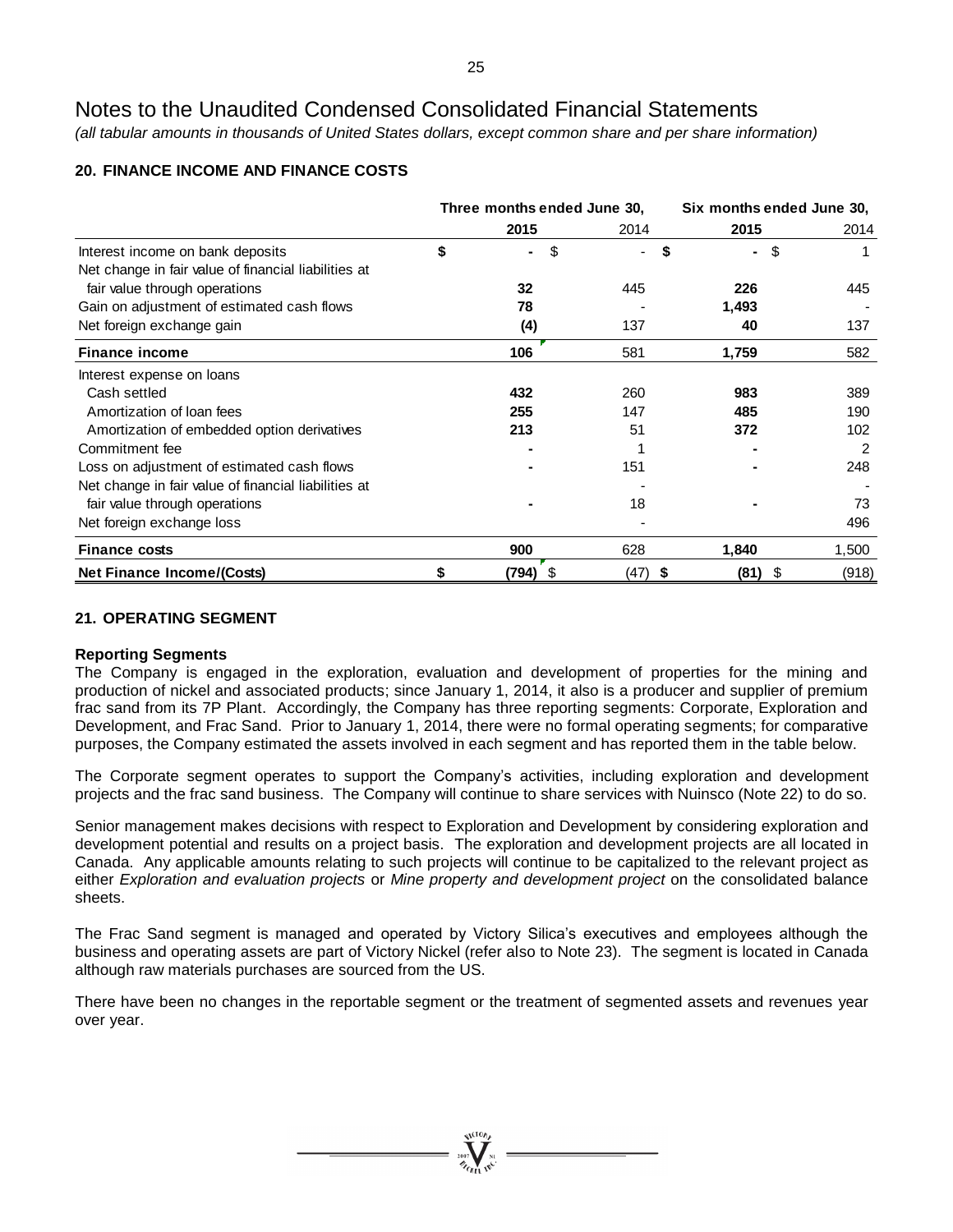*(all tabular amounts in thousands of United States dollars, except common share and per share information)*

The following tables provide information on the Company's segments.

|                                    | June 30, 2015<br>2015 | December 31,<br>2014 |
|------------------------------------|-----------------------|----------------------|
| Canada                             |                       |                      |
| Corporate                          | \$<br>$1,605$ \$      | 1,860                |
| <b>Exploration and Development</b> | 49,836                | 49,734               |
| Frac Sand                          | 9,078                 | 11,300               |
| Intersegment elimination           | (1,052)               | (962)                |
| <b>Total Assets</b>                | 59,468 \$             | 61,932               |

| Six months ended June 30, 2015                | Corporate | <b>Exploration and</b><br>Development |      | <b>Frac Sand</b> | Intersegment<br><b>Reclassification</b> | Total          |
|-----------------------------------------------|-----------|---------------------------------------|------|------------------|-----------------------------------------|----------------|
| <b>Revenues</b>                               | \$<br>٠   | \$                                    | - \$ | $2,153$ \$       |                                         | \$<br>2,153    |
| Cost of goods sold                            |           |                                       |      | (2, 324)         |                                         | (2, 324)       |
| Gross margin                                  |           |                                       | ۰    | (171)            | ۰                                       | (171)          |
| <b>Operating expenses</b>                     |           |                                       |      |                  |                                         |                |
| General and administrative                    | (410)     | (25)                                  |      | (204)            |                                         | (639)          |
| Share-based payments:                         |           |                                       |      |                  |                                         |                |
| Options                                       | (48)      |                                       | ٠    |                  |                                         | (48)           |
| Amortization of property, plant and equipment | (2)       |                                       | (2)  | (326)            |                                         | (330)          |
| Recovery of E and E projects                  |           | 186                                   |      |                  |                                         | 186            |
| Net frac sand pre-operating costs             |           |                                       |      |                  |                                         |                |
| Non-recurring plant costs <sup>(1)</sup>      |           |                                       | ۰    | (656)            |                                         | (656)          |
| <b>Operating loss</b>                         | (460)     | 159                                   |      | (1, 357)         |                                         | (1,658)        |
| Finance income                                | 1,757     |                                       |      | 2                | (20)                                    | 1,739          |
| Finance costs                                 | (1, 817)  |                                       |      | (23)             | 20                                      | (1,820)        |
| Net finance costs                             | (60)      |                                       | ۰    | (21)             | ۰                                       | (81)           |
| Income (loss) before income taxes             | (520)     | 159                                   |      | (1, 378)         | ٠                                       | (1,739)        |
| Income tax recovery                           | 562       |                                       |      |                  |                                         | 562            |
| Net Income (loss) for the Period              | \$<br>42S | 159                                   | \$   | $(1,378)$ \$     | ۰                                       | \$<br>(1, 177) |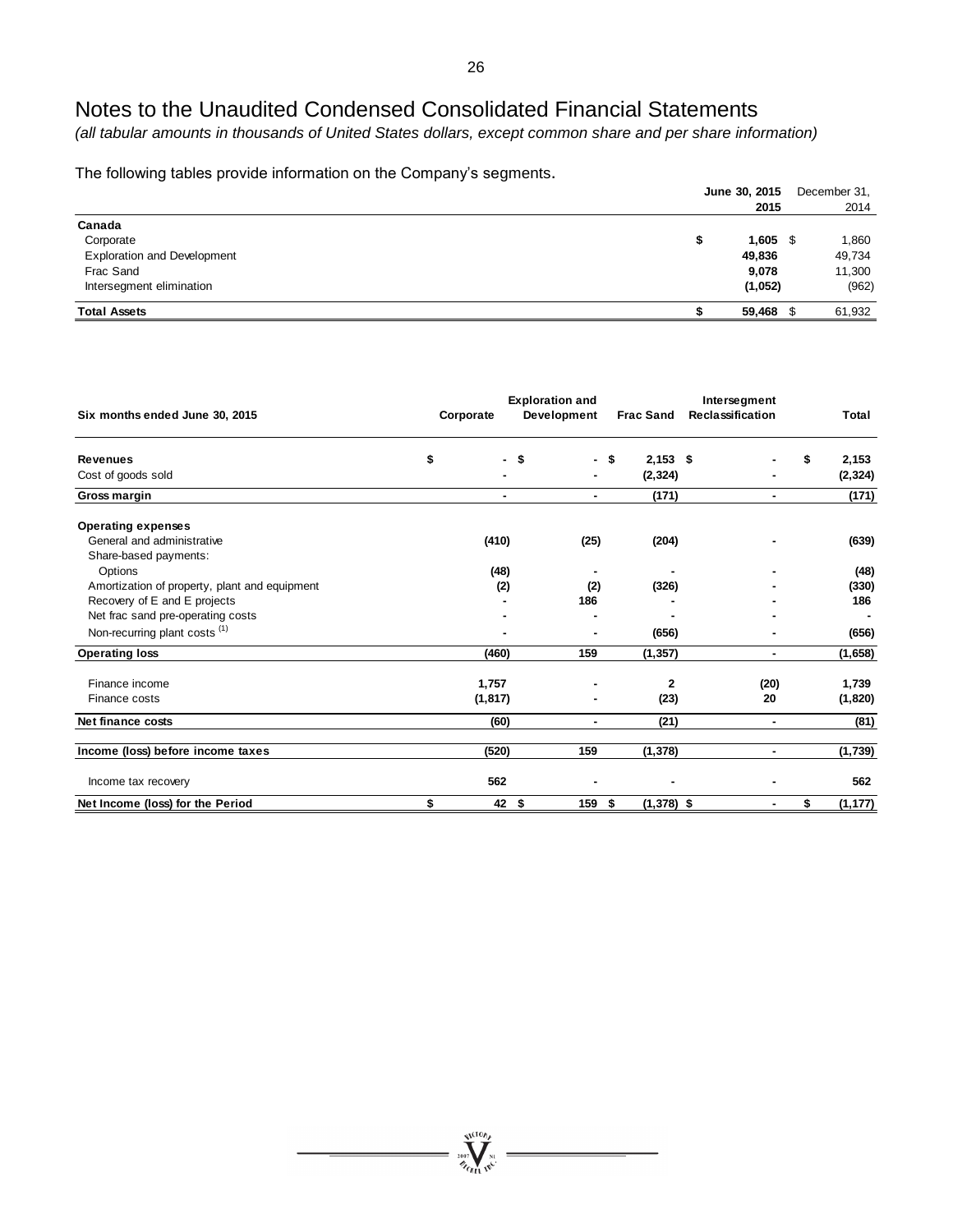*(all tabular amounts in thousands of United States dollars, except common share and per share information)*

| Three months ended June 30, 2015              | Corporate        | <b>Exploration and</b><br>Development |      | Intersegment<br><b>Frac Sand</b><br>Reclassification |      |    | Total |
|-----------------------------------------------|------------------|---------------------------------------|------|------------------------------------------------------|------|----|-------|
| <b>Revenues</b>                               | \$<br>- \$       | ٠                                     | - \$ | 631                                                  | - \$ | S  | 631   |
| Cost of goods sold                            |                  |                                       |      | (555)                                                |      |    | (555) |
| Gross margin                                  | ٠                | ٠                                     |      | 76                                                   |      |    | 76    |
| <b>Operating expenses</b>                     |                  |                                       |      |                                                      |      |    |       |
| General and administrative                    | 16               | (22)                                  |      | (124)                                                |      |    | (130) |
| Share-based payments:                         |                  |                                       |      |                                                      |      |    |       |
| Options                                       | (22)             |                                       |      |                                                      |      |    | (22)  |
| Amortization of property, plant and equipment | (1)              | (1)                                   |      | (162)                                                |      |    | (164) |
| Recovery of E and E projects                  |                  | 192                                   |      |                                                      |      |    | 192   |
| Net frac sand pre-operating costs             |                  |                                       |      |                                                      |      |    |       |
| Non-recurring plant costs <sup>(1)</sup>      |                  |                                       |      | (56)                                                 |      |    | (56)  |
| <b>Operating income (loss)</b>                | (7)              | 169                                   |      | (266)                                                | ٠    |    | (104) |
| Finance income                                | 86               |                                       |      |                                                      |      |    | 86    |
| Finance costs                                 | (880)            |                                       |      |                                                      |      |    | (880) |
| Net finance costs                             | (794)            | $\blacksquare$                        |      | ۰                                                    | ۰    |    | (794) |
| Loss before income taxes                      | (801)            | 169                                   |      | (266)                                                | ٠    |    | (898) |
| Income tax expense                            | (8)              |                                       |      |                                                      |      |    | (8)   |
| Net Income (loss) for the Period              | \$<br>$(809)$ \$ | 169                                   | \$   | $(266)$ \$                                           |      | \$ | (906) |

(1) Costs of \$417,000 were incurred relating to 7P Plant being placed on care and maintenance as a result of reduced production from unexpected decline in sales during the first six months of 2015. Another \$131,000 was incurred relating to railcar storage costs and one-time preparation costs for railcars to be leased that was later cancelled. Furthermore, \$108,000 was incurred relating to additional equipment rental and casual labour to move frozen sand as a result of the unexpected spring break-up.

## **22. RELATED PARTIES AND MANAGEMENT AGREEMENT**

## **Related Party Balances and Transactions**

Short-term employee benefits provided by the Company to key management personnel include salaries, directors' fees, statutory benefit contributions, paid annual vacation and paid sick leave as well as non-monetary benefits such as medical care. The Company's non-monetary benefit package for key management personnel is the same as that available to all full-time employees. In addition to short-term employee benefits, the Company may also issue options and shares as part of the Stock Option Plan and Share Bonus Plan (Notes 17 and 19).

Balances and transactions with related parties as at June 30, 2015 and December 31, 2014 and for the three and six months ended June 30, 2015 and 2014 are shown in the following tables:

|                                     | <b>June 30.</b> | December 31, |
|-------------------------------------|-----------------|--------------|
|                                     | 2015            | 2014         |
| <b>Balances Outstanding</b>         |                 |              |
| Payable to key management personnel | $203 \quad $$   | 251          |

Key management personnel compensation comprises:

|                                | Three months ended June 30,                             |      |      |    | Six months ended June 30, |
|--------------------------------|---------------------------------------------------------|------|------|----|---------------------------|
|                                | 2015                                                    | 2014 | 2015 |    | 2014                      |
| Short-term employee benefits   | 51                                                      | 422  | 257  | £. | 666                       |
| Share-based payments - options | $\sim$                                                  |      |      |    | 71                        |
|                                | 51                                                      | 422  | 257  |    | 737                       |
|                                | $\sqrt{10}h$<br>2007<br>$\gamma_{\epsilon_{\text{ML}}}$ |      |      |    |                           |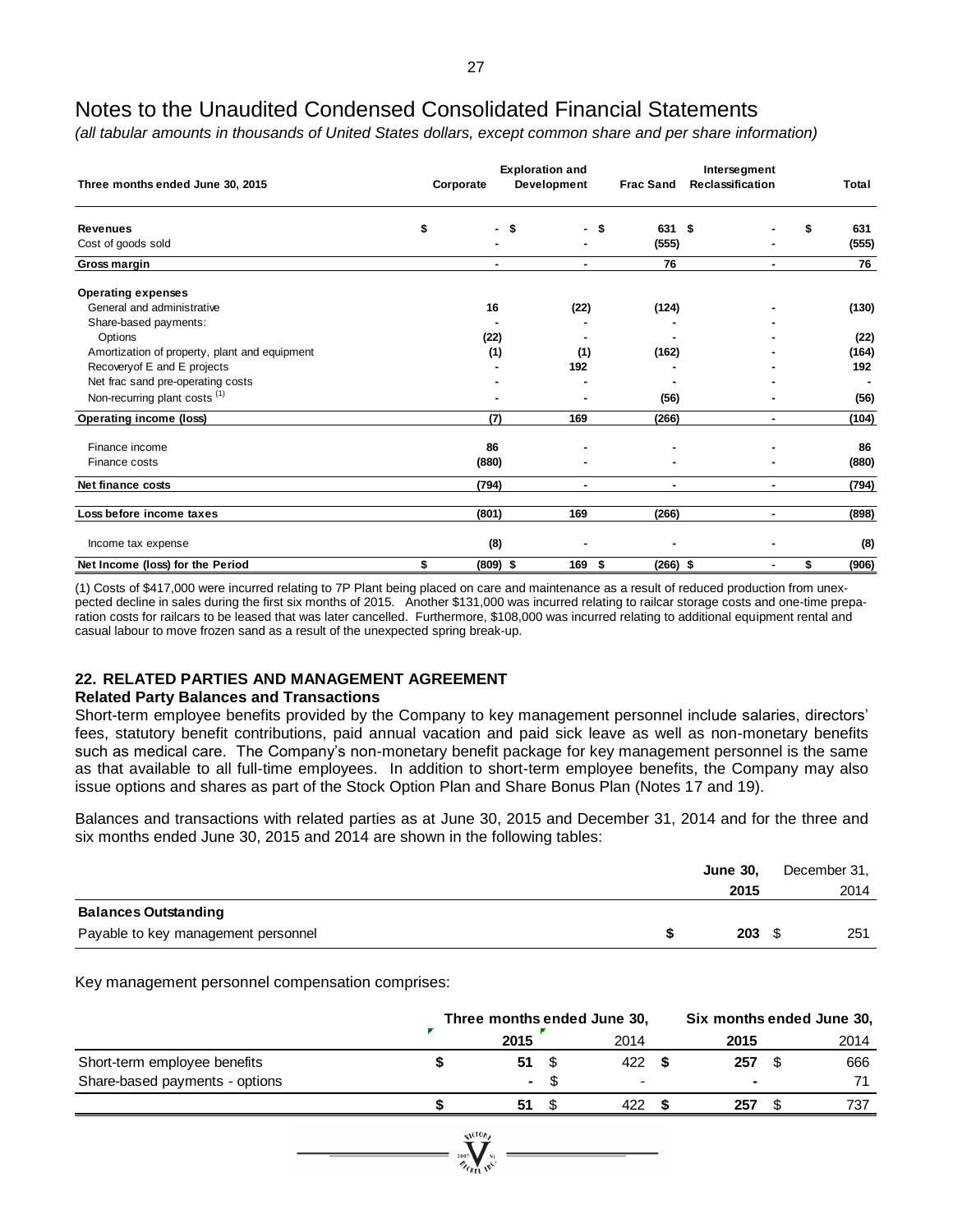*(all tabular amounts in thousands of United States dollars, except common share and per share information)*

## **Balances and Transactions with Nuinsco Resources Limited under the Management Agreement**

The Company shared management, administrative assistance and facilities with Nuinsco pursuant to a management agreement; management operates under the supervision of the respective board of directors of each respective company; there is only one common director. As described in Note 15, Nuinsco became a related party of the Company effective July 30, 2013. The costs charged by Nuinsco were recorded at the cost to Nuinsco of such services plus 10 per cent. The management agreement commenced February 1, 2007 and was terminable by the Company upon 180 days' notice and by Nuinsco upon 90 days' notice. The Company served notice of termination on September 5, 2014; accordingly, the management agreement ceased in March 2015. The Company has continued to share resources and costs with Nuinsco under a cost sharing arrangement.

Balances and transactions with Nuinsco under the management agreement as at June 30, 2015 and December 31, 2014 and for the three and six months ended June 30, 2015 and 2014 are shown in the following tables:

|                                                            | <b>June 30,</b> |     | December 31, |
|------------------------------------------------------------|-----------------|-----|--------------|
|                                                            | 2015            |     | 2014         |
| <b>Balances Outstanding under the Management Agreement</b> |                 |     |              |
| Payable to Nuinsco Resources Limited                       |                 | 8 S | 45           |

|                                                          | Three months ended June 30, |      |      |          | Six months ended June 30, |                          |  |      |
|----------------------------------------------------------|-----------------------------|------|------|----------|---------------------------|--------------------------|--|------|
|                                                          |                             | 2015 |      | 2014     |                           | 2015                     |  | 2014 |
| <b>Transaction Values under the Management Agreement</b> |                             |      |      |          |                           |                          |  |      |
| Overhead charges from Nuinsco Resources Limited          |                             | 69 S |      | $145$ \$ |                           | $223 \t{S}$              |  | 327  |
| Project costs charged to Nuinsco Resources Limited       |                             | - \$ |      | 8 S      |                           | 6 S                      |  | 13   |
| Project recoveries charged by Nuinsco Resources Limited  |                             |      | - \$ | 15S      |                           | $16 \quad$ $\frac{6}{3}$ |  | 26   |

Amounts due to or from Nuinsco under the management agreement are unsecured, non-interest bearing and due on demand. Amounts due to or from Nuinsco thereby are settled on a regular basis. Payables to key management personnel generally relate to directors' fees, consulting fees and expense reimbursements.

## **Balances and Transactions with Nuinsco Resources Limited under the Amended Loan**

The terms of the Amended Loan with Nuinsco and the balances and transactions related thereto are described in Note 15.

## **23. COMPANY ENTITY**

## **Significant Subsidiary - Victory Silica**

On June 19, 2012, the Company announced a new initiative through the creation of Victory Silica. The objective is to establish the Company as a supplier of premium frac sand prior to commencing frac sand sales from the Minago project. Victory Silica's executives and employees manage the frac sand business on behalf of the Company. Until the end of the first quarter of 2014, most costs of the frac sand business related either to pre-operating costs which have been expensed through operations or to plant commissioning and mobile equipment which have been capitalized. In the first three months of 2014, sales of frac sand produced during the pre-operating stage amounted to \$248,000; these have been netted against the pre-operating expenditures recorded in the first quarter of 2014 resulting in *Net frac sand pre-operating costs* recorded in the statement of operations of \$194,000.

Significant production and sales volumes were achieved during the second quarter of 2014 thus the 7P Plant was no longer considered to be pre-operating. Consequently, operating results commenced being reported and amortization of the 7P Plant commenced in the second quarter of 2014. Full commissioning of the 7P Plant occurred in August, 2014.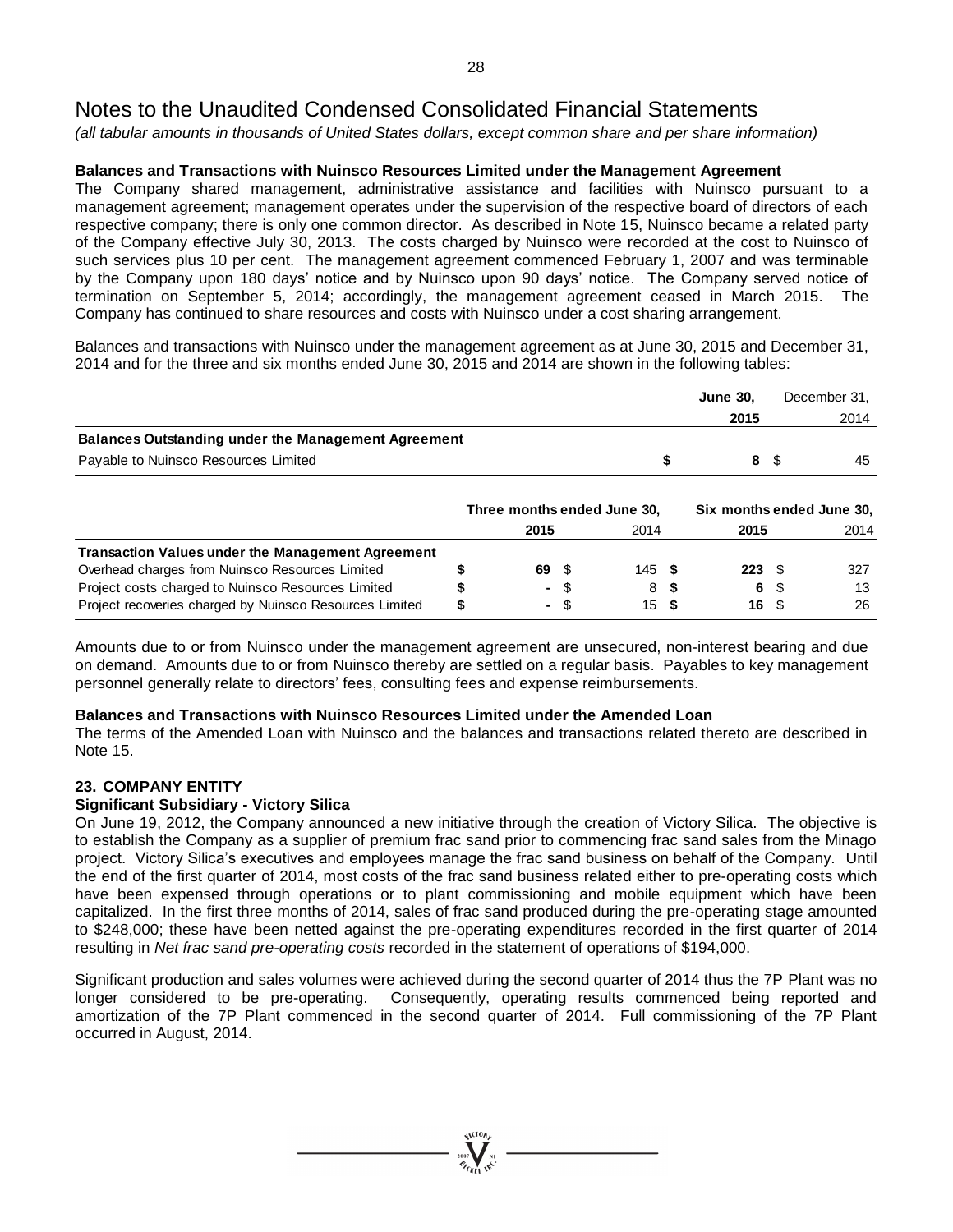*(all tabular amounts in thousands of United States dollars, except common share and per share information)*

|                                                                     | <b>June 30,</b><br>2015 |                          |      | December 31,<br>2014 |
|---------------------------------------------------------------------|-------------------------|--------------------------|------|----------------------|
| Victory Silica Ltd.<br>Current assets<br><b>Current liabilities</b> | 199                     | $15 \quad$ $\frac{2}{3}$ | - \$ | 46<br>143            |
| Pre-operating costs                                                 | S                       | - \$                     |      | 194                  |

## **24. COMMITMENT**

## **Transformer Equipment**

On May 10, 2010, the Company entered into an agreement to purchase equipment for the Minago project. The total price is \$2,840,000. The Company has made aggregate deposits of \$1,544,000 as at June 30, 2015.

## **25. SUBSEQUENT EVENT**

## **Extension of short-term loan**

On July 1, 2015, the Company announced that it was not able to make the quarterly interest payment due June 30, 2015 on the SPA Loan and the approximately \$6.0 million of convertible unsecured promissory notes.

On July 30, 2015- the Company announced that it had not repaid the amounts due, including the principal amount, on July 30, 2015, under the SPA Loan.

As of the date of these financial statements, the Company is continuing with discussions among the holder of the SPA Loan, the holders of the convertible unsecured promissory notes and other potential financing sources to restructure the Company's debt and recapitalize the Company.

On August 4, 2015, the Company received a letter from the TSX advising that its eligibility for continued listing on the TSX is under review. Under the TSX's Remedial Review Process, the Company has been granted 60 days from that date to comply with all requirements for continued listing. It is the intent of the Company to maintain a public listing for the Company's shares. In addition to working with the TSX during this period, management will evaluate alternative listing options. There can be no assurance that either the Company will be able to achieve compliance with the TSX's listing requirements within the required time frame or will secure an alternative listing.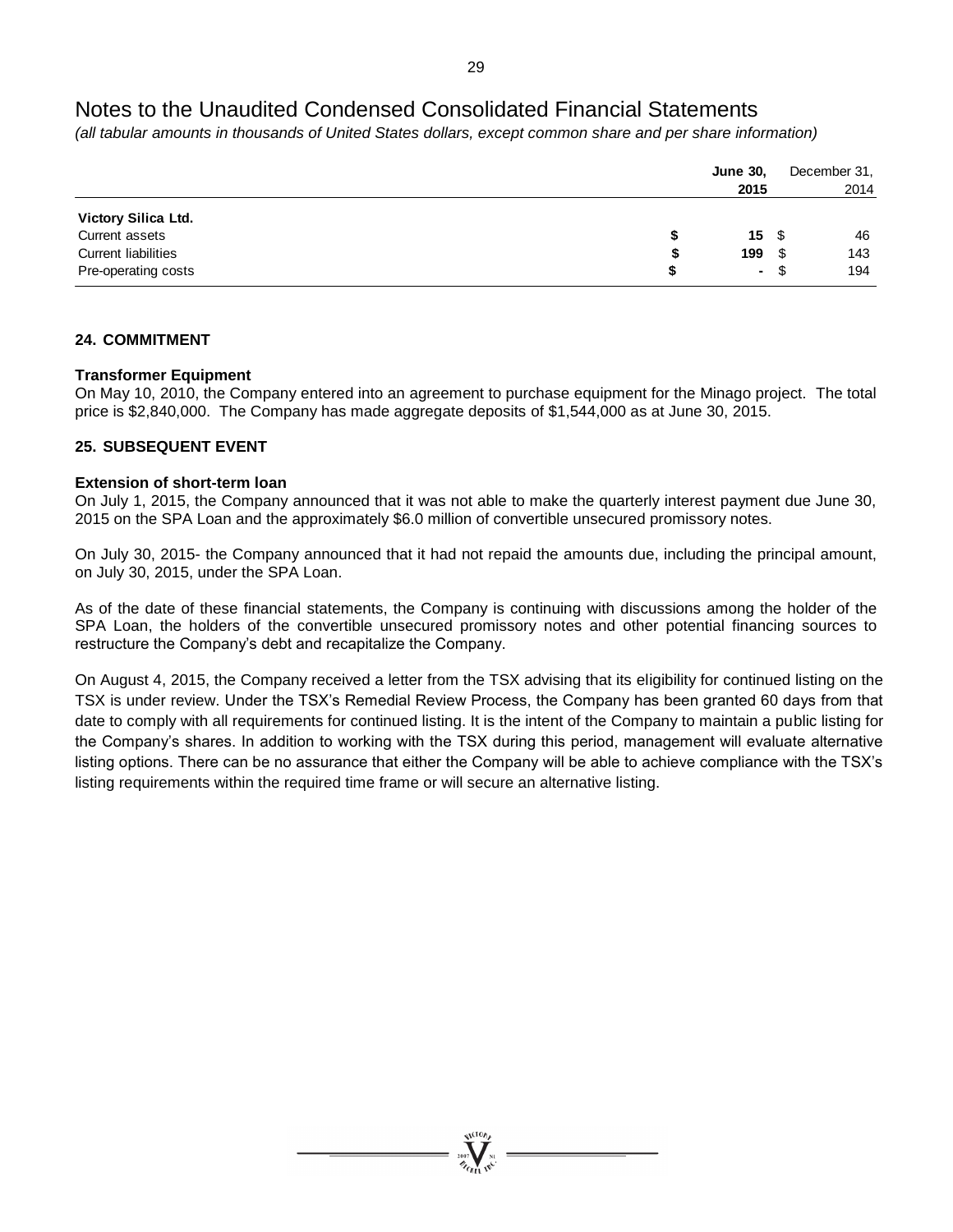

# **VICTORY NICKEL INC.**

# **MANAGEMENT'S DISCUSSION AND ANALYSIS FOR THE THREE AND SIX MONTHS ENDED JUNE 30, 2015**

**DATED AUGUST 14, 2015**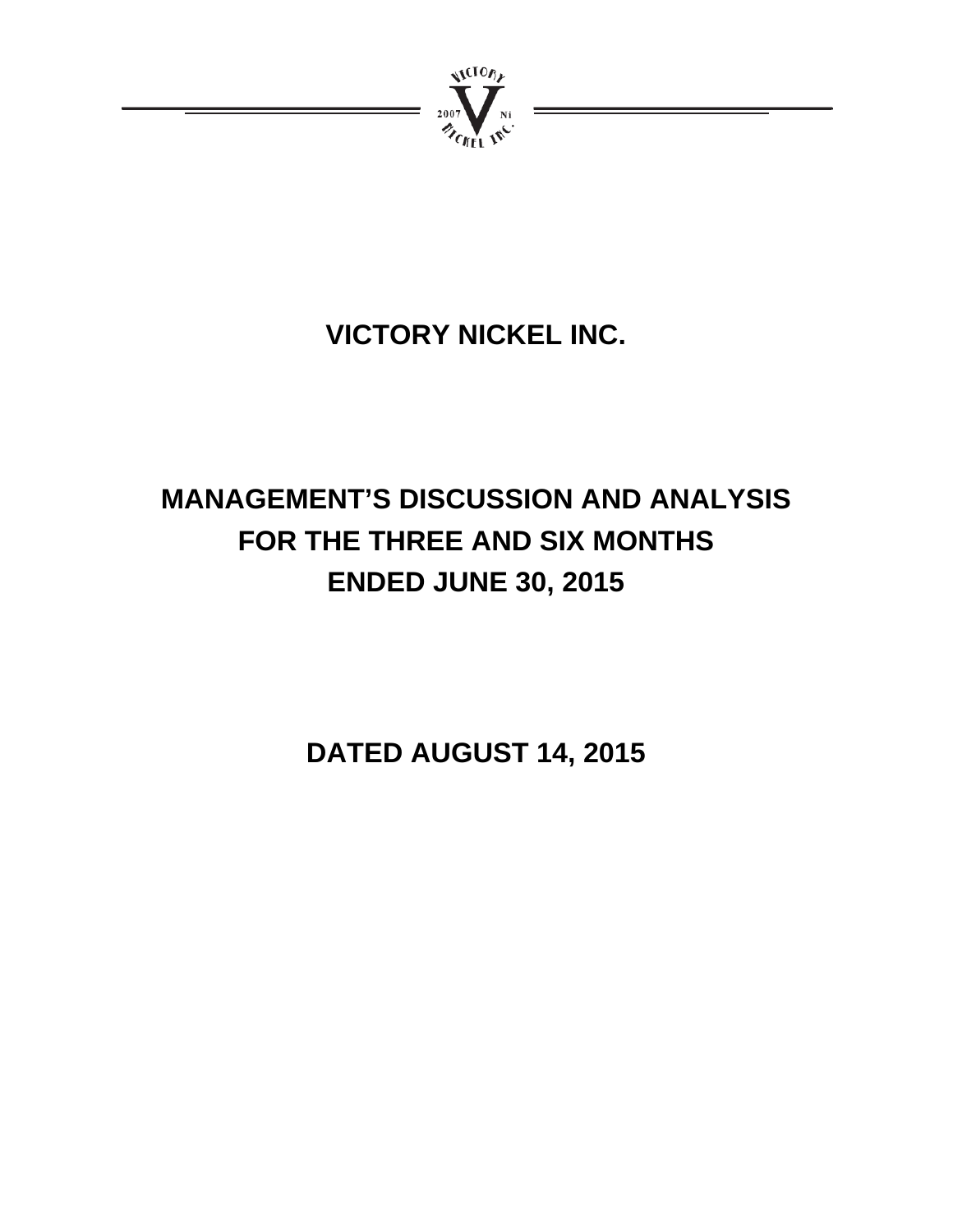## **VICTORY NICKEL INC. MANAGEMENT'S DISCUSSION AND ANALYSIS For the Three and Six Months ended June 30, 2015**

The following discussion of the results of operations, financial condition and cash flows of Victory Nickel Inc. ("Victory Nickel" or the "Company") prepared as of August 14, 2015 consolidates management's review of the factors that affected the Company's financial and operating performance for the three and six months ended June 30, 2015, and factors reasonably expected to impact on future operations and results. This discussion is intended to supplement and complement the Company's unaudited condensed consolidated financial statements for the three and six months ended June 30, 2015 ("Unaudited Condensed Consolidated Financial Statements") and the notes thereto.

Certain information and discussion included in this management's discussion and analysis ("MD&A") constitutes forwardlooking information. Readers are encouraged to refer to the cautionary notes contained in the section *Forward-Looking Statements* at the end of this MD&A.

Readers are also encouraged to consult the audited consolidated financial statements for the year ended December 31, 2014 ("2014 Audited Consolidated Financial Statements") which were prepared in accordance with International Financial Reporting Standards ("IFRS" or "GAAP"). The Unaudited Condensed Consolidated Financial Statements and the 2014 Audited Consolidated Financial Statements are available at www.sedar.com and at the Company's website www.victorynickel.ca. All amounts disclosed are in United States dollars ("US\$" or "US dollars") unless otherwise stated. All tabular amounts are in thousands of US dollars.

Shares of the Company trade on the Toronto Stock Exchange ("TSX") under the symbol NI. On August 4, 2015, the Company received a letter from the TSX advising that its eligibility for continued listing on the TSX is under review. Under the TSX's Remedial Review Process, the Company has been granted 60 days from that date to comply with all requirements for continued listing. It is the intent of the Company to maintain a public listing for the Company's shares. In addition to working with the TSX during this period, management will evaluate alternative listing options. There can be no assurance that either the Company will be able to achieve compliance with the TSX's listing requirements within the required time frame or will secure an alternative listing.

## **Change in Functional and Presentation Currency**

Effective October 1, 2014, the Company changed its functional currency to the US dollar from the Canadian dollar ("C\$"). This change in accounting treatment is applied prospectively. Concurrently, the Company determined that it would change its presentation currency to the US\$. Refer to Note 2 (c) to the 2014 Audited Consolidated Financial Statements for additional information.

## **COMPANY OVERVIEW**

Victory Nickel is a Canadian producer of high-quality "Northern White" frac sand sourced from Wisconsin, USA, through its wholly-owned subsidiary Victory Silica Ltd. ("VSL" or "Victory Silica"). Northern White occurs predominantly in the US Mid-West and generally exceeds American Petroleum Institute ("API") specifications. For this reason, it is a highlydesirable and preferred frac sand. Frac sand is used as a proppant to enhance the recovery from oil and gas wells. The Company's frac sand processing facilities are located in Seven Persons, Alberta and comprise a wet plant with capacity of approximately 120,000 tons per annum ("tpa") and a fully-operational dry plant with a nominal capacity of 500,000 tpa (the "7P Plant"). In April 2015 the Company announced the temporary suspension of production at its 7P Plant as demand for frac sand dropped off during the spring break-up season and due to the decrease in activity related to the sudden drop in the price of oil. In May 2015, spot sales of frac sand from the 7P Plant resumed and the 7P Plant operates on an as-needed basis only.

In addition to the significant frac sand resource at its Minago project in Manitoba, in October 2014, the Company entered into an option to acquire a 100% interest in a frac sand land package totalling over 300 acres in south western Wisconsin, USA (the "Bear Coulee Property"). The option agreement provides for a cash payment on signing of the agreement, a second cash payment on delivery of permits and a third cash payment on exercise of the option. The option is valid for six months from receipt of permits with two equivalent extensions available under certain circumstances. Prior to production the Company will be required to pay \$40,000 per annum an as advance royalty on the initial 20,000 tons of sand production. Once the Bear Coulee Property is in production, the Company will be required to pay a royalty of \$2.00 per ton of frac sand sold from the property. The Bear Coulee frac sand property is located in Trempeleau County, Wisconsin. In February 2015, the Company announced that a resource estimate of approximately 11 million tons of sand has been

 $= \prod_{\alpha \in \mathcal{N}_{\text{eff}}}^{\text{eigen}} =$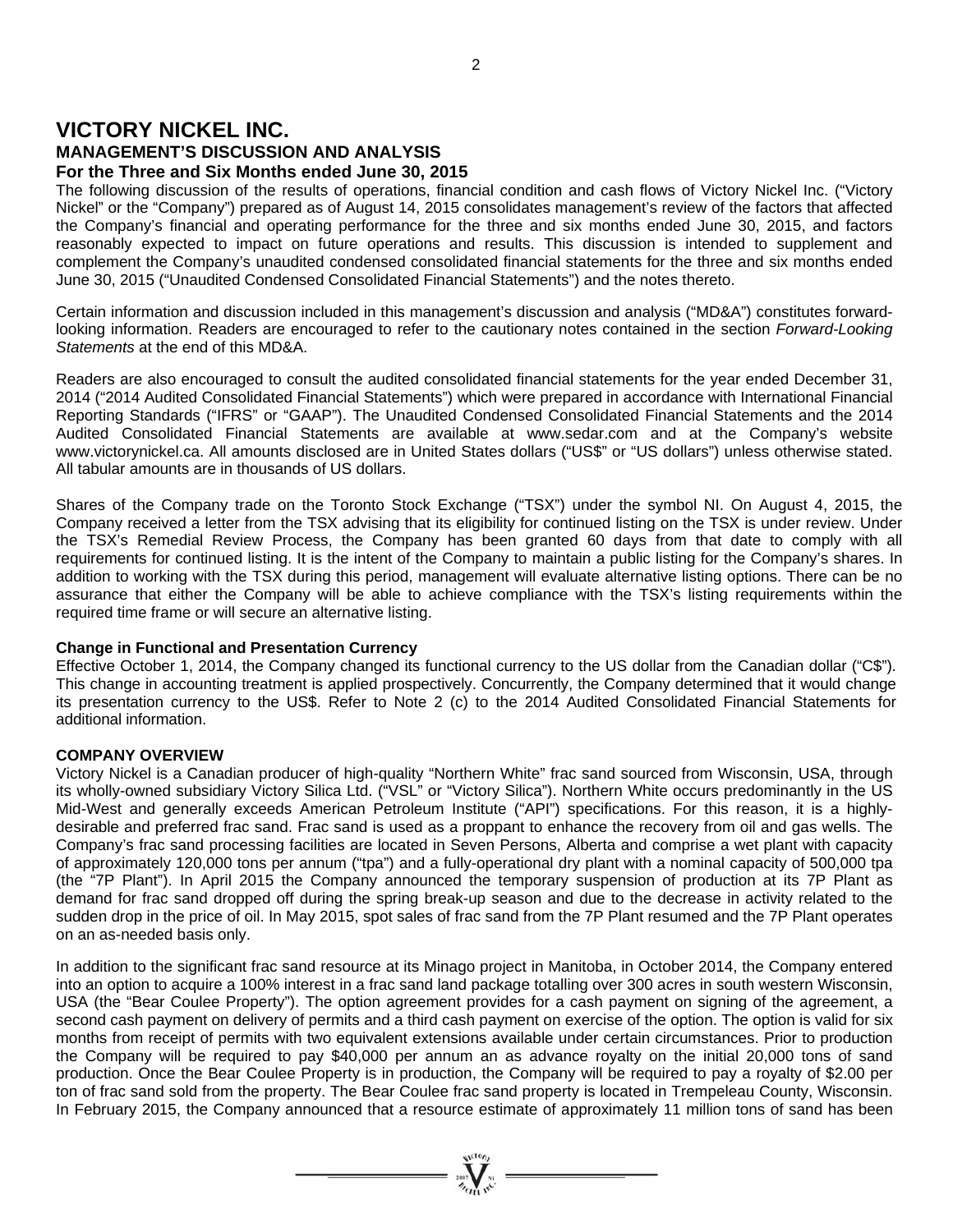completed by Summit Envirosolutions Inc. ("Summit") on the Bear Coulee Property and was incorporated into a National Instrument 43-101 technical report.

The Company has considered constructing a wet plant in Wisconsin or Minnesota and is also completing preliminary studies to build a second 1,000,000 tpa dry plant in or near Winnipeg, Manitoba. Market conditions necessitate the deferral of any such construction until more certainty returns to the oil and gas sector.

Crucial to the success of its frac sand operations is the Company's ability to build a solid customer base within an economic distance of its production facilities. The Company was able to establish itself as a preferred supplier in the areas around Medicine Hat, Alberta through spot-market sales and short-term contracts. The Company's 7P Plant is located in close proximity to oil and gas producing plays in Alberta, BC, Saskatchewan and North Dakota, allowing customers to purchase sand FOB the 7P Plant and use their own trucks to deliver to the wellhead or, alternatively, to have the Company deliver frac sand directly to the wellhead. A small portion of finished sand is delivered by rail.

The Company was formed on February 1, 2007 as exploration and development mineral resource company and, until recently, was primarily engaged in the acquisition, exploration, evaluation and development of nickel projects and associated products in Canada. Victory Nickel owns 100% of four advanced sulphide nickel projects: the Minago, Lynn Lake (under option with Corazon Mining Ltd. ("Corazon"), an Australian public company (ASX: CZN) refer below) and Mel projects in Manitoba and the Lac Rocher project in Québec. The results of a feasibility study on the Minago Project ("FS") were announced in December 2009, the Environmental Impact Study ("EIS") was filed in May 2010 with subsequent improvements to the project announced in June 2010 and July 2011. Receipt of the Environmental Act Licence ("EAL") was announced in August 2011. In April 2014 the Company announced the filing of an amendment to the EAL. A preliminary economic assessment of Lac Rocher ("PEA") was announced in November 2008. Baseline environmental studies are ongoing at Mel in preparation for permit applications should the economics support development.

In November 2014, Corazon optioned Lynn Lake. Under the terms of the agreement, Corazon can acquire a 100% interest by issuing to Victory Nickel 40 million Corazon shares upon closing and incurring A\$3,500,000 in exploration expenditures or in payments (in cash or Corazon shares at Corazon's option) to Victory Nickel over five years. In addition, Victory Nickel will retain a 1.5% net smelter royalty on production from the Lynn Lake nickel project, and receive a payment of A\$1,000,000 (in cash or Corazon shares at Corazon's option) within 30 days of the commencement of ore processing activities at the Lynn Lake nickel project. The Company received 40,000,000 shares of Corazon in April 2015.

The Company's decision to enter the frac sand business was initially based on the need to highlight the value of the frac sand as a co-product at its Minago nickel project in Manitoba. Based on the FS, approximately 11 million tonnes of frac sand exist within the Minago pit footprint. The frac sand is a significant contributor to the economics of the Minago project. On June 19, 2012, the Company announced the creation of Victory Silica, a wholly-owned subsidiary that has been established to manage the Company's entry into frac sand production and distribution. The Company has established itself as a frac sand producer by acquiring concentrated sand in Wisconsin, USA and processing it into four main categories of finished frac sand products at the 7P Plant. The 7P Plant processed its first sand during the week commencing March 24, 2014. The plant was considered out of commissioning in early August 2014. Due to the sudden drop in the price of oil during late 2014, drilling activities has decreased and sales of frac sand have been significantly affected in 2015. The drop in sales required a temporary suspension in production in 2015.

### **Going Concern**

These condensed consolidated financial statements have been prepared using Generally Accepted Accounting Principles ("GAAP") applicable to a going concern, which contemplates the realization of assets and settlement of liabilities in the normal course of business as they come due. As at June 30, 2015, the Company had a working capital deficiency of \$6,062,000. The Company generated net cash from operating activities of \$1,464,000 during the first half of 2015 but this is not yet at levels sufficient to wholly fund its activities.

On July 1, 2015, the Company announced that it was not able to make the quarterly interest payment due June 30, 2015 on the securities purchase and line of credit agreement (the "SPA Loan") and on the Promissory Convertible Notes outlined below, and that it was in discussion with its lenders and other potential financiers to restructure the Company's debt and recapitalize the Company. On July 30, 2015, the Company announced it had not repaid the amounts due under the SPA Loan. The Company is continuing with discussions among the holder of the SPA Loan and other potential financing sources to restructure the Company's debt and recapitalize the Company. To date, the Company has not received acceptable expressions of interest and has not completed any debt restructuring. Without an injection of capital until the demand for frac sand returns to allow the Company to sell its inventory, the Company will not be able to meet

 $\sum_{n=1}^{\infty}$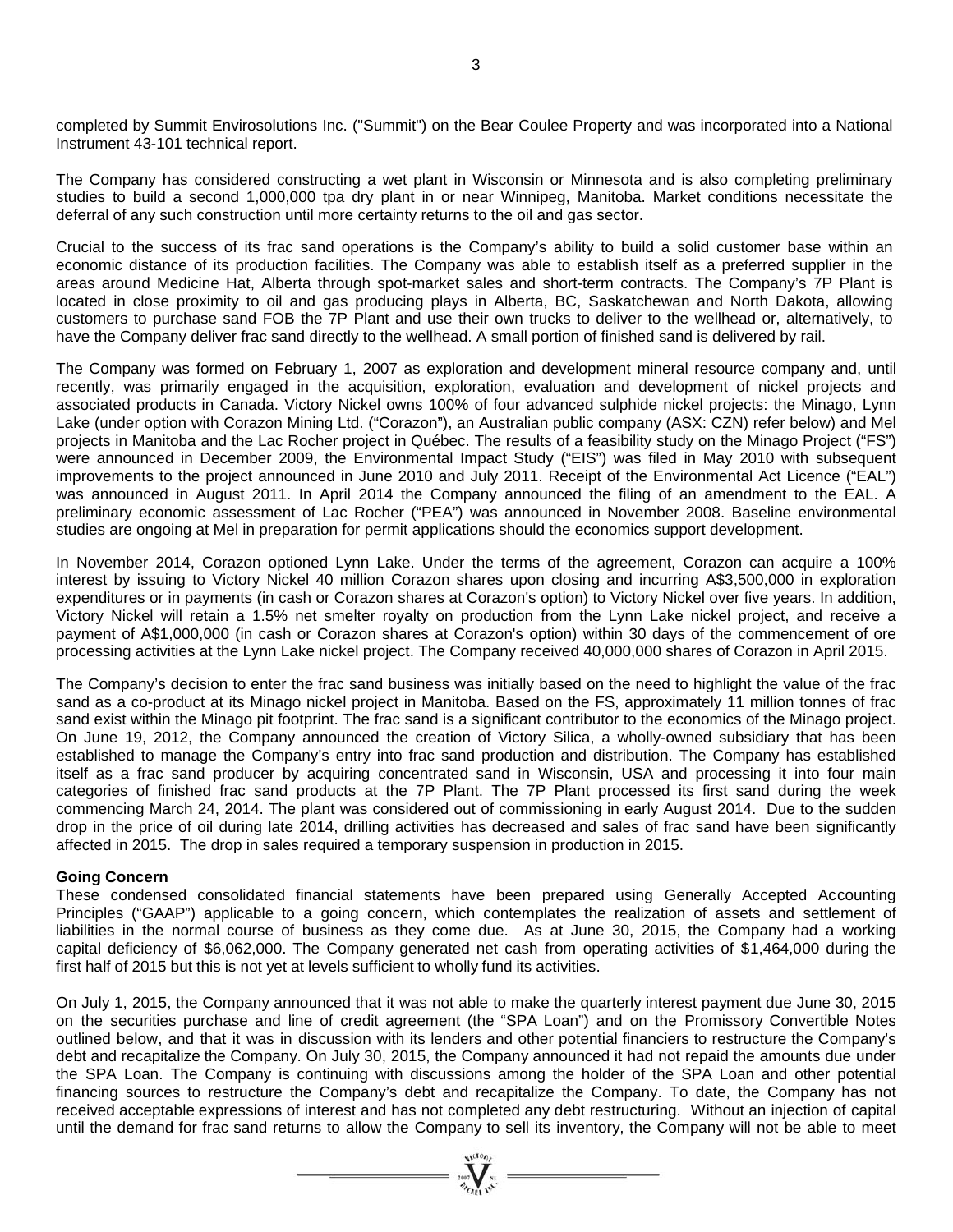its outstanding obligations or any new obligations as they become due. There can be no assurance that the Company will be able to restructure its debt and/or recapitalize and there is no certainty as to what steps the lenders may take in light of these defaults.

On May 15, 2014, the Company announced that it had executed the SPA Loan to issue and sell to the purchaser senior secured 14.8% notes in the aggregate principal amount of \$4,000,000 (each a "SPA Note").

In October 2014, the Company obtained a short-term facility of \$2,000,000 through the issuance of a promissory note. This facility was paid down to \$1,000,000 and the due date extended on a monthly basis by the lender to May 31, 2015 (Note 14).

On June 3, 2015, the Company announced it had entered into an amending agreement (the "Amending Agreement") with respect to the SPA loan. Under terms of the Amending Agreement, the SPA Loan was amended to permit the issuance of additional notes by the Company for an additional sum of \$1,150,000, the proceeds of which were used to repay the \$1,000,000 owed under the promissory note and for working capital purposes. The aggregate amount of \$5,150,000 under the amended loan is due on July 30, 2015. The interest rate on the Amended Loan is 14.8% per annum. As noted earlier, the Company was unable to repay the amounts due under the SPA Loan on July 30, 2015.

In addition to the SPA loan, the Company issued two year unsecured promissory convertible notes aggregating approximately \$6,000,000 (the "Promissory Convertible Notes"). One Convertible Note in the amount of \$2,000,000 is due in November 2015, three Promissory Convertible Notes aggregating \$750,000 are due in February 2016, and four Convertible Notes aggregating to C\$265,000 are due at various times between January and March, 2016, accordingly, they are classified as current liabilities, due within one year. Interest due on the Convertible Notes is due quarterly in arrears. As noted earlier, the Company was not able to make the interest payment due on June 30, 2015.

The Company is subject to the risks and challenges experienced by other companies at a comparable stage. These risks include, but are not limited to, continuing losses, an unexpected change in the frac sand market which would limit the Company's ability to generate cash flow from the 7P Plant, dependence on key individuals and the ability to secure adequate financing or to complete corporate transactions to meet the minimum capital required to successfully complete its projects and fund other operating expenses. Development of the Company's current nickel mining projects to the production stage will require significant financing. Given the current economic climate, the ability to raise funds may prove difficult.

None of the Company's mining projects has commenced commercial production and, accordingly, the Company is dependent upon debt or equity financings, the optioning and/or sale of resource or resource-related assets and/or the ability to generate sufficient cash flow from its other operating activities for its funding. During the second quarter of 2014, the Company was in the start-up and commissioning stage and began producing and selling frac sand from the 7P Plant; on August 11, 2014, the Company announced that the 7P Plant was commissioned. On April 14, 2015, the Company announced that operations at the 7P Plant were temporarily suspended until the demand for frac sand improves; this temporary suspension was due to the dramatic decrease in energy pricing that began in 2014. On June 23, 2015, the Company announced that there were no sales made during the period from March 14 to May 12, 2015 at which time frac sand sales activity resumed. Sales activity has not resumed at the rates achieved during 2014 and the 7P Plant operates temporarily on an as-needed basis in order to fulfil customer needs.

Despite these sales, the near-term outlook in the frac sand market remains unclear due to the continuing downward pressure on the oil price and related impact on exploration and production and oilfield services companies. The strength of the US dollar is also impacting demand for high-quality Wisconsin sand as the price for domestic sand has dropped and service companies appear satisfied with using lower quality domestic sand because of the price differential. This will continue to stress the Company's liquidity until such time as the market demand recovers and operations can resume.

The recoverability of the carrying value of exploration and evaluation projects and the mine property and development project, and ultimately the Company's ability to continue as a going concern, is dependent upon either exploration results which have the potential for the discovery of economically-recoverable reserves and resources, the Company's ability to finance exploitation of its projects through debt or equity financings and the optioning and/or sale of resource or resourcerelated assets such as royalty interests for its funding or the success of the frac sand business referred to above.

However, should the Company not be able to reach successful cash flow generation and achieve profitable operations

 $=\prod_{\substack{m=1\\ \text{odd }n}}^{\infty}$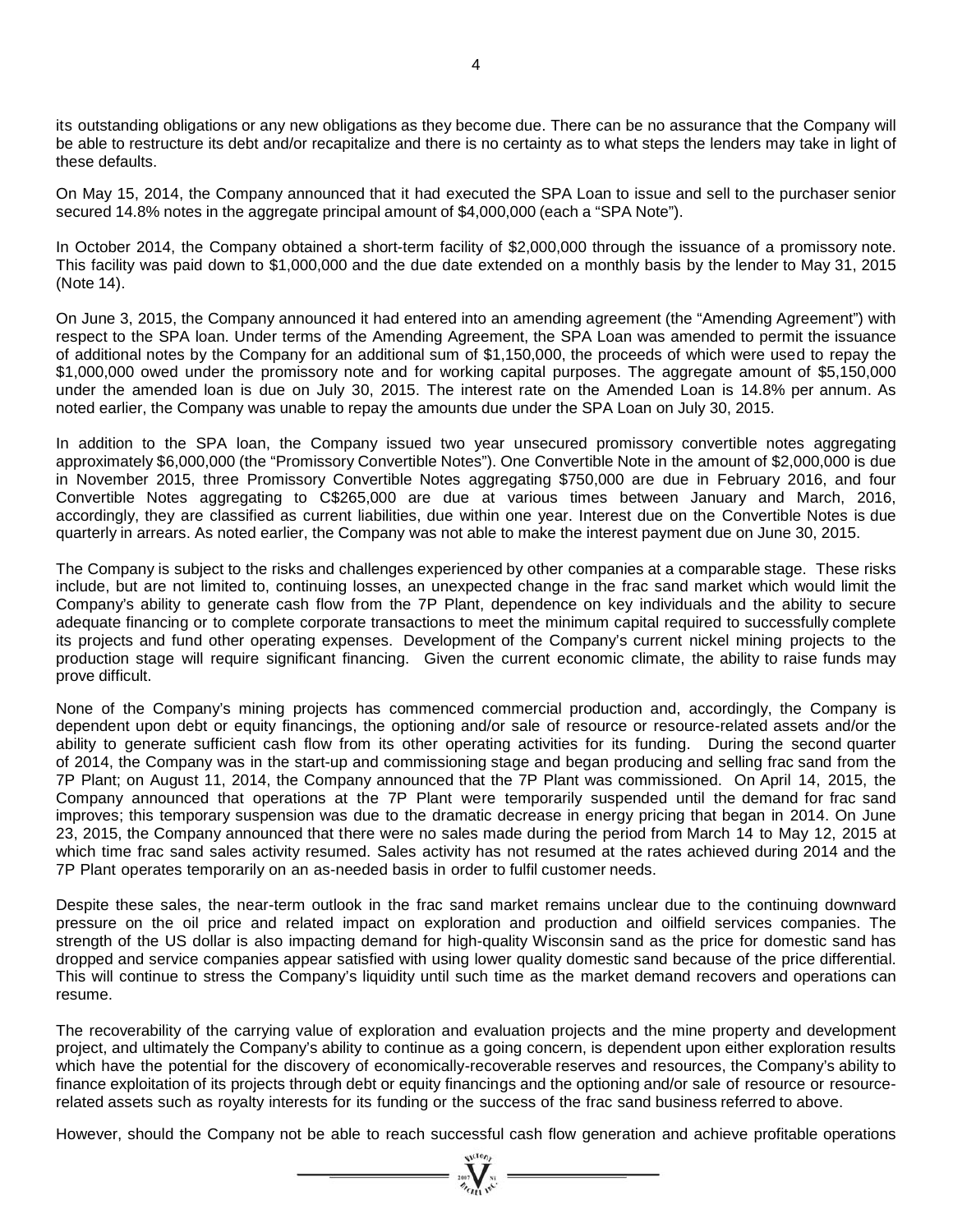from frac sand business or continue to achieve favourable exploration results, obtain the necessary financing or achieve future profitable production or sale of properties, the carrying value of the Company's assets could be subject to material adjustment and, in addition, other adjustments may be necessary to these financial statements should such adverse events impair the Company's ability to continue as a going concern as contemplated under GAAP. There is no certainty, especially in the present environment, that the Company's initiatives to restructure its debt and improve working capital will be successful or that working capital generated thereby will be sufficient to fund the Company's activities including debt servicing, project expenditures and corporate costs. These conditions indicate the existence of a material uncertainty that may cast significant doubt about the Company's ability to continue as a going concern. Failure to continue as a going concern would require that the Company's assets and liabilities be restated on a liquidation basis, which would differ from the going concern basis.

### **OUTLOOK**

As a typical junior resource company with little to no access to financial and capital markets necessary to move mineral projects forward, the Company had to find an alternative. Waiting for the resource markets to turn around was not considered to be an acceptable option. So in June 2012, the Company announced its intention to enter the frac sand business with a plan that was certainly considered very aggressive and a vision at best. With the efforts of the talented team that was put together under the leadership of Ken Murdock, CEO of Victory Silica, that vision is now a reality. Victory Nickel, through its wholly owned subsidiary Victory Silica is now a producer and distributor of high-quality northern white frac sand for sale into the northern markets of Canada and the U.S. Victory Silica's product has received universal acceptance in the oil and gas service industry and the Company now boasts a customer list of leading companies in the industry.

Choosing to enter the frac sand business was not without reason. The strong market fundamentals for frac sand suggested continuing growth of the industry and new public information and strong peer group valuations indicated the availability of near-term cash flow. Suddenly, toward the end of 2014 and apparently to everyone's surprise, the bottom fell out of the oil industry and the price of oil crashed from in excess of \$100 per barrel to the mid \$40s. There were indications of a recovery to \$60 during the first quarter but this appears to have disappeared as the price retreated to mid \$40. In the United States, 2014 production of 9.42 million barrels was the highest since 1983. Aided by fracking, the United States was on its way to becoming energy self-sufficient. One can only assume that the U.S. would rather provide their own oil than have to be dependent on other nations.

During the first quarter of 2015 we saw demand for frac sand come to a full stop as exploration and production ("E&P ") companies cancelled or deferred capital programs. To further exaggerate the slowdown caused by a decline in drilling due to the price drop, this all happened during the typical slow period while road restrictions are in place due to spring breakup. We are now in August and the reduced demand for sand is continuing into the third quarter. However, we are seeing signs of returning demand as oil service companies are looking for pricing and availability of frac sand in preparation for anticipated increased activity. The price of oil necessary to create a resurgence of demand is yet to be understood. Major suppliers of frac sand have said that the long-term fundamental trends for sand demand remain favorable and that the price discounts are temporary in the current market.

The sudden negative turn of events could not have come at a more crucial time in our development and entry into the frac sand industry. Production was ramping up but the sudden slowdown in demand required that the Company temporarily suspend production at its Seven Person plant. Once demand returns, the Company has in excess of 40,000 tons of sand at various stages of completion to enable the Company to immediately respond to customer needs.

The 7P plant is Phase One of the Company's three-phased plan to enter the frac sand business. During the ongoing temporary suspension of production at the 7P plant, small plant improvements are being made which should reduce or eliminate issues experienced during the commissioning and start up stages.

The Company has reduced staffing but kept a core group of employees to ensure that the plant can be reactivated without delay. The Company has reduced its fixed costs by returning equipment under lease such as rail cars and unloaders. In addition, the marketing and logistics team are developing programs which should allow the Company to better compete in the Canadian market when exchange rates make domestic sand more competitive.

The business plan has not changed; it is only deferred. Having completed Phase One, the board of directors approved moving forward to Phase Two of the Company's business plan. With the recent decline caused by the drop in the price of oil, Phase Two will be difficult to finance in a non-dilutive manner. However, Phase Two is a desirable next step which

 $\sum_{\substack{n=1\\ \text{odd }n}}^{\infty}$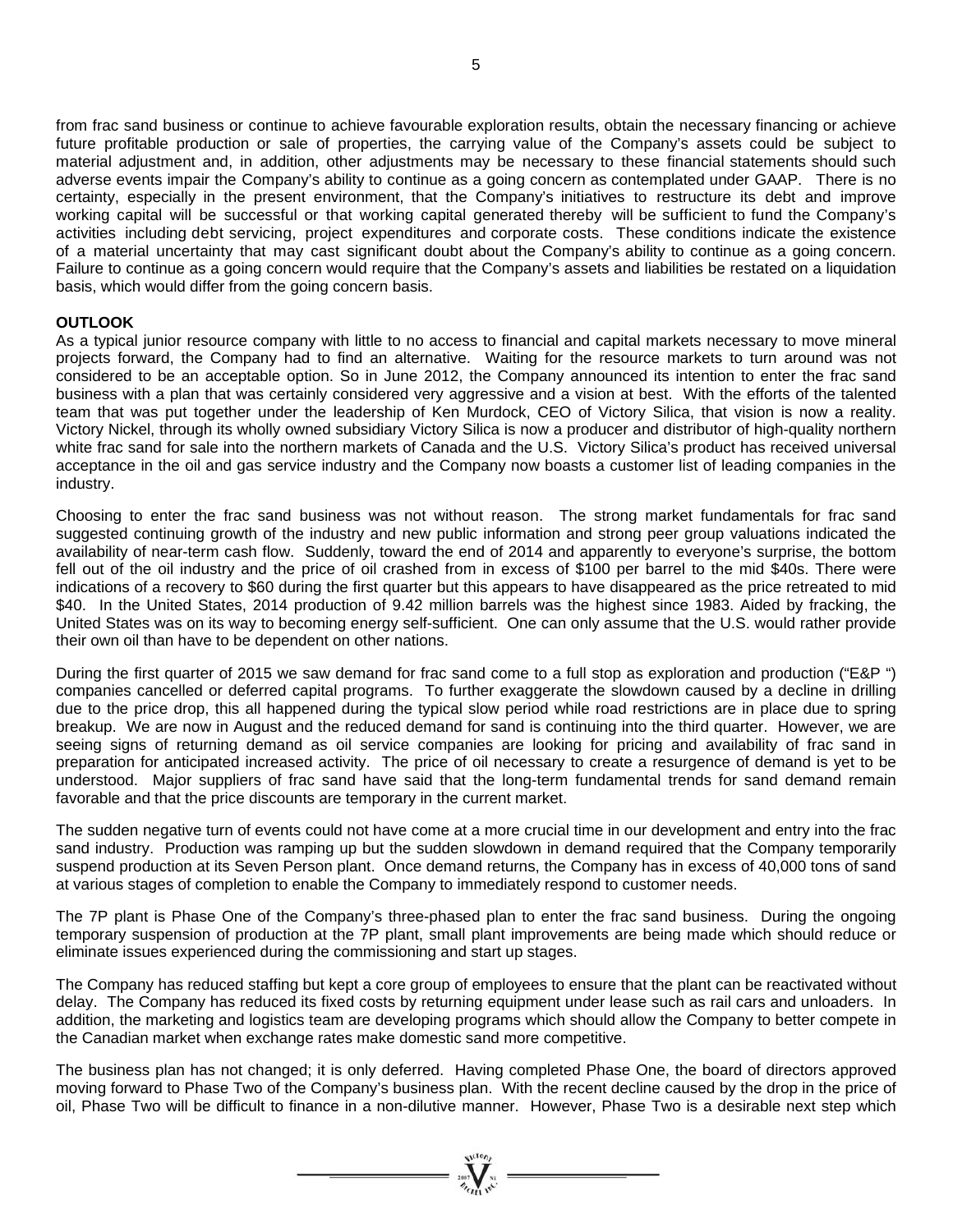would not only make the Company more competitive but also provide significant flexibility to target certain markets which often require different grades of sand.

Phase Two of the Company's three phase plan is to build a wash plant on a Wisconsin sand resource. Frac sand production is a two-stage process; the wet stage and the dry stage. The Company now contracts out the wet stage which is completed in Wisconsin prior to shipping the wet sand to its plant in Alberta. The wet stage removes the fines and clays, allowing transport of only the coarser fractions. The dry stage, where the sand is dried and separated into four products of different sizes, is completed at the Company's 7P Plant a 500,000 tpa dry processing facility. This is of great advantage in maintaining the high quality of the sand. By dry processing and finishing close to markets, where customers can ship directly to the wellhead by truck, Victory Nickel's finished product is only handled once rather than five or six times as is the case with most Wisconsin sand. Every time finished product is handled, the quality deteriorates. Our customers have recognized the need to maintain the high quality which, importantly, makes quality one of Victory Nickel's key competitive advantages.

The three-phase approach to entry into the business was designed to minimize risk to Victory Nickel shareholders. The cost of entry with Phase One was approximately \$6,000,000, or less than \$12 per ton of annual plant production capacity. This represents approximately 30% of the expected capital required to build a new plant. The capital recovery period is generally in excess of two years with a new plant; In Victory Nickel's case, this period is approximately six months at full pricing and production levels.

Phase Three of the business plan is to build a second dry processing facility in or around Winnipeg, Manitoba capable of producing 1,000,000 tpa. The Company is targeting a site which is serviced by multiple rail carriers. This gives the Company more flexibility in accessing only the highest quality sand from the Wisconsin/Minnesota region. The ultimate plan is to provide customers with a variety of qualities which would include domestic sand, possibly from the Company's Minago project in Manitoba which has been permitted and is ready for development when the price of nickel recovers. The Minago project is a nickel project overlain by overburden which includes sand meeting the frac sand specs. The Winnipeg formation sand located at Minago is the highest-quality domestic sand and would be a welcome addition to the Company's mix of products. Not all of our customers' applications require Wisconsin sand.

The Minago FS completed in 2009 indicated that the frac sand component of the Minago open pit contributed approximately \$2.90 per pound of nickel; a very significant co-product. The sand resource at Minago is not restricted to the footprint of the open pit but extends beyond the pit limit such that it is not unreasonable to expect that there is sufficient sand to last in excess of 100 years at the million ton per year rate of extraction; this would be a new industry for Manitoba

E&P companies continue to squeeze oil services companies to reduce costs. Oilfield service companies in return push suppliers including frac sand suppliers to reduce costs. The uncertainty is causing panic selling in some cases. Conversely, there are indications that oilfield services companies are being opportunistic and stocking up on cheap sand. This is not sustainable.

We cannot change the market. All we can do is work with it and within it.

The Company must now focus on managing liquidity until markets settle down. A significant portion of staff and management salaries and director's fees currently due are being deferred or eliminated until the demand for frac sand returns. In addition, there will be no discretionary expenditures. To this end we thank our employees, many suppliers and our lenders who are showing patience.

## **RESULTS OF OPERATIONS**

## **Overall**

For the three months ended June 30, 2015, the Company had a net loss of \$906,000 and a net loss of \$1,177,000 for the six months ended June 30, 2015, or a loss of \$0.02 per share for both the three and six month period (losses for the three month ended June 30, 2014 - \$693,000 or \$0.01 per share and six month ended June 30, 2014 - \$2,139,000 or \$0.04 per share). The following narrative discusses the relevant operations of the Frac Sand and Exploration and Development segments first, and then addresses more general and corporate activities.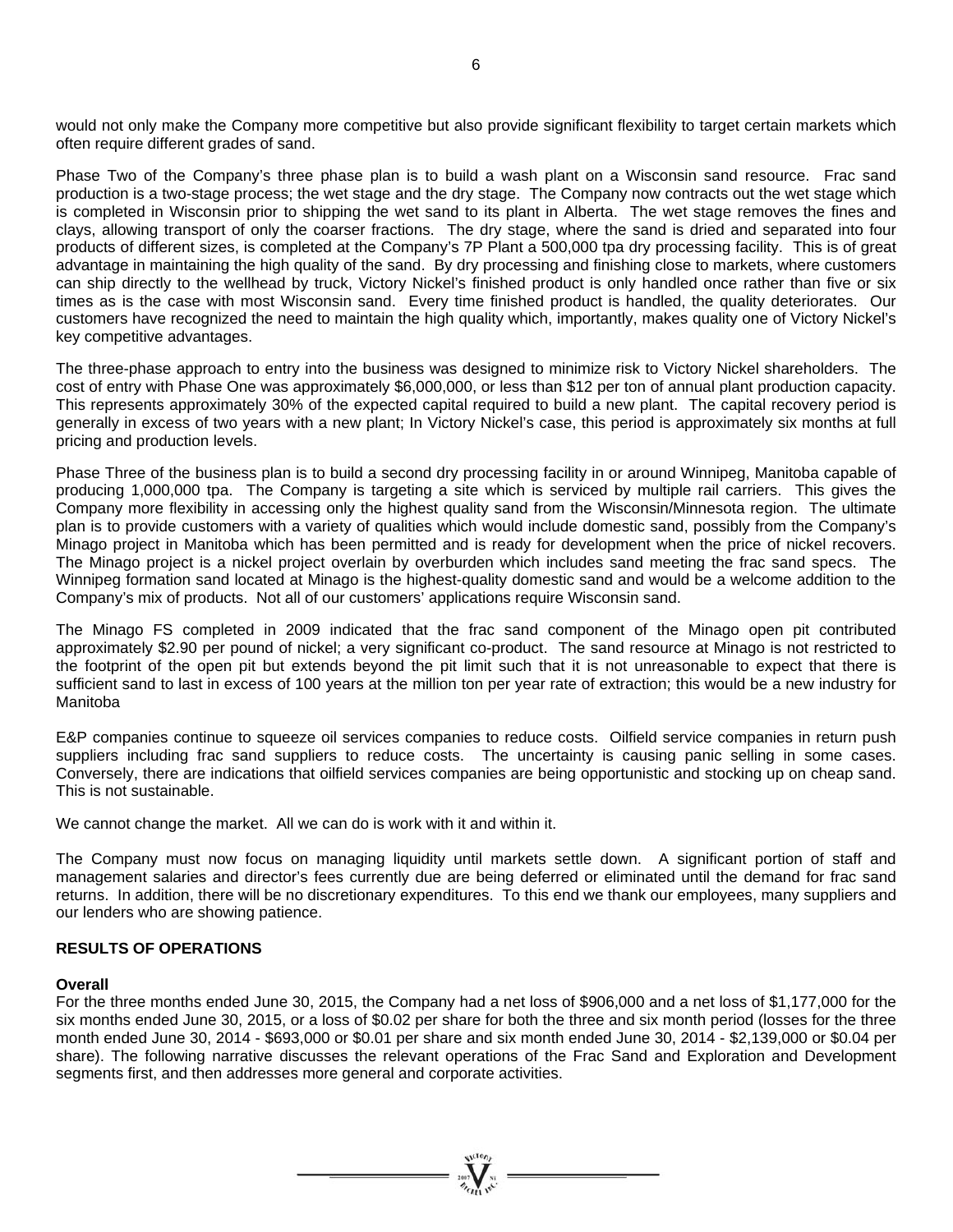| Three months ended June 30, 2015                                                                     | Corporate        | <b>Exploration and</b><br>Development | <b>Frac Sand</b> | Intersegment<br>Reclassification | Total                | June 30, 2014<br>Total  |
|------------------------------------------------------------------------------------------------------|------------------|---------------------------------------|------------------|----------------------------------|----------------------|-------------------------|
| <b>Revenues</b><br>Cost of goods sold                                                                | \$<br>\$         | \$<br>$\blacksquare$                  | 631<br>(555)     | -\$                              | 631<br>\$<br>(555)   | 1,310<br>\$<br>(1, 456) |
| Gross margin                                                                                         | $\blacksquare$   | $\blacksquare$                        | 76               | $\blacksquare$                   | 76                   | (146)                   |
| <b>Operating expenses</b><br>General and administrative<br>Share-based payments:                     | 16               | (22)                                  | (124)            |                                  | (130)                | (777)                   |
| Options<br>Amortization of property, plant and equipment<br>Recovery (writedown) of E and E projects | (22)<br>(1)      | (1)<br>192                            | (162)            |                                  | (22)<br>(164)<br>192 | (19)<br>(172)<br>(26)   |
| Net frac sand pre-operating costs<br>Non-recurring plant costs <sup>(1)</sup>                        |                  |                                       | (56)             |                                  | (56)                 |                         |
| Operating income (loss)                                                                              | (7)              | 169                                   | (266)            | $\blacksquare$                   | (104)                | (1, 140)                |
| Finance income<br>Finance costs                                                                      | 86<br>(880)      |                                       |                  |                                  | 86<br>(880)          | 581<br>(628)            |
| Net finance costs                                                                                    | (794)            | $\blacksquare$                        | $\blacksquare$   | $\blacksquare$                   | (794)                | (47)                    |
| Income (loss) before income taxes                                                                    | (801)            | 169                                   | (266)            | $\blacksquare$                   | (898)                | (1, 187)                |
| Income tax expense                                                                                   | (8)              |                                       |                  | $\blacksquare$                   | (8)                  | 494                     |
| Net Income (loss) for the Period                                                                     | \$<br>$(809)$ \$ | 169 \$                                | $(266)$ \$       | $\blacksquare$                   | (906)<br>\$          | (693)<br>\$             |

## *Three Months Ended June 30, 2015 Compared with Three Months Ended June 30, 2014*

## **Frac Sand**

Due to the recent sudden decline in the price of oil combined with the spring break up period when road restrictions are in place, demand for frac sand in the Company's target markets basically came to a full stop in the first quarter of 2015. The Company accumulated inventory of in excess of 40,000 tons at various stages of the process. Until inventories are drawn down through sales, the Company temporarily suspended production. Sales resumed in May, 2015. During this period, operating personnel were trained and equipment was debugged.

## *Revenues*

During the second quarter ended June 30, 2015, revenue was \$631,000 including a one-time revenue item of \$50,000 related to a freight transaction. This equates to \$133.74 per ton on sales of 4,344 tons resulting in a gross margin of \$76,000. This period was not a typical sales period as the sudden and material drop in the price of oil caused such uncertainty in the market that exploration and production ("E&P") companies effectively stopped activities in our market area. This was compounded by the spring breakup period which typically results in a slowdown of activity while road restrictions are in place. During the three-month period ending June 30, 2014, the Company's 7P plant was in process of being commissioned and produced 19,408 tons of various grades of frac sand 9,470, tons of which was sold generating revenue of \$1,310,000

## *Cost of goods sold*

The cost of goods sold includes the cost of concentrated sand purchased in Wisconsin, the cost of delivery to the 7P Plant including handling and transloading costs and the operating cost to dry and screen the concentrated sand into four main dry products. These costs are capitalized as a component of inventory on a normalized basis and are charged to cost of goods sold when title to the product passes to the customer.

The cost of goods sold was \$555,000, or \$127.76 per ton of frac sand sold for the three months ended June 30, 2015 compared with \$1,456,000 for the same period of 2014 or \$153.75 per ton; a portion of the sales are priced on a delivered basis and include transportation costs to the customer. As is expected during commissioning in 2014, the plant did not operate at full capacity or on a consistent basis, resulting in higher operating costs per ton of product produced than what is expected once full production is achieved. Costs incurred from the 2015 temporary suspension are included in *Nonrecurring plant costs* and do not form part of the cost of sales or inventory. The Company has now reduced manpower to a skeleton crew sufficient to start production as demand returns on a consistent basis.

 $-\sum$ 

Costs per ton are per dry ton, unless otherwise stated.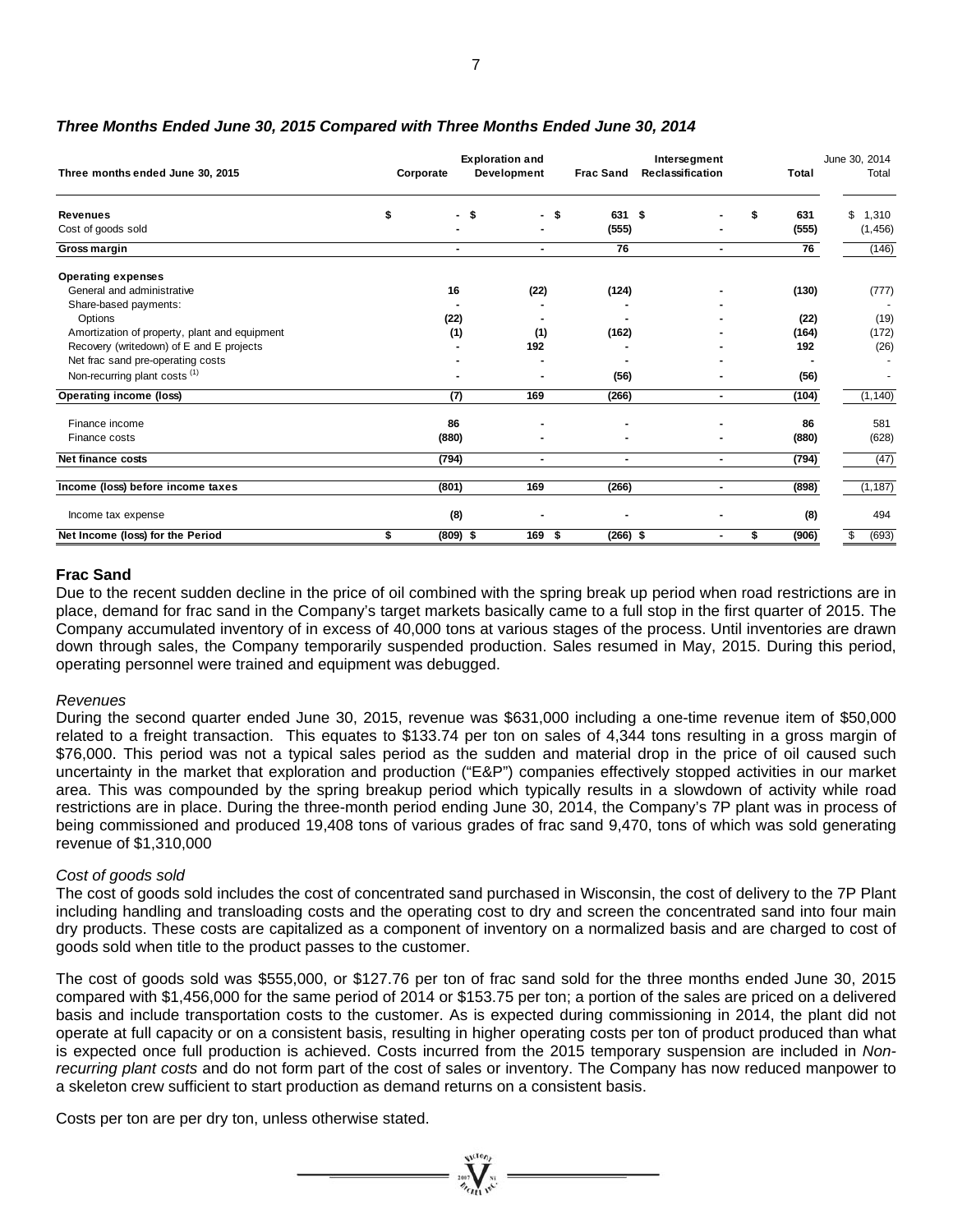Concentrated wet sand is purchased through long-term supply agreements with third parties at specified prices per ton. For the three months ended June 30, 2015 the cost of washed concentrated sand delivered to rail and included as a component of inventory was \$31.75 per ton. Transportation costs including freight charges and fuel surcharges when transporting sand from Wisconsin to the 7P Plant, transload costs at the source and at the 7P Plant, as well as railcar lease payments were \$59.79 per ton for the three months ended June 30, 2015. Other elements of cost of goods sold were \$25.78 per ton during the three months ended June 30, 2015 and were primarily operating expenditures at the plant and mobile equipment lease payments. This adds to a finished goods inventory cost of \$117.32 per ton. Finished goods inventory does not include freight for sales sold delivered to the customer. The difference from that to the cost of goods sold per ton of \$10.44 essentially represents a combination of transportation costs to the customer's specified location which is included in cost of goods sold but not included in inventory cost.

### *Gross margin*

The 7P Plant generated a gross margin of \$76,000 (2014-negative gross margin of \$146,000) or \$18 per ton (2014- \$(15.42)) for the three months ended June 30, 2015 on sales revenue of \$631,000 (2014-\$1,310,000). The gross margin was affected by a combination of price reductions and cost increases due to the low production level during the first and second quarter of 2015. The sustained drop in the price of oil is putting pressure on the price of frac sand as producers discount excess inventory.

### *General and administrative and other costs*

General and administrative ("G&A") costs for the frac segment amounted to \$124,000 for the three months ended June 30, 2015. These costs include Victory Silica administration, marketing and logistics management. The Company has now reduced manpower to a skeleton crew and overhead sufficient to start production as demand returns on a consistent basis.

Amortization of property, plant and equipment of \$162,000 was recorded for the quarter compared with \$171,000 for the same period of 2014 for items in use at the 7P Plant including owned and leased equipment. The 7P Plant assets came into use primarily in the second quarter of 2014, at which time amortization commenced.

#### *Non-recurring plant costs*

As a result of the aforementioned temporary suspension of production, the Company incurred \$56,000 in non-recurring plant costs during the three months ended June 30, 2015.

#### *Net income/ (loss)*

All of the above items combined to produce a net loss for the frac sand segment of \$266,000 for the three months ended June 30, 2015.

#### **Exploration and Development**

There were no write-downs necessary for impairment of projects and no pre-exploration expenditures for the three months ended June 30, 2015 and \$26,000 for the same period in 2014. On November 4, 2014, the Company announced it had optioned the Lynn Lake project to Corazon. As part of that transaction, the Company received 40,000,000 shares of Corazon on April 6, 2015 valued at \$192,000.

## **Net Loss for the three month period ended June 30, 2014 – Corporate and Total**

The net loss for the three months ended June 30, 2015 was \$906,000, compared with \$693,000 for the same period of 2014, including operating expenses of \$104,000 (2014 - \$1,140,000), net finance costs of \$794,000 (net finance costs 2014 – \$47,000) and an income tax loss of \$8,000 (2014 recovery - \$494,000).

G&A expenses of \$130,000 include the reversal of previous accrued bonuses of approximately \$225,000. The Company has reduced its overhead due to the slowdown in the market for frac sands, as compared with \$777,000 incurred in the second quarter of 2014.

G&A costs include: statutory costs incurred as a public company, general investor relations expenses, consulting, travel costs, health benefits and director costs. G&A expenses include costs charged by Nuinsco for administrative services described under Transactions with Related Parties and Management Agreement with Nuinsco below. Effective March 2015, the Management Agreement has been terminated by Victory Nickel but the Company continues to share resources and costs with Nuinsco under a cost sharing arrangement.

 $=\prod_{\text{sub}(v)}^{s}\sum_{\text{sub}(v)}$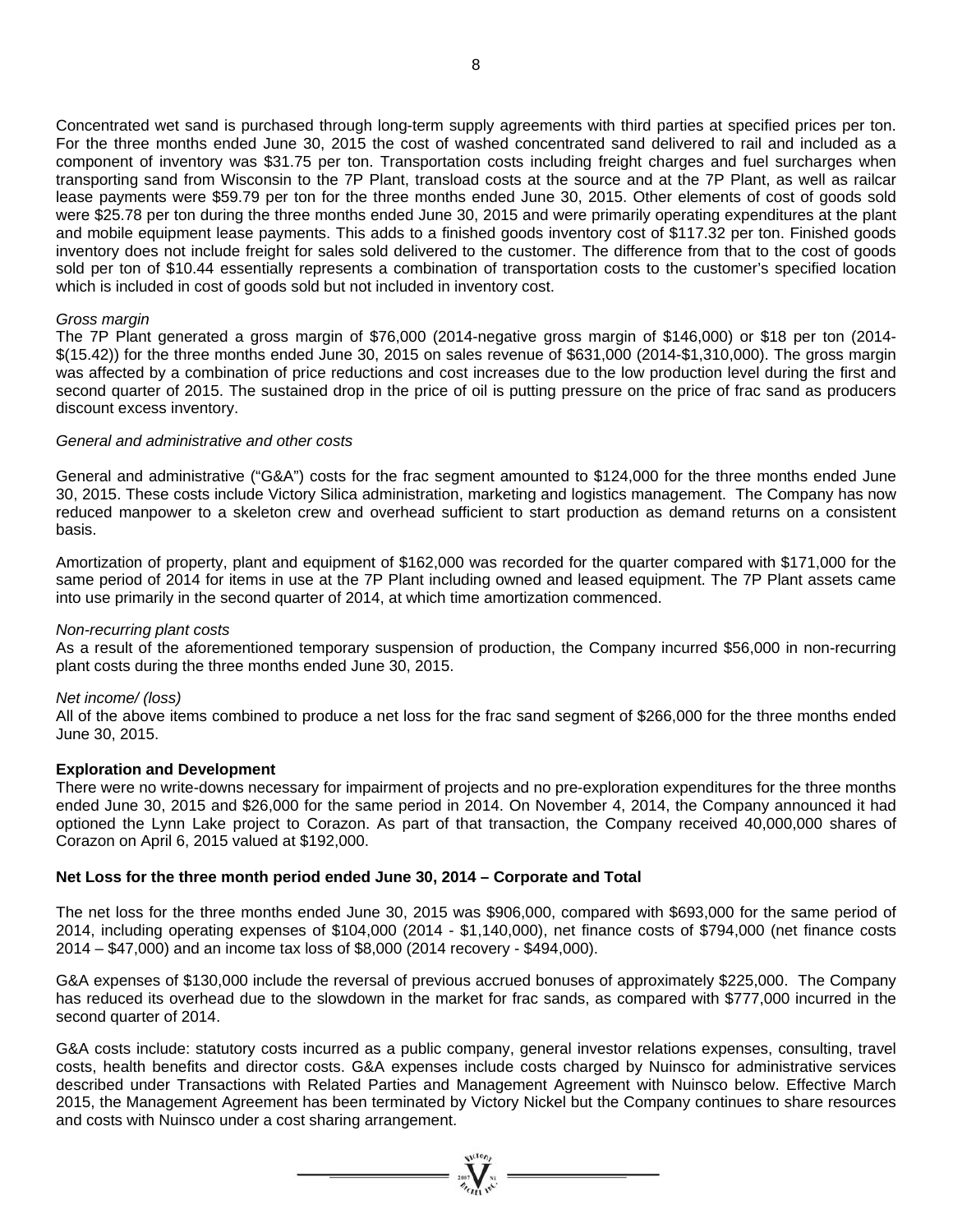The share-based payment expense for options for the three months ended June 30, 2015 of \$22,000 reflects partial vesting of 671,875 options with a weighted average fair value of C\$0.42. There were no options granted during the current quarter. In the prior comparative period, share-based payment expense of \$19,000 reflects the grant and partial vesting of 1,515,000 options with a weighted average fair value of C\$0.31.

#### *Net finance income (costs)*

|                                                      | Three months ended June 30, |           |                      | Six months ended June 30, |  |  |  |
|------------------------------------------------------|-----------------------------|-----------|----------------------|---------------------------|--|--|--|
|                                                      | 2015                        | 2014      | 2015                 | 2014                      |  |  |  |
| Interest income on bank deposits                     | \$<br>S<br>٠                |           | \$<br>$\blacksquare$ | \$                        |  |  |  |
| Net change in fair value of financial liabilities at |                             |           |                      |                           |  |  |  |
| fair value through operations                        | 32                          | 445       | 226                  | 445                       |  |  |  |
| Gain on adjustment of estimated cash flows           | 78                          |           | 1,493                |                           |  |  |  |
| Net foreign exchange gain                            | (4)                         | 137       | 40                   | 137                       |  |  |  |
| <b>Finance income</b>                                | 106                         | 581       | 1,759                | 582                       |  |  |  |
| Interest expense on loans                            |                             |           |                      |                           |  |  |  |
| Cash settled                                         | 432                         | 260       | 983                  | 389                       |  |  |  |
| Amortization of loan fees                            | 255                         | 147       | 485                  | 190                       |  |  |  |
| Amortization of embedded option derivatives          | 213                         | 51        | 372                  | 102                       |  |  |  |
| Commitment fee                                       |                             |           |                      | 2                         |  |  |  |
| Loss on adjustment of estimated cash flows           |                             | 151       |                      | 248                       |  |  |  |
| Net change in fair value of financial liabilities at |                             |           |                      |                           |  |  |  |
| fair value through operations                        |                             | 18        |                      | 73                        |  |  |  |
| Net foreign exchange loss                            |                             |           |                      | 496                       |  |  |  |
| <b>Finance costs</b>                                 | 900                         | 628       | 1,840                | 1,500                     |  |  |  |
| Net Finance Income/(Costs)                           | \$<br>(794)<br>- \$         | $(47)$ \$ | (81)                 | \$<br>(918)               |  |  |  |

For the three months ended June 30, 2015 and 2014, net finance cost was \$794,000 and \$47,000 respectively. The Company considers financing activities, other than those related to equipment leased in the frac sand segment, to be part of the Corporate segment.

The finance income decreased \$475,000 from \$581,000 from the corresponding prior year quarter due to the income from the fair value of the warrants issued in connection with the SPA Loan which have a cashless exercise feature and from a gain of \$78,000 (2014 – loss of \$151,000) from the estimated cash flows from the Participating Interest. Both of these instruments and their accounting are described below. The recent slowdown in demand and the losses incurred during the first six months of 2015 necessitated deferral for payment of the Participating Interest and resulted in a gain. The Company applied probability weightings of 5%, 40% and 55% as risk factors to varying levels of expected cash flows. The probability weighted average cash flows has remained at 75% as at June 30 2015 (2014 – 75%) The percentage participation in net cash flows under the Participation Interest is 52.16%. As well, the Company incurred \$4,000 in net foreign exchange loss on transactions and balances denominated in the Canadian dollar.

Finance costs were \$900,000 for the three months ended June 30, 2015, compared with \$628,000 for the same period of 2014. The components were quite different when comparing the quarters. Cash and accrued interest expense was \$432,000 for the quarter ended June 30, 2015 (2014 - \$260,000). The increase in interest expense during 2015 was primarily attributable to interest on the SPA Loan, an additional Promissory Convertible Note issued in July 2014, and another short-term loan issued to fund the construction and working capital for the frac sand business.

The Company has issued several tranches of convertible notes. There are several elements of finance expense associated with these: cash-settled interest expense paid on a calendar quarter basis, non-cash amortization of loan fees, non-cash amortization of the embedded derivative related to the value of the convertibility feature at inception and the change in the value of that embedded derivative at the end of a reporting period. All amortizable elements are calculated using the effective interest rate method. Promissory Convertible notes were issued in 2013 and 2014 with similar terms and requiring similar accounting treatments. The aggregate outstanding principal value of the Promissory Convertible Notes as at June 30, 2015 is \$5,979,000, of which \$2,180,000 are due at various times over the next 12 months.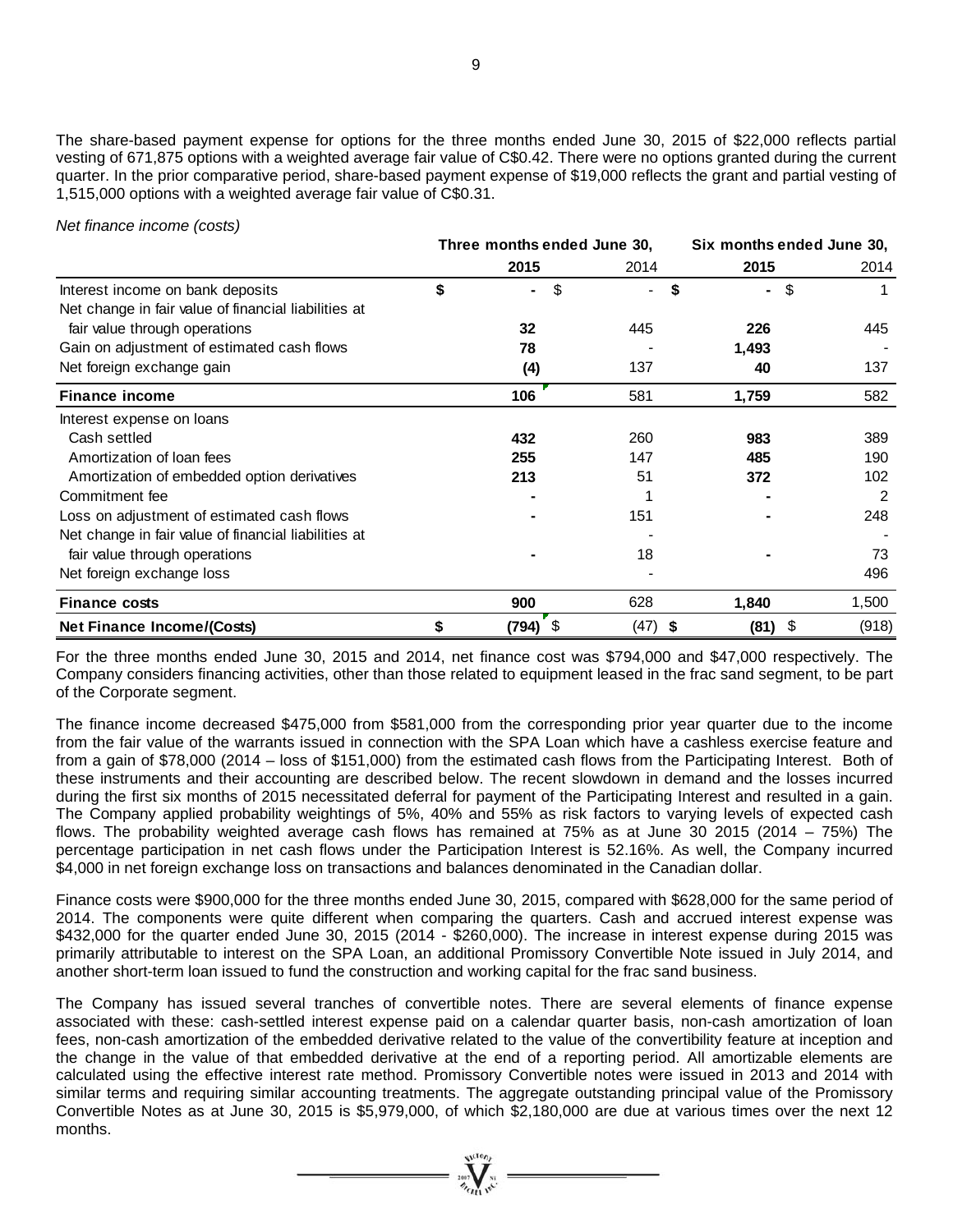Aggregate interest settled in cash or accrued for the three months ended June 30, 2015 amounted to \$432,000. On July 1, 2015, the Company announced that it was not able to make the quarterly interest payment due June 30, 2015 on the SPA Loan and the approximately \$6.0 million of Promissory Convertible Notes. On July 30, 2015 the Company announced that it had not repaid the amounts due, including the principal amount, on July 30, 2015, under the SPA Loan.

Amortization of cash-settled loan fees in the quarter ended June 30, 2015 amounted to \$255,000 with an additional \$177,000 for amortization of a portion of the embedded option derivatives related to the Promissory Convertible Notes remaining of \$1,003,000 calculated at inception (\$878,000 of which was recorded in 2014). The value of the embedded option derivatives decreased by \$78,000 in the second quarter due to reductions in the value of the embedded option derivatives from their inception values and, accordingly, \$0 was credited through operations as finance income during the quarter ending June 30, 2015.

The embedded option derivatives are calculated using the Black-Scholes option-pricing methodology and are a function of share price, the C\$1.00 conversion price (after the retroactive effect of the Share Consolidation), risk-free interest rate, length of time to expiry and share price volatility as well as the US dollar exchange rate for loans denominated in US dollars but convertible using a Canadian dollar price. All other things being equal, one would expect the value of the option to decline as time approaches the expiry date. However, because of the volatility of exchange rates and the Company's share price, this may not always be the case. Further, since one Convertible Note was exchanged into a portion of the SPA Loan in the second quarter of 2014, a portion of the embedded option derivative was de-recognized. The SPA Loan does not contain an embedded option derivative feature; however, the warrants which were issued therewith may be exercised on a cashless basis. The value of the warrants is considered to be debt rather than equity and changes in the fair value of the warrants is also recorded through net finance income. For the three months ended June 30, 2015, this amounted to \$32,000 in finance income.

|                                                     | <b>Exploration and</b> |                          |                |                    | Intersegment     |    |          | June 30, 2014  |  |
|-----------------------------------------------------|------------------------|--------------------------|----------------|--------------------|------------------|----|----------|----------------|--|
| Six months ended June 30, 2015                      |                        | Corporate                | Development    | <b>Frac Sand</b>   | Reclassification |    | Total    | Total          |  |
| <b>Revenues</b>                                     | \$                     | $\overline{\phantom{a}}$ | - \$           | $2,153$ \$<br>- \$ | $\overline{a}$   | \$ | 2,153    | 1,310<br>S     |  |
| Cost of goods sold                                  |                        |                          | $\blacksquare$ | (2, 324)           |                  |    | (2, 324) | (1, 456)       |  |
| Gross margin                                        |                        |                          | $\blacksquare$ | (171)              | $\blacksquare$   |    | (171)    | (146)          |  |
| <b>Operating expenses</b>                           |                        |                          |                |                    |                  |    |          |                |  |
| General and administrative<br>Share-based payments: |                        | (410)                    | (25)           | (204)              |                  |    | (639)    | (1, 268)       |  |
| Options                                             |                        | (48)                     |                |                    |                  |    | (48)     | (77)           |  |
| Amortization of property, plant and equipment       |                        | (2)                      | (2)            | (326)              |                  |    | (330)    | (216)          |  |
| Recovery (writedown) of E and E projects            |                        |                          | 186            |                    |                  |    | 186      | (26)           |  |
| Net frac sand pre-operating costs                   |                        |                          |                |                    |                  |    |          | (194)          |  |
| Non-recurring plant costs (1)                       |                        |                          |                | (656)              | -                |    | (656)    |                |  |
| Operating income (loss)                             |                        | (460)                    | 159            | (1, 357)           | ۰.               |    | (1,658)  | (1, 927)       |  |
| Finance income                                      |                        | 1,757                    |                | 2                  | (20)             |    | 1,739    | 582            |  |
| Finance costs                                       |                        | (1, 817)                 |                | (23)               | 20               |    | (1,820)  | (1,500)        |  |
| Net finance costs                                   |                        | (60)                     | $\blacksquare$ | (21)               | $\blacksquare$   |    | (81)     | (918)          |  |
| Income (loss) before income taxes                   |                        | (520)                    | 159            | (1, 378)           | $\blacksquare$   |    | (1,739)  | (2, 845)       |  |
| Income tax recovery                                 |                        | 562                      |                |                    |                  |    | 562      | 706            |  |
| Net Income (loss) for the Period                    |                        | $42 \quad $$             | 159            | $(1,378)$ \$<br>\$ | $\blacksquare$   | \$ | (1, 177) | (2, 139)<br>\$ |  |

#### *Six Months Ended June 30, 2015 Compared With Six Months Ended June 30, 2014*

For the six months ended June 30, 2015, the Company had a net loss of \$1,177,000, or \$0.02 per share, compared with a net loss of \$2,139,000, or \$0.04 per share, for the six months ended June 30, 2014 on sales of \$2,153,000 and \$1,310,000 respectively.

The main components creating the net loss were G&A expenses of \$639,000 (2014 - \$1,268,000), amortization of property and equipment of \$330,000 (2014-\$216,000), net frac sand pre-operating costs of \$0 (2014 - \$194,000), nonrecurring plant costs of 656,000 (2014 - \$0.) and net finance costs of \$81,000 (2014 - \$918,000). The results in 2014 also included a recovery of \$244,000 related to the Lynn Lake option which is no longer in force. Furthermore, income tax recoveries were recorded in both six month periods being \$562,000 in 2015 and \$706,000 in 2014.

 $\sum_{\alpha}$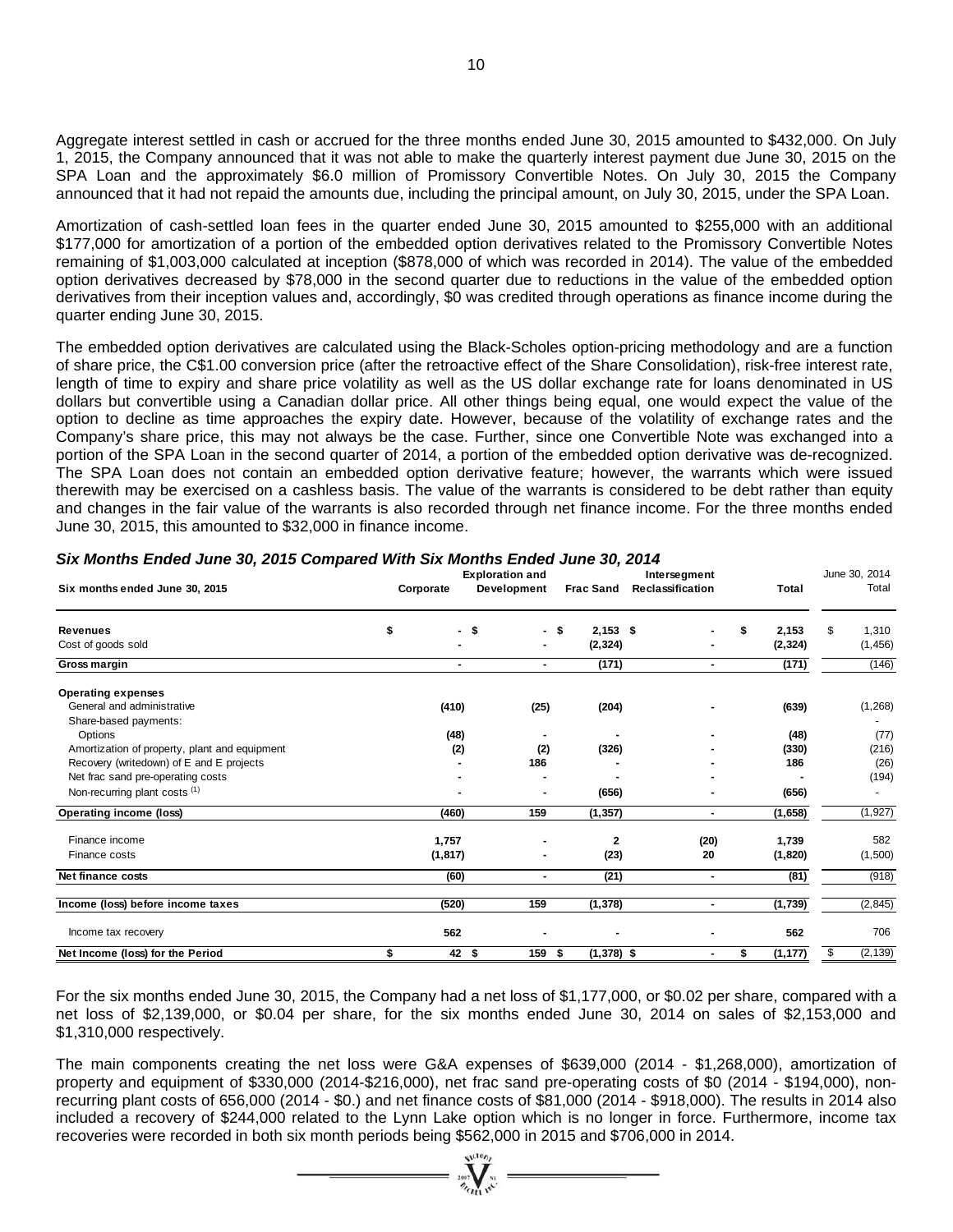G&A expenses decreased by \$627,000 in 2015 compared with the same period of 2014. The main reason for the decrease is related to the Company reducing its overhead due to the slowdown in the market for frac sand and the reversal of \$225,000 of accrued bonuses.

#### *Income tax recovery*

The Company does not allocate income taxes between segments. In the quarter ended June 30, 2015, the Company recorded an income tax recovery of \$562,000, compared with an income tax recovery of \$706,000 for the same period of 2014. This is primarily a function of higher taxable losses.

#### *Other significant changes*

The changes in other balances not specifically addressed in other sections of this MD&A are described herein.

Cash and cash equivalents have decreased from \$712,000 to \$153,000 excluding restricted deposits of \$40,000 which support a letter of credit provided to one equipment supplier. The Liquidity and Capital Resources section describes the cash flows for the period in detail.

Inventory of \$4,083,000 comprises various grades of finished product and concentrated sand at various locations from the transload facilities in Wisconsin and Minnesota, in transit to Seven Persons and at the 7P Plant itself. Valuation of the inventory is based on normalized costs anticipated during normal production levels.

Property, plant and equipment decreased to \$5,878,000 at the end of June 2015 from \$6,179,000 as at December 31, 2014 primarily due to amortization. The mobile equipment is in use and is being depreciated; amortization on the plant commenced in the second quarter 2014 given its availability for use in production. The first sand was processed through the 7P Plant in March, 2014 and commissioning occurred in early August 2014.

Receivables and prepaids decreased from \$3,367,000 to \$607,000 during the six months ended June 30, 2015. The decrease of \$2,203,000 to \$522,000 in trade accounts receivable from frac sand sales reflects the slowdown in demand. The majority of the receivables have been collected by the date of this report and we do not expect to experience any losses given the quality of our customers. Prepaids include \$50,000 of deposits to sand suppliers as at June 30, 2015 (December 31, 2014 - \$555,000).

Marketable securities as at June 30, 2015 increased by \$178,000 from December 31, 2014 as a result of the Company receiving 40,000,000 shares of Corazon Mining Limited on April 6, 2015 valued at \$192,000 as part of the option agreement of Lynn Lake. No sales occurred during 2015 or 2014.

Project expenditures are described below in Mine Property and Development Activities and Exploration and Evaluation Activities.

The increase in trade and other payables of \$997,000 to \$4,029,000 relates primarily to an increase in days outstanding for trade payables of \$886,000 for supplies, transportation and property, plant and equipment for the 7P Plant offset by a decrease in accrued liabilities of \$219,000 related to the frac sand business. With the slowdown in sales and the resulting impact on cash availability, the Company has had to defer payments to suppliers.

As previously described, Victory Nickel has several loans and borrowings due within one year amounting to \$7,247,000 and long-term loans of \$2,935,000 aggregating \$10,182,000; a total decrease of \$268,000 over the loans and borrowings as at December 31, 2014 of \$10,450,000. Changes in the embedded option derivatives described earlier, account for the remaining changes in loans and borrowings.

Note 14 to the Unaudited Condensed Consolidated Financial Statements include an analysis of the loans and borrowings balances. Refer to the Liquidity and Capital Resources section for additional discussion.

The Company has entered into several finance leases to purchase mobile equipment with a total fair value of \$570,000 at various acquisition dates; the long-term portion of the related obligation is \$204,000 at the end of June 2015 (December 31, 2014 - \$275,000) and the short-term lease obligation of \$140,000 (December 31, 2014 - \$137,000) is included in *Trade and other payables*. Note 16 to the Unaudited Condensed Consolidated Financial Statements includes an analysis of the lease obligation.

 $\sum_{\alpha}$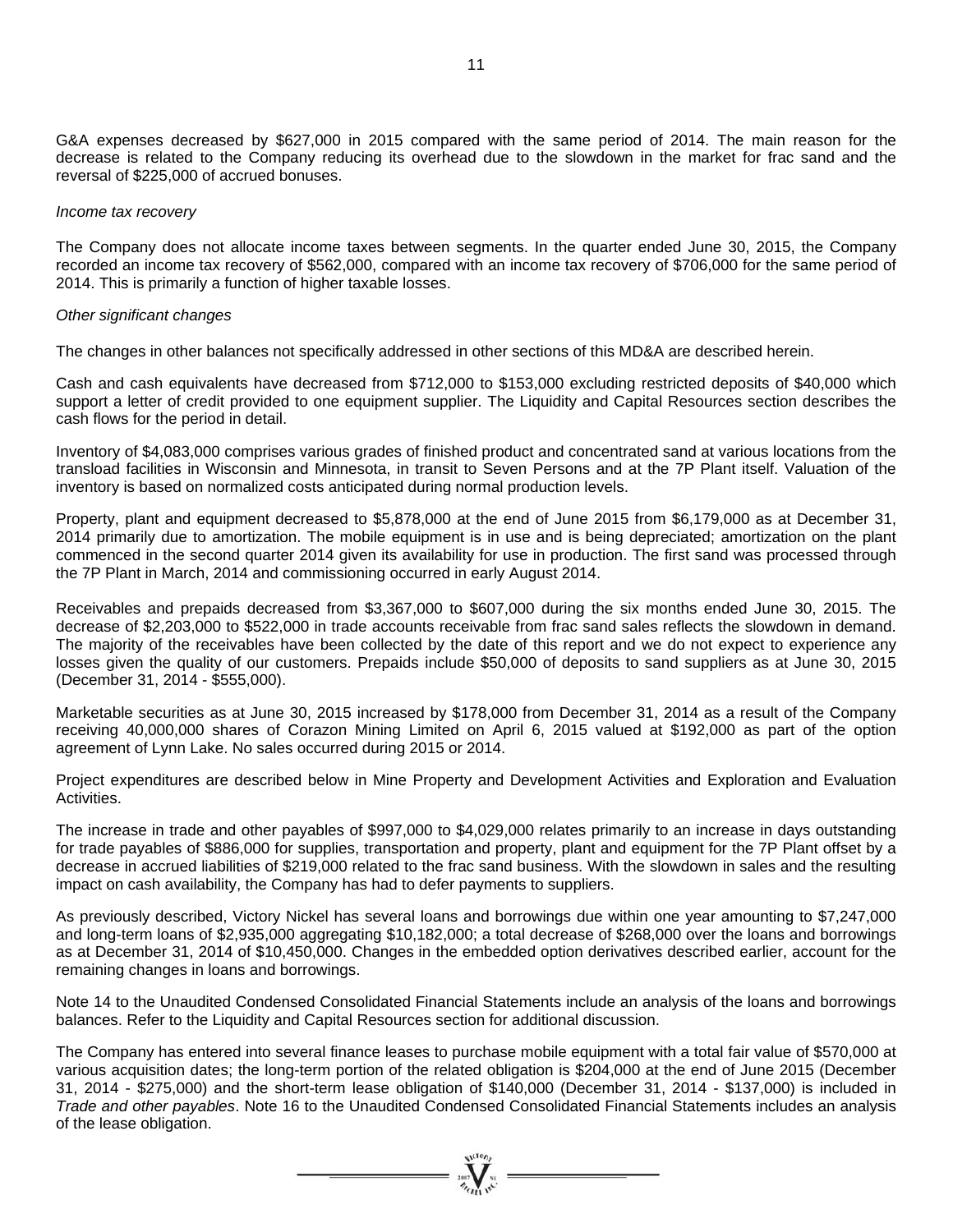The Participating Interest is a financial liability carried at amortized cost. The valuation thereof is determined by a model of estimated cash flows. As a result of changes in model assumptions resulted in revised amortized cost carrying amount of the Participating Interest of \$2,054,000 (December 31, 2014 - \$3,548,000) and, accordingly \$1,494,000 was recorded as a *gain on adjustment of estimated cash flows* through the statement of operations.

The deferred tax liability balance amounts to \$264,000 as at June 30, 2015 (December 31, 2014 - \$817,000). The main components of the balance relate to the tax effects of E&E projects and the MP&D project, offset by the tax value of net operating tax losses carried forward. The deferred tax liability amount reflects a rate of 25%.

The share capital balance has not changed as at June 30, 2015 (December 31, 2014 - \$52,570,000). On September 12, 2014, the Company consolidated its common shares on a one-for-ten basis (the "Share Consolidation"); any reference to the number of common shares, options and warrants, weighted average number and per share information has been adjusted retroactively to be comparable using that basis as if the Share Consolidation had been effective on the first day of the reporting period referred to in this MD&A. In 2014, the increase in share capital of \$344,000 was primarily due to the exercise of 463,000 options (after giving retroactive effect to the Share Consolidation) in the first quarter of 2014 generating cash of \$201,000 and requiring a transfer from contributed surplus to share capital of \$144,000.

Contributed surplus has increased to \$5,692,000 from \$5,644,000 as at December 31, 2014 primarily as a result of options vesting during the first half of \$48,000.

Costs of \$417,000 were incurred during the six months ending June 30, 2015 related to 7P Plant being placed on care and maintenance as a result of reduced production from the unexpected decline in sales during the first six months of 2015. Another \$131,000 was incurred relating to railcar storage costs and one-time preparation costs for railcars to be leased that was later cancelled. Furthermore, costs totalling \$108,000 relating to additional equipment rental and casual labour to move frozen sand as a result of the protracted spring break-up were incurred.

The finance income increase from \$582,000 in the six months ended June 30, 2014 to \$1,759,000 primarily relates to the gain on the estimated cash flows from the Participating Interest discussed above.

Finance costs increased from \$1,500,000 for the first six months of 2014 to \$1,840,000 for the same period in 2015. These include cash-settled interest, amortization of cash and non-cash-based fees, changes in embedded option values associated with the convertible debt and amortization of inception values of embedded option derivatives related to debt as well as the change in value of estimated cash flows associated with the Participating Interest. Note 19 to the Unaudited Condensed Consolidated Financial Statements provides an analysis of the costs. Of all the elements in the table, the only ones which are immediately cash-settled are interest income on bank deposits (which is insignificant) and cash-settled interest expense.

The income tax recovery has increased significantly, as has the pre-tax loss. Certain of the elements in finance costs are not taxable and their volatility has an apparent effect on the effective income tax recovery rate.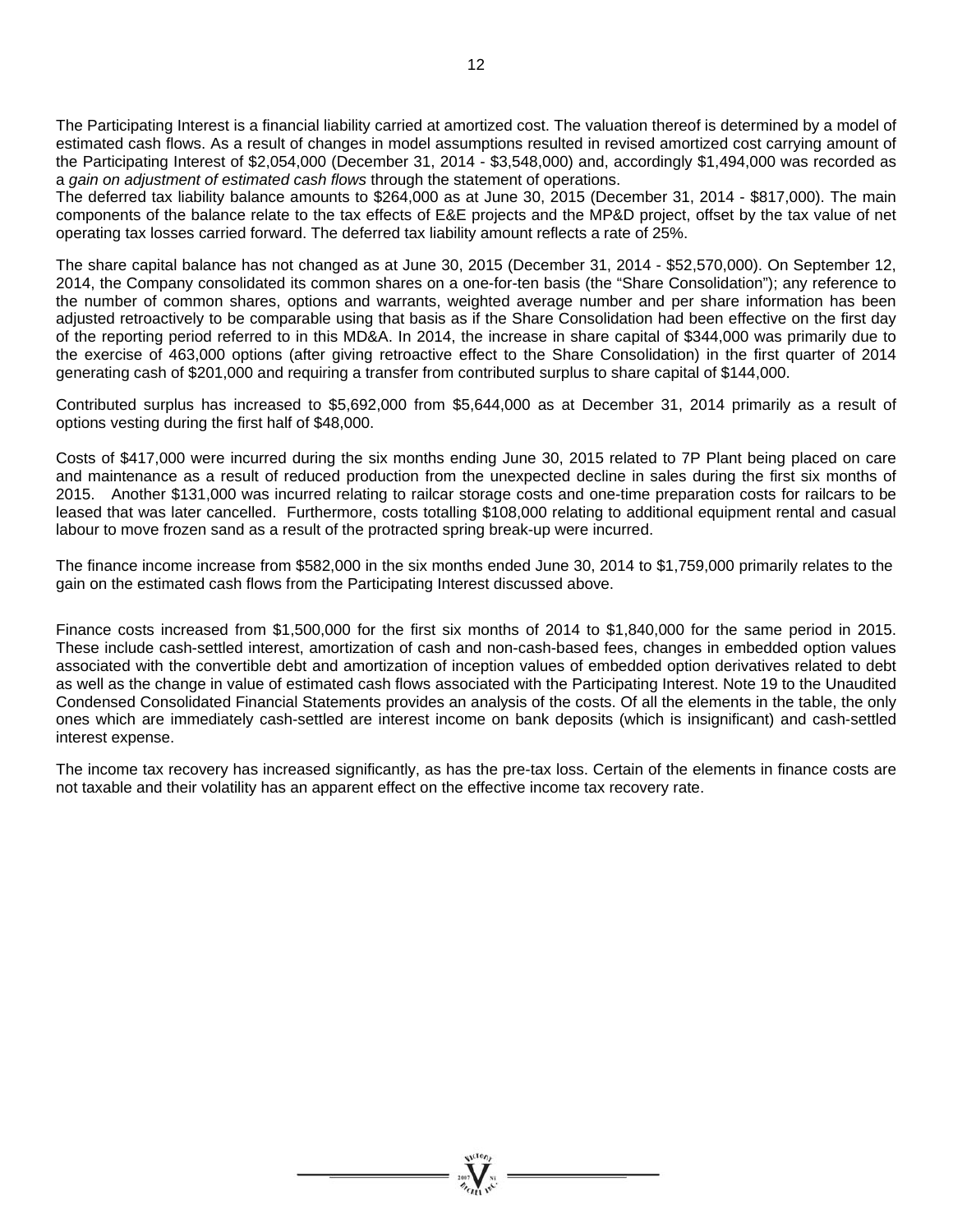#### **SUMMARY OF QUARTERLY RESULTS**

Selected financial information for each of the last ten quarters ended June 30, 2015 is as follows:

| Fiscal year 2015                                   |                         |      |                 |                         |      |                 | $2nd$ Quarter           |      | 1 <sup>st</sup> Quarter      |      |
|----------------------------------------------------|-------------------------|------|-----------------|-------------------------|------|-----------------|-------------------------|------|------------------------------|------|
| Revenue                                            |                         |      |                 |                         |      | \$              | 631                     | (1)  | \$<br>1,522                  | (1)  |
| Gross margin (loss)                                |                         |      |                 |                         |      |                 | 76                      | (2)  | \$<br>$(247)$ <sup>(2)</sup> |      |
| Net finance income (costs)                         |                         |      |                 |                         |      | \$              | (794)                   | (3)  | \$<br>713                    | (3)  |
| Net income (loss)                                  |                         |      |                 |                         |      | \$              | (906)                   | (4)  | \$<br>$(271)$ <sup>(4)</sup> |      |
| Total comprehensive loss                           |                         |      |                 |                         |      | \$              | (945)                   |      | \$<br>(178)                  |      |
| Earnings (loss) per share - basic and diluted (16) |                         |      |                 |                         |      | \$              | (0.02)                  |      | \$<br>(0.00)                 |      |
| Fiscal year 2014                                   | 4 <sup>th</sup> Quarter |      |                 | 3 <sup>rd</sup> Quarter |      |                 | $2nd$ Quarter           |      | 1 <sup>st</sup> Quarter      |      |
| Revenue                                            | \$<br>7,203             | (1)  | \$              | 5,463                   | (1)  | \$              | 1,310                   | (1)  | \$                           |      |
| Gross margin (loss)                                | \$<br>670               | (2)  | \$              | 689                     | (2)  | \$              | (146)                   | (2)  | \$                           |      |
| Net finance income (costs)                         | \$<br>714               | (5)  |                 | (255)                   | (7)  | \$              | (47)                    | (9)  | \$<br>$(872)$ (11)           |      |
| Net income (loss)                                  | \$<br>96                | (6)  | \$              | (373)                   | (8)  | \$              | (693)                   | (10) | \$<br>$(1,446)$ (12)         |      |
| Total comprehensive loss                           | \$<br>(2, 287)          |      | \$              | (464)                   |      | \$              | (724)                   |      | \$<br>(1, 371)               |      |
| Earnings (loss) per share - basic and diluted (16) | \$<br>0.00              |      | \$              | (0.01)                  |      | \$              | (0.01)                  |      | \$<br>(0.02)                 |      |
| Fiscal year 2013                                   | 4 <sup>th</sup> Quarter |      |                 | 3 <sup>rd</sup> Quarter |      |                 | 2 <sup>nd</sup> Quarter |      | 1 <sup>st</sup> Quarter      |      |
| Net finance costs                                  | \$<br>(3, 443)          | (13) | \$              | (66)                    |      | \$              | (73)                    |      | \$<br>(37)                   |      |
| Net loss                                           | \$<br>(3,656)           | (14) |                 | (503)                   |      | \$              | (417)                   |      | \$<br>(313)                  |      |
| Total comprehensive loss                           | \$<br>(3,628)           | (15) |                 | (518)                   |      | \$              | (493)                   |      | \$<br>(436)                  |      |
| Loss per share - basic and diluted (16)            | \$<br>(0.07)            |      | \$              | (0.01)                  |      | \$              | (0.01)                  |      | \$<br>(0.01)                 |      |
| Fiscal year 2012                                   | 4 <sup>th</sup> Quarter |      | 3 <sup>rd</sup> | Quarter                 |      | 2 <sup>nd</sup> | Quarter                 |      | $1st$ Quarter                |      |
| Net finance (costs) income                         | \$<br>(9)               |      | \$              | (2)                     |      | \$              | $\mathfrak{p}$          |      | \$<br>(4)                    |      |
| Net (loss) income                                  | \$<br>(139)             |      | \$              | 60                      | (13) | \$              | $(571)$ <sup>(14)</sup> |      | \$<br>467                    | (16) |
| Total comprehensive (loss) income                  | \$<br>$(193)$ $(12)$    |      | \$              | 6                       |      | \$              | (1, 252)                | (15) | \$<br>689                    | (17) |
| (Loss) earnings per share - basic and diluted (16) | \$<br>(0.00)            |      | \$              | 0.00                    |      | \$              | (0.01)                  |      | \$<br>0.01                   |      |

(1) Revenue represents sales of frac sand (first sales were recognized in the second quarter of 2014).

(2) Gross margin (loss) includes cost of goods sold which include operating costs for a full period despite production being at less-than-full capacity.

(3) Net finance income include the change in the fair value of the embedded option derivatives related to the Convertible Notes, a reduction in fair value of warrants issued in connection with SPA Loan, and a gain on adjustment of estimated cash flows for the Participating Interest, offset by amortization of embedded derivatives and loan fees.

(4) Includes the effects noted above.

- (5) Net finance costs include \$708,000 change in the fair value of the embedded option derivatives related to the Convertible Notes partly offset by \$493,000 gain on adjustment of estimated cash flows for the Participating Interest.
- (6) Includes the effects noted in (1), (2), and (5).
- (7) Net finance costs include \$827,000 change in the fair value of the embedded option derivatives related to the Convertible Notes as well as \$20,000 loss on adjustment of estimated cash flows for the Participating Interest.
- (8) Includes the effects noted in (1), (2), and (7).
- (9) Net finance costs include \$450,000 change in the fair value of the embedded option derivatives related to the Convertible Notes as well as \$135,000 loss on adjustment of estimated cash flows for the Participating Interest.
- (10) Includes the effects noted in (1), (2), and (9).
- (11) Net finance costs include \$505,000 change in the fair value of the embedded derivatives related to the Convertible Notes as well as \$97,000 loss on adjustment of estimated cash flows for the Long-term liability with Nuinsco.
- (12) Includes the effects noted above combined with increased costs relating to the frac sand business and net frac sand pre-operating costs of \$194,000.
- (13) Net finance costs for the period includes \$3,133,000 for the loss on adjustment of estimated cash flows for the Long-term liability with Nuinsco and \$154,000 for the increase in value of the embedded derivative related to the convertible promissory note.
- (14) Net loss for the period includes \$229,000 for costs charged under the Management Agreement with Nuinsco and cost sharing arrangement and reflects increased activity on the frac sand business and an income tax recovery of \$532,000.
- (15) Total comprehensive loss for the period includes the effects noted above.
- (16) After the retroactive effect of the Share Consolidation.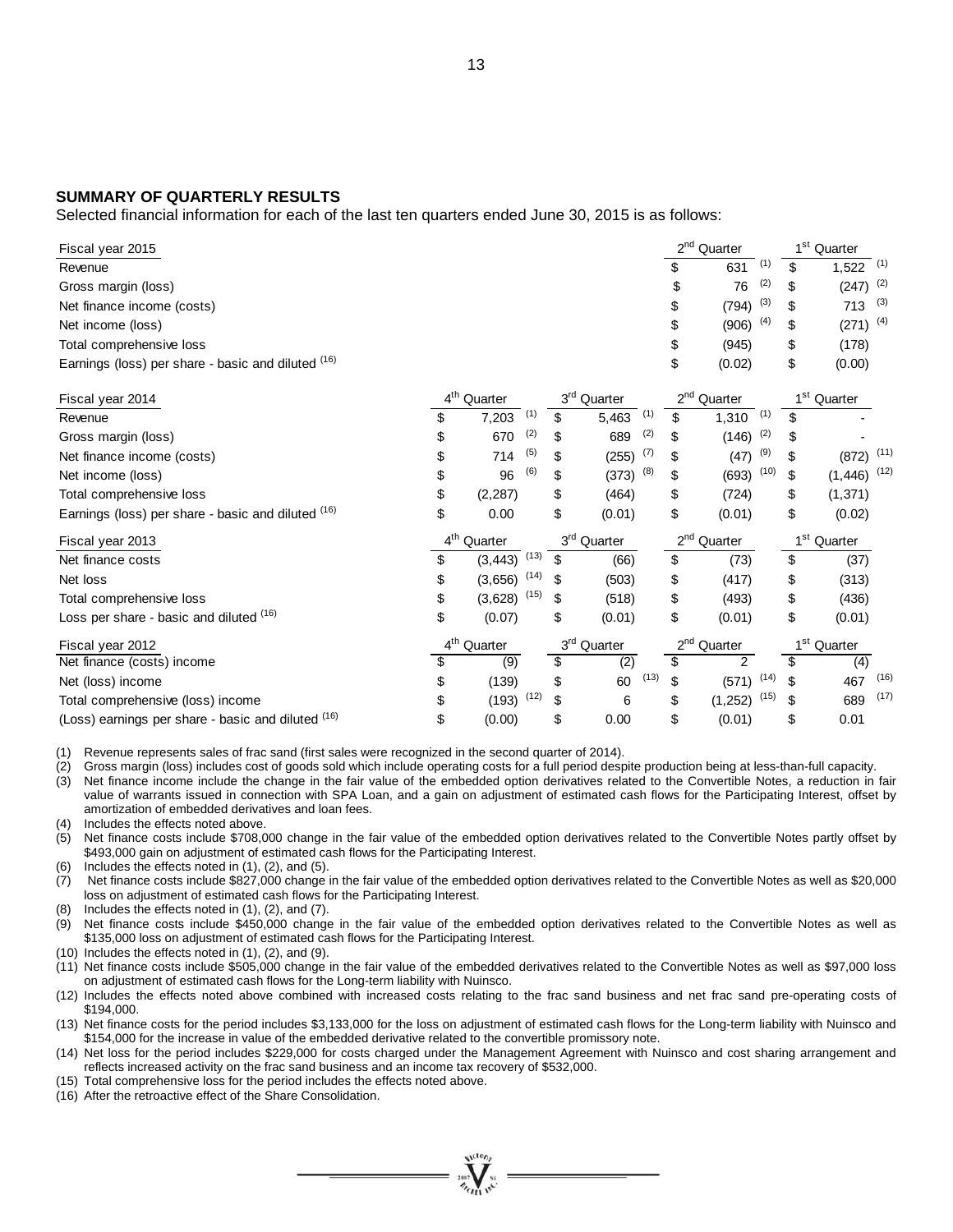### **LIQUIDITY AND CAPITAL RESOURCES**

As at June 30, 2015, the Company had a working capital deficiency of \$6,062,000, compared with a working capital deficiency of \$3,045,000 as at December 31, 2014.

The increase in working capital deficiency of \$3,017,000 since December 31, 2014 resulted primarily from an increase in accounts payable of \$997,000 as well as a large decrease in accounts receivable balance, offset by a \$1,106,000 increase in inventory, both of which are due to the decline in frac sand demand during the first half of 2015.

Of the financings of \$10,979,000 used to fund the construction and upgrading of the 7P Plant and working capital, \$7,247,000 are due within one year. Of this amount, \$5,150,000 is secured by the assets of the Company.

#### **Participating Interest**

On April 22, 2014, Nuinsco exercised its conversion option and converted its loan to the Participating Interest. At the same time, it relinquished its security over the assets of the Company since the Conversion constituted payment of the loan in full. This obligation will be settled through a 52.16% participation in net operating cash flows from the frac sand business after recoupment of capital costs for Phase One and pre-operating expenses. The participation is capped at \$6,053,000 provided the Company proceeds with Phase Two, Otherwise the cap is approximately \$8,071,000. Distributions under the Participating Interest terms are calculated based on operating cash flow after recovery of capital and pre-operating costs and take into account working capital. It is presently anticipated that the first payment under the Participating Interest could occur in the second quarter of 2017.

As at June 30, 2015 the carrying value of the Participating Interest was revalued at \$2,054,000 to take into account future expected cash flows based on current market information. This compares with \$3,548,000 at December 31, 2014. The change in value of \$1,494,000 in the six months ended June 30, 2015 has been recorded through *Finance Income* in the statement of operations (for further description see Note 15 to the Unaudited Condensed Consolidated Financial Statements).

The Company will continue to reassess the carrying value of the Participating Interest as circumstances warrant.

**Convertible Notes** – During 2013 and 2014 two-year Convertible Notes bearing interest at the rate of 14.8% per annum and aggregating \$5,979,000 were issued to fund the construction of the 7P Plant and working capital requirements. The accounting complexities of these financial liabilities have been described earlier. The Convertible Notes may be converted in whole or in part, at any time, at the option of the holders into Victory Nickel shares at a conversion price of C\$1.00 per share.

**SPA Loan** - On May 15, 2014, the Company entered into a senior secured line of credit agreement in the amount of \$4,000,000 (the "SPA" Loan"). The SPA Loan bears interest of 14.8% per annum and matures on July 30, 2015 and is now is classified as a current liability due within one year. Full details of the SPA Loan are described in the 2014 Audited Consolidated Financial Statements.

The terms of the SPA warrants contain a cashless exercise feature which requires the warrants to be recognized as a liability rather than as equity within contributed surplus. Accordingly, the fair value of the warrants at inception of \$554,000 is recorded as a liability with the balance of the SPA Loan. Any change in the fair value of the warrants is also recorded as a component of the SPA Loan and charged to finance income or costs in the statement of operations. The fair value change amounted to a decrease of \$32,000 in the three months ended June 30, 2015 (a net decrease of \$554,000 since inception) bringing the fair value of the cashless warrants to \$0 as at June 30, 2015.

In the three months ended June 30, 2015, the Company paid \$43,000 in cash and accrued \$395,000 for interest and amortized \$256,000 in loan fees into interest income.

In June 2015 the SPA loan was increased by \$1,150,000 to \$5,150,000. Of the increase, \$1,000,000 was used to repay its short-term facility and \$150,000 was made available for working capital purposes. As consideration, the warrant price was reduced from \$1.00 per share to \$0.50 per share and additional warrants of 575,000 were granted.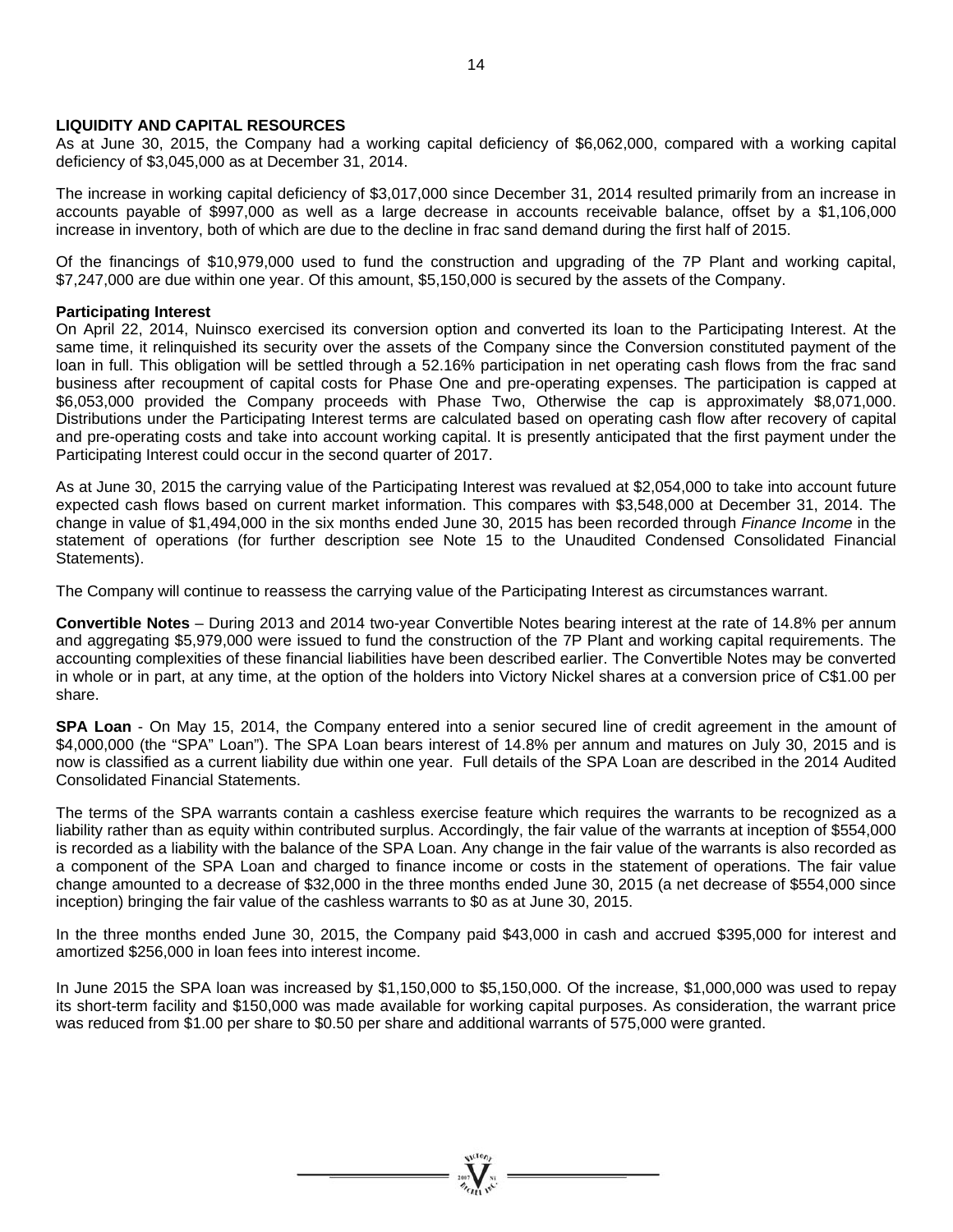On July 1, 2015, the Company announced that it was not able to make the quarterly interest payment due June 30, 2015 on the SPA Loan and on the Promissory Convertible Notes outlined above, and that it was in discussion with its lenders and other potential financiers to restructure the Company's debt and recapitalize the Company.

On July 30, 2015, the Company announced it had not repaid the amounts due under the SPA Loan, and that it was continuing with discussions among the holder of the SPA Loan and other potential financing sources to restructure the Company's debt and recapitalize the Company. To date, the Company has not received acceptable expressions of interest and has not completed any debt restructuring. Without an injection of capital until the demand for frac sand returns to allow the Company to sell its inventory, the Company will not be able to meet its outstanding obligations or any new obligations as they become due.

**Short Term Facility** – On October 1, 2014, the Company completed a short-term financing by way of a \$2,000,000 promissory note. The promissory note bears interest at 28%, calculated and settled monthly. This short-term loan has been renewed on a monthly basis upon payment of extension fees and penalties. The Company repaid \$1,000,000 during the first two months of 2015 and in June the Company announced it had entered into an amending agreement (the "Amending Agreement") whereby the short-term facility and the SPA loan were combined to create the Amended Loan Facility.

**Cash flows in the first six months of 2015** - Cash and cash equivalents as at June 30, 2015 and December 31, 2014 were held with major Canadian banks. The Company has a policy of investing its available cash in Canadian government instruments and certificates of deposit or other direct obligations of major Canadian banks, unless otherwise specifically approved by the Board.

For the six months ended June 30, 2015, the Company generated cash from operating activities of \$1,464,000 compared with cash used of \$3,098,000 during the same period of 2014. The build-up of receivables as at December 31, 2014 was essentially all collected during the first half of 2015 and provided an increase in cash of \$2,760,000 compared to the first half of 2014 and extending payables contributed \$874,000. However, there continues to be limited revenues due to the slowdown in operating activity during the first half of 2015 as mentioned earlier. The Company will require a restructuring of its debt and likely an infusion of new capital while ramping up operations to the level where cash flow is sufficient to meet it needs.

Costs incurred to advance the Company's exploration, evaluation and development projects are capitalized, as summarized below under the discussion of investing activities. Costs to set up the Company's frac sand operations and operating costs were recorded as part of pre-operating expenditures net of sales revenue of \$194,000 for the first six months of 2014 and thereafter are part of cost of goods sold or other expense lines. In the six months ended June 30, 2015, \$2,324,000 was charged to cost of goods sold. Revenue in 2015 amounted to \$2,153,000.

As operating activity began to slow down during the first half of 2015 due the sudden and material drop in the price of oil and the spring breakup period as mentioned earlier, receivables decreased to \$607,000 as at June 30, 2015 compared with \$3,367,000 as at December 31, 2014, while inventory and trade and other payables continue to grow. This also led to \$56,000 of non-recurring plant costs which were incurred for the quarter as described earlier. The Company continues to hold discussions with financiers and potential business partners to fund the growing working capital deficit.

During the six months ended June 30, 2015, costs incurred by investing activities were \$343,000, compared with cash used of \$1,527,000 in the prior comparable period. Aggregate amounts of \$204,000 and \$85,000 were used to advance the MP&D project and E&E projects, respectively, during the periods (2014 - \$156,000 and \$62,000). In the first half of 2015, \$54,000 was used for expenditures on the 7P Plant acquisition, equipment and improvements (2014 – \$1,309,000).

The Company used \$1,680,000 in financing activities during the six months ended June 30, 2015 compared with \$3,850,000 generated in the corresponding period in 2014. In 2014, the main source of funds was an additional \$4,000,000 from various Promissory Convertible Notes issued to March 2014. In 2015, \$1,000,000 of the short-term facility was repaid. Loan interest was \$983,000 compared with \$389,000 in 2014. The increase is due to the increased debt described elsewhere. Aggregate payments under leases for deposits and other principal payments totalled \$70,000 for mobile equipment used in the frac sand business, compared with payments of \$69,000 in 2014. The Company also deposited \$40,000 (2014 – \$271,000) of funds to support letters of credit issued to facilitate the Company's frac sand business.

 $=\prod_{\substack{m=1\\ \text{odd }n}}^{\infty}$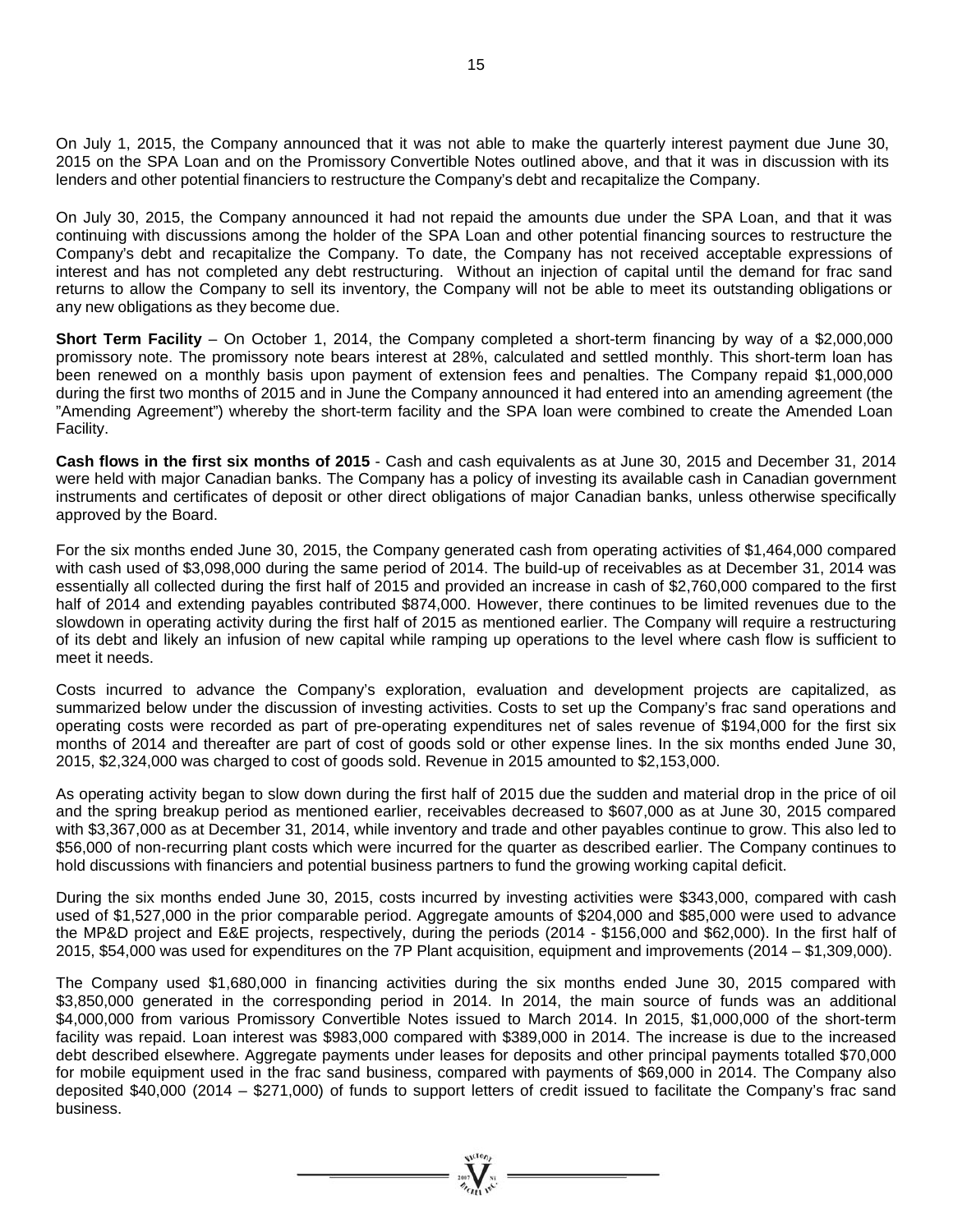There were no equity financings completed during the period. During the same period in 2014 the Company received \$201,000 through the exercise of options.

The Company's activities during the six months ended June 30, 2015 used cash and cash equivalents of \$559,000, compared with \$776,000 during the first half of 2014.

#### **Table of Contractual Commitments**

|                                                          | Due Date                            | <b>Currency</b>  | June 30, 2015    | December 31, 2014 |       |
|----------------------------------------------------------|-------------------------------------|------------------|------------------|-------------------|-------|
| Transformer and electrical equipment                     | On shipping                         | <b>US Dollar</b> | \$<br>$1,296$ \$ |                   | 1,296 |
| Loans and borrowings (including unpaid accrued interest) |                                     |                  |                  |                   |       |
| Amended Loan                                             | January 31, 2015                    | Canadian Dollar  | - \$             |                   |       |
| <b>Participating Interest</b>                            | Refer to note below Canadian Dollar |                  | $-$ \$           |                   |       |
| <b>Convertible Notes</b>                                 | November 11, 2015                   |                  |                  |                   |       |
|                                                          | to July 7, 2016                     | <b>US Dollar</b> | \$<br>$5,750$ \$ |                   | 5,750 |
|                                                          | January 30, 2016                    |                  |                  |                   |       |
| <b>Convertible Notes</b>                                 | to March 13, 2016 Canadian Dollar   |                  | 265S             |                   | 265   |
| SPA Loan                                                 | July 30, 2015                       | <b>US Dollar</b> | $5,150$ \$       |                   | 4,000 |
| Promissory Note <sup>(1)</sup>                           | May 31, 2015                        | <b>US Dollar</b> | - \$             |                   | 2,000 |
| Purchase of 7P Plant                                     | Refer to note below Canadian Dollar |                  | - \$             |                   |       |
| Leased mobile equipment                                  | Within one year                     | Canadian Dollar  | 175 \$           |                   | 179   |
|                                                          | One to five years                   | Canadian Dollar  | $255$ \$         |                   | 328   |

Using August 14, 2015 prices, the aggregate market value of the Company's marketable securities held in public company shares is approximately \$331,000.

As at August 14, 2015, the Company had options and warrants outstanding which could bring in additional funds. Most of those instruments are not "in-the-money" and the receipt of such funds cannot be relied upon.

The Company has good title to its projects and will continue to maintain the projects in good standing.

The Company recognizes the imminent cash requirement to repay debt and is actively pursuing restructuring of its debt to term it out for several years. To date, the Company has not received acceptable expressions of interest and has not completed any debt restructuring.

Development of the Minago mine will require considerable financial resources. The Company recognizes that the current state of the financial markets and the apparent lack of support for mining projects will make financing this project difficult. However, validating the frac sand portion of the project could provide leverage to get potential partners interested in the nickel portion of the project.

The Company has in excess of 40,000 tons of sand in inventory which should generate cash to bring suppliers debt up-todate. The Company is also reducing all discretionary costs which should not have a negative impact on its ability to resume production. Staff, salaries, and director fees are being reduced or deferred where possible.

The Company continues to hold discussions with local and overseas financiers and potential business partners with respect to the nickel and frac sand opportunities.

## **BUSINESS UPDATE**

#### **Reporting Segment**

The Company is engaged in the exploration, evaluation and development of properties for the mining and production of nickel and associated products. The Company also now produces frac sand for the oil and gas industry in Canada and the northern US. Accordingly, the Company has commenced reporting on a segmented basis in 2014. The Company has three reporting segments: Corporate, Exploration and Development, and Frac Sand.

The Corporate segment supports all of the Company's activities.

Senior management makes decisions with respect to Exploration and Development by considering exploration and development potential and results on a project basis. The exploration and development projects are all located in Canada.

 $\frac{1}{\sqrt{2}}$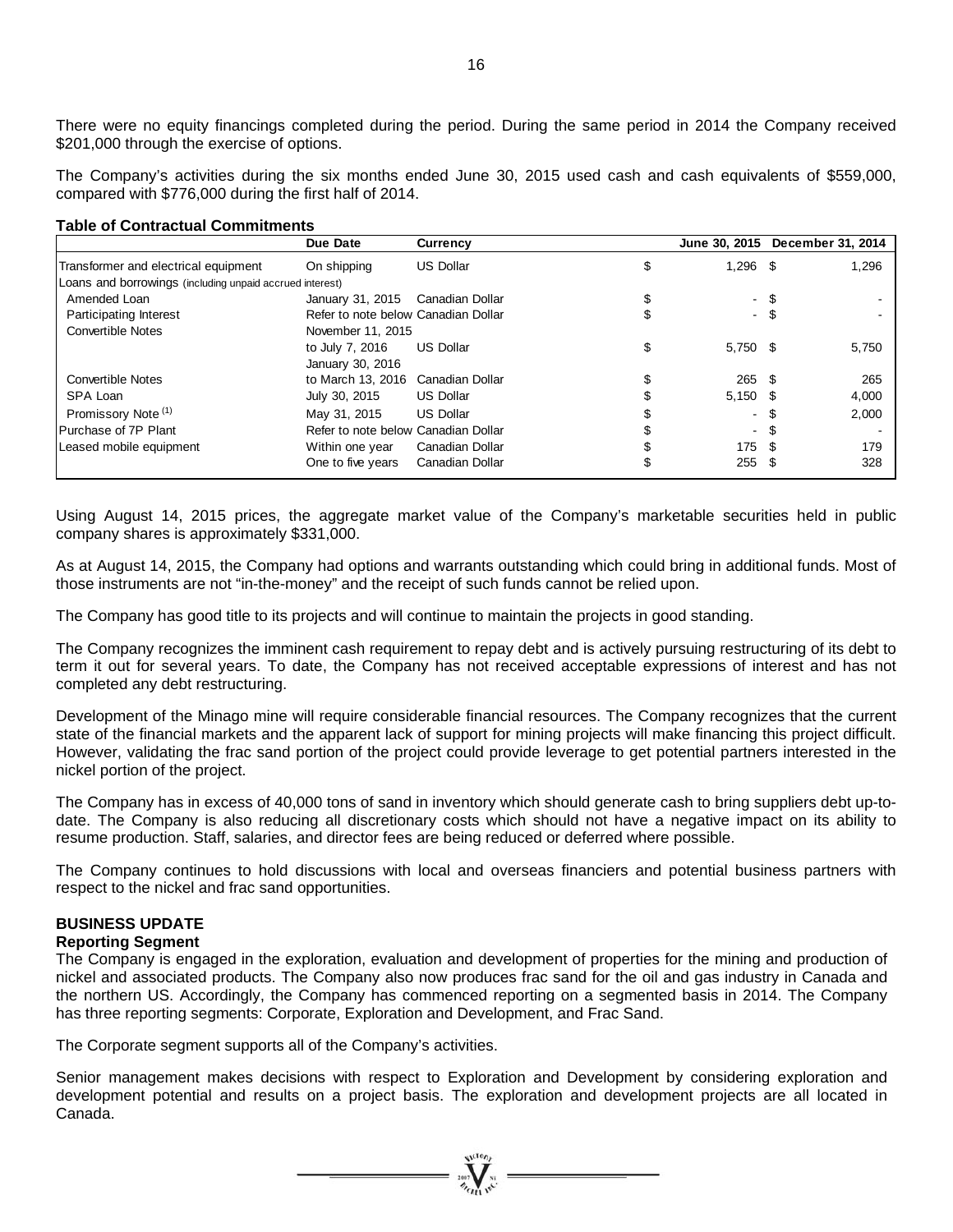The Frac Sand segment is managed and operated by Victory Silica's executives and employees although the business and operating assets are part of Victory Nickel (refer also to Note 20 in the Unaudited Condensed Consolidated Financial Statements). The segment is located in Canada although sand as raw material is imported from the US.

The following table provides additional information on the Company's total segment assets. The segmented Statement of Operations has been presented earlier in the MD&A in the discussion of operating results for the six months ended June 30, 2015.

|                                    | June 30, 2015<br>2015 | December 31,<br>2014 |
|------------------------------------|-----------------------|----------------------|
| Canada                             |                       |                      |
| Corporate                          | \$<br>$1,605$ \$      | 1,860                |
| <b>Exploration and Development</b> | 49,836                | 49,734               |
| Frac Sand                          | 9,078                 | 11,300               |
| Intersegment elimination           | (1,052)               | (962)                |
| <b>Total Assets</b>                | 59,468 \$             | 61,932               |

## **EXPLORATION AND DEVELOPMENT ACTIVITIES**

**Paul Jones, Vice-President, Exploration, is a "qualified person" as defined under NI-43-101, and he has supervised and approved the preparation of the information relating to the material mineral projects of the Company described herein.** 

## **MINE PROPERTY AND DEVELOPMENT ACTIVITIES**

During the six months ended June 30, 2015, \$85,000 was incurred on the Minago project (June 30, 2014 - \$179,000).

### **Minago Project**

The Company's 100%-owned Minago project is a permitted project ready for development. It is located on the unexposed southern part of the Thompson Nickel Belt in Manitoba, and is one of Canada's largest undeveloped sulphide nickel deposits. Minago has been shown to be capable of producing a nickel concentrate grading from 22.3% up to 35.0%, making it reportedly the world's highest grade nickel concentrate. In addition to metal by-products such as copper, cobalt, gold, platinum, palladium, silver and rhodium, a layer of silica sand averaging approximately nine metres thick overlies the nickel mineralization within the open pit. Approximately 84% of the sand is marketable as frac sand. The frac sand forms part of the overburden that must be removed prior to mining the nickel ore. According to the FS, production of frac sand could begin 20 months after the start of mine development.

The analytical data and geological interpretations obtained from a work program in 2010 were incorporated into an updated geological model and resource estimate. The updated resource incorporates a 24% increase (over the previous resource estimate) in the NI-43-101-compliant measured and indicated, pit-constrained, sulphide nickel resource used in the Minago FS. The FS is posted at www.sedar.com. Note that all resources are contained in the Nose Deposit and the update below does not include the results of the 2011 drilling program.

|                 | April<br>Resource' | 2011         | <b>Pit-Constrained</b> |                 | March 2010 In-Pit Resource <sup>2</sup> |            | Increase (Decrease) in<br><b>Contained Metal</b> |        |  |
|-----------------|--------------------|--------------|------------------------|-----------------|-----------------------------------------|------------|--------------------------------------------------|--------|--|
|                 | Tonnes             | Grade        | <b>Ni Content</b>      | Tonnes          | Grade                                   | Ni Content | <b>Ni Content</b>                                | Change |  |
| Category        | <b>Millions</b>    | $%$ Ni $S^3$ | M Lb                   | <b>Millions</b> | %NiS <sup>3</sup>                       | M Lb       | M Lb                                             | %      |  |
| <b>Measured</b> | 8.2                | 0.473        | 85.0                   | 6.6             | 0.488                                   | 71.4       | 13.7                                             | 19.2   |  |
| Indicated       | 22.8               | 0.432        | 217.2                  | 19.1            | 0.410                                   | 172.6      | 44.6                                             | 25.9   |  |
| M&I             | 31.0               | 0.443        | 302.2                  | 25.7            | 0.430                                   | 243.9      | 58.3                                             | 23.9   |  |
| <b>Inferred</b> | 0.2                | 0.380        | 1.4                    | 1.4             | 0.402                                   | 12.2       | (10.8)                                           | (88.4) |  |

 $1$  Lerch-Grossman pit optimization shell  $2$  $3$  Whittle pit optimization shell  $3$  Nickel in sulphide form

A winter work program was conducted at Minago in 2011. The program comprised 8,793m of diamond drilling in 20 drill holes with associated ground and borehole electromagnetic geophysics. The program was intended to evaluate parts of the project that have seen little work to date as well as to build upon the existing data-set of the Nose Deposit nickel mineralization. The entire pit-constrained resource is located within the Nose Deposit. A total of 15 holes were collared to

 $\sum_{n=1}^{\infty} \sum_{n=1}^{\infty} n^n$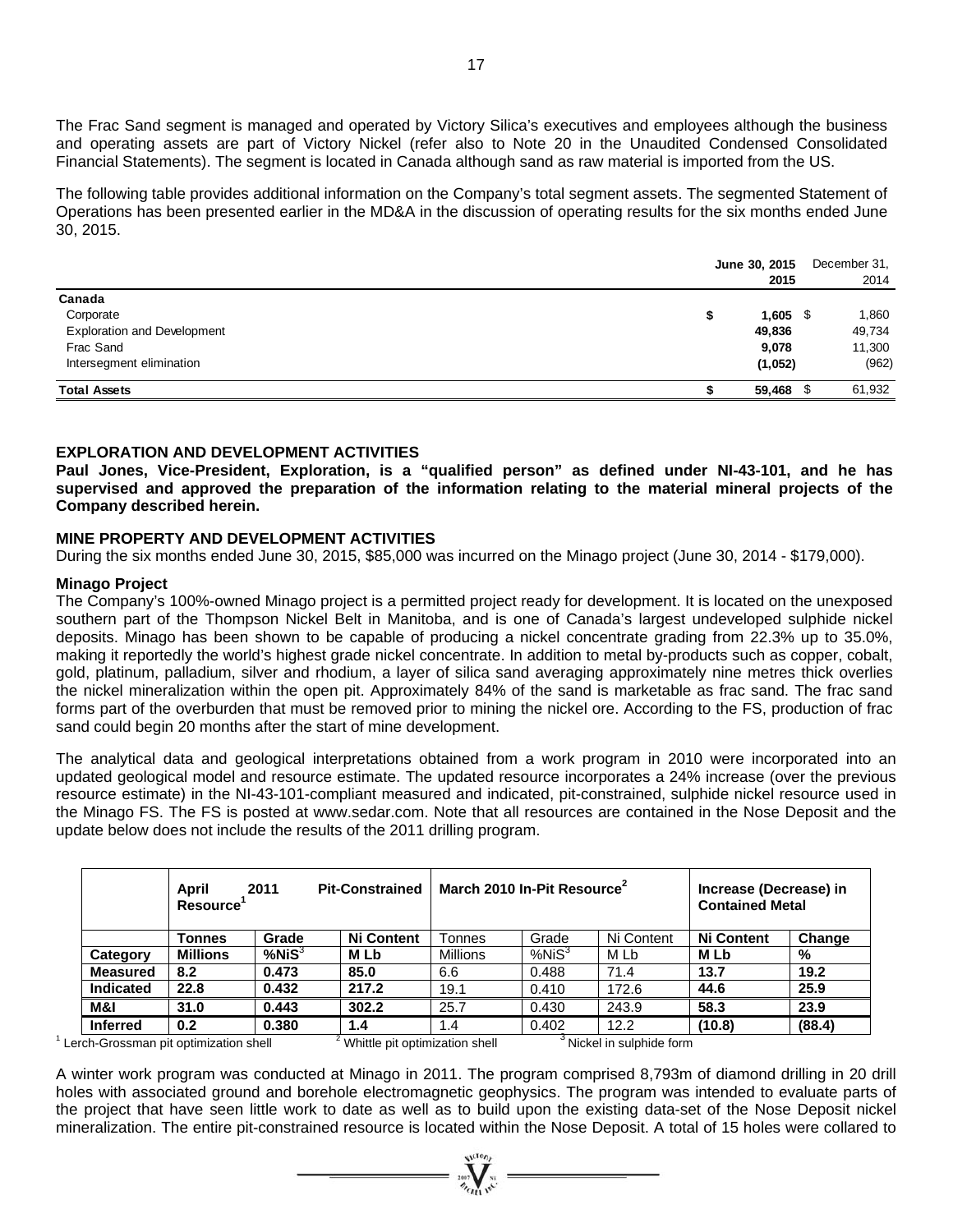intersect the "North Limb", a domain of nickel-bearing ultramafic rock extending at least 1.5km north from the Nose Deposit. A single deep hole was collared on the Nose Deposit to evaluate the depth extension of the ultramafic host rock and nickel mineralization. The hole was drilled to a total length of 1,527m and intersected approximately 160m of ultramafic rock near the bottom of the hole – confirming the extension of the host rock to depths several hundred metres below that previously tested. A single drill hole was collared in the western part of the property in order to test the thickness of the Winnipeg Formation sand horizon. As anticipated, the hole successfully intersected the Winnipeg Formation sandstone layer (frac sand horizon) immediately above the unconformity with the Thompson Nickel Belt rocks.

A 3,500m winter work program was conducted in early 2012. The program tested a number of targets around the property that have been identified in previous work programs as well as areas that are scheduled for Minago mine infrastructure development. In part, the drilling evaluated the nickel-bearing Ospwagan Group/Pipe Formation rocks in the vicinity of the Minago Nose Deposit. Given the widespread nature of nickel mineralization on the Minago property and the number of targets identified, the possibility of intersecting completely new nickel mineralization was considered good. The drilling intersected magnetite-bearing amphibolite domains, pyrite-pyrrhotite intervals and minor serpentinite.

Importantly, two holes of the 2012 program tested known nickel-bearing serpentinite that underlies mining lease ML-003 approximately 5km south of the Nose Deposit. Thirteen historic drill holes are known to have been drilled by previous operators in the area between 1968 and 1971. Ten of the thirteen holes intersected serpentinized ultramafic rock, while seven of these holes obtained significant intersections of nickel-mineralized serpentinite from within a body interpreted to be >2 km long. The most extensive intersection, in MXB-70-60, was 605m grading 0.3% Ni from 154m down hole. DDHs V-12-07 and V-12-09 completed in the winter of 2012 both intersected significant widths of serpentinite and obtained analytical results consistent with historic results.

No fieldwork has been conducted on the project subsequent to the winter 2012 work program; current work is related to reporting and evaluation of existing results as well as gathering additional geochemical information from existing drill core. An application to renew the Minago mining leases ML-002 and ML-003 was successful and both leases have been renewed for a 21-year term.

On August 23, 2011, the Manitoba Government issued Victory Nickel's final EAL for the Minago project. The licence expires on August 22, 2014 unless the Company completes a certain amount of work to move the project forward. During 2014, the Company has complied with the conditions of the EAL and, in December, filed an Environmental Act Proposal ("EAP") to amend the EAL to relocate the proposed tailings and waste rock management facility. The construction of drainage ditches installed to lower down the water table within the pit shell limits, the installation of Flow Gauging and Telemetry systems and the implementation of a comprehensive environmental monitoring program are considered part of the site development necessary to maintain the EAL which would otherwise expire in August, 2014.

## *Frac Sand*

An indicated resource of 15 million tonnes of sandstone has been estimated to occur within the current Minago pit shell. The frac sand component of this resource of approximately 11 million tonnes is a significant contributor to the positive economics at Minago. As part of the FS, Outotec produced a feasibility-level design for a frac sand plant complete with capital and operating costs to produce 1,140,000 tonnes of frac sand annually for a ten-year period. Considerable potential exists to expand the resource beyond the limits of the current pit.

## **EXPLORATION AND EVALUATION ACTIVITIES**

For the three months ended June 30, 2015, the Company incurred exploration expenditures on its E&E projects of \$12,000 and \$25,000 for the six months ended June 30, 2015 (June 30, 2014 – three months \$124,000 and six months \$160,000). Expenditures have been minimal due to the tight equity markets and management's focus on Victory Silica and the frac sand business.

## **FRAC SAND**

## **Bear Coulee Property**

In October 2014, the Company entered into an option to acquire a 100% interest in a frac sand land package totalling over 300 acres in Trempeleau County Wisconsin, USA (the "Bear Coulee Property"). The option agreement provides for a cash payment of \$10,000 on signing of the agreement (and paid in 2014), a second cash payment on delivery of permits and a third cash payment on exercise of the option. The option is valid for six months following receipt of permits with two equivalent extensions available under certain circumstances. Prior to production, the Company will be required to pay

 $\sum_{\substack{n=1\\ \text{odd }n}}^{\infty} \sum_{\substack{n=1\\ \text{odd }n}}^{\infty}$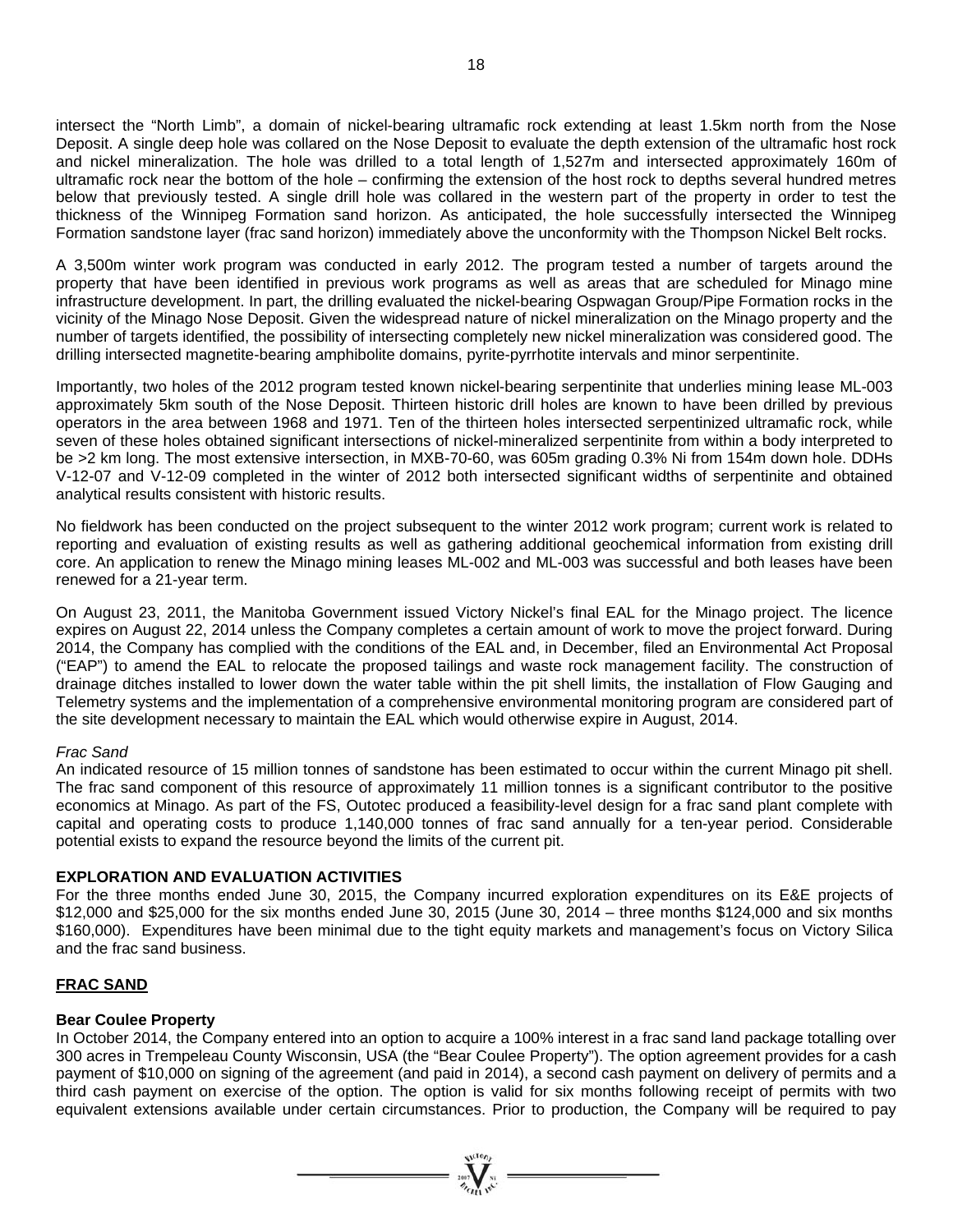\$40,000 per annum as advance royalties on the initial 20,000 tons of sand production. Once the Bear Coulee Property is in production, the Company will be required to pay a royalty of \$2.00 per ton of frac sand sold from the property.

In February 2015, the Company announced the completion of a National Instrument 43-101 technical report describing a resource estimate of approximately 11 million tons of frac sand on the Bear Coulee Property.

## **NICKEL**

#### **Lac Rocher**

Lac Rocher is located in northwestern Québec and has measured (0.29 million tonnes grading 1.23% Ni) and indicated (0.51 million tonnes grading 1.05% Ni) resources of 0.80 million tonnes grading 1.12% nickel, at a 0.5% nickel cutoff, for approximately 20 million pounds of in-situ nickel located between surface and 125 vertical metres. Additional inferred resources total 0.44 million tonnes grading 0.65% Ni. Mineralization remains open to the southwest. The breakeven price of nickel per lb in the Lac Rocher PEA was US\$9.74 with copper at US\$3.65.

The Lac Rocher property is subject to a discovery incentive plan (the "DIP") to reward certain individuals involved in the discovery of Lac Rocher with a 2% net smelter royalty ("NSR") for mines that were discovered on certain properties prior to the expiry of the DIP. The NSR is payable only on revenues earned after recovery of all development costs for any mine on the property. The terms of the DIP provide the Company with a right of first refusal on any proposed disposition of the NSR. In addition, the DIP contains put/call provisions under which the Company may be required to purchase, or may exercise an option to purchase, the NSR at the value of its discounted cash flows, as defined therein. The Lac Rocher property is the only property subject to the DIP. As the Lac Rocher property is not yet in production, no royalties are currently payable.

Year round access is now available to the site. In December 2009, diamond drilling was conducted to provide geotechnical data deemed necessary for future portal and ramp development. An InfiniTem ground electromagnetic survey was conducted over a portion of the property to test for deeper extensions to the nickel mineralization. At the same time, evaluation of the availability of borrow material was also conducted in the local region. In 2013, a program to retrieve all accessible drill core from the site was conducted. This core will be securely stored in Chibougamau at the Copper Rand mine site before being moved to permanent storage.

### **Mel Project**

The Mel project is located on the Thompson Nickel Belt, just north of Thompson, Manitoba. It is a large property, approximately 25km east-west by about 6km north-south, and remains underexplored.

Mel has an indicated resource of 4.3 million tonnes grading 0.88% nickel (approximately 83 million pounds in-situ nickel) and an additional inferred resource of one million tonnes grading 0.84% nickel (approximately 19 million pounds in-situ nickel) and offers significant exploration upside as well as near-term production potential.

The Company had earned a 100% ownership of Mel subject to a 51% Vale back-in right. During the third quarter of 2010, the Company announced that Vale had determined that it would not exercise its back-in right. Title to the property has been transferred. Accordingly, the Company is in a position to determine future programs at Mel in its sole discretion.

Ten drill holes, totalling 3,459m, comprised the 2011 winter work program on the Mel Property, the first managed by the Company. Two drill holes, totalling 739m, were collared to test a UTEM geophysical anomaly approximately 700m north of the Mel deposit associated with earlier prospective nickel results; no sulphide mineralization was encountered. Eight drill holes, totalling 2,720m, were collared to test the down-dip extension of the Mel resource shell; all holes intersected nickel mineralization of grade and width comparable to that obtained in holes that comprise the existing resource.

The re-evaluation of the Mel dataset is continuing for both the drill hole data on the Mel deposit and the considerable drilling (111 drill holes) conducted of the claims portion of the property. The study has included reinterpretation of the geological context in order to evaluate new or under-tested target areas for future work and that can be incorporated into further, more refined, modelling of the Mel resource. No fieldwork was conducted during 2013, 2014 or in 2015 to date. An application to renew Mel mining lease ML-007 was successful and the lease has been renewed for a 21-year term.

Under the terms of the option agreement, Vale must mill ore from the Mel project at cash costs plus 5% subject to capacity availability and metallurgy – this is unaffected by Vale's decision not to exercise its back-in right. Furthermore, in accordance with the terms of the agreement with Vale, they now are entitled to a 10% royalty on "distributable earnings" as defined in the agreement. Distributable earnings is defined as net revenue less operating expenses, before federal

 $\sum_{\alpha}^{wcon}$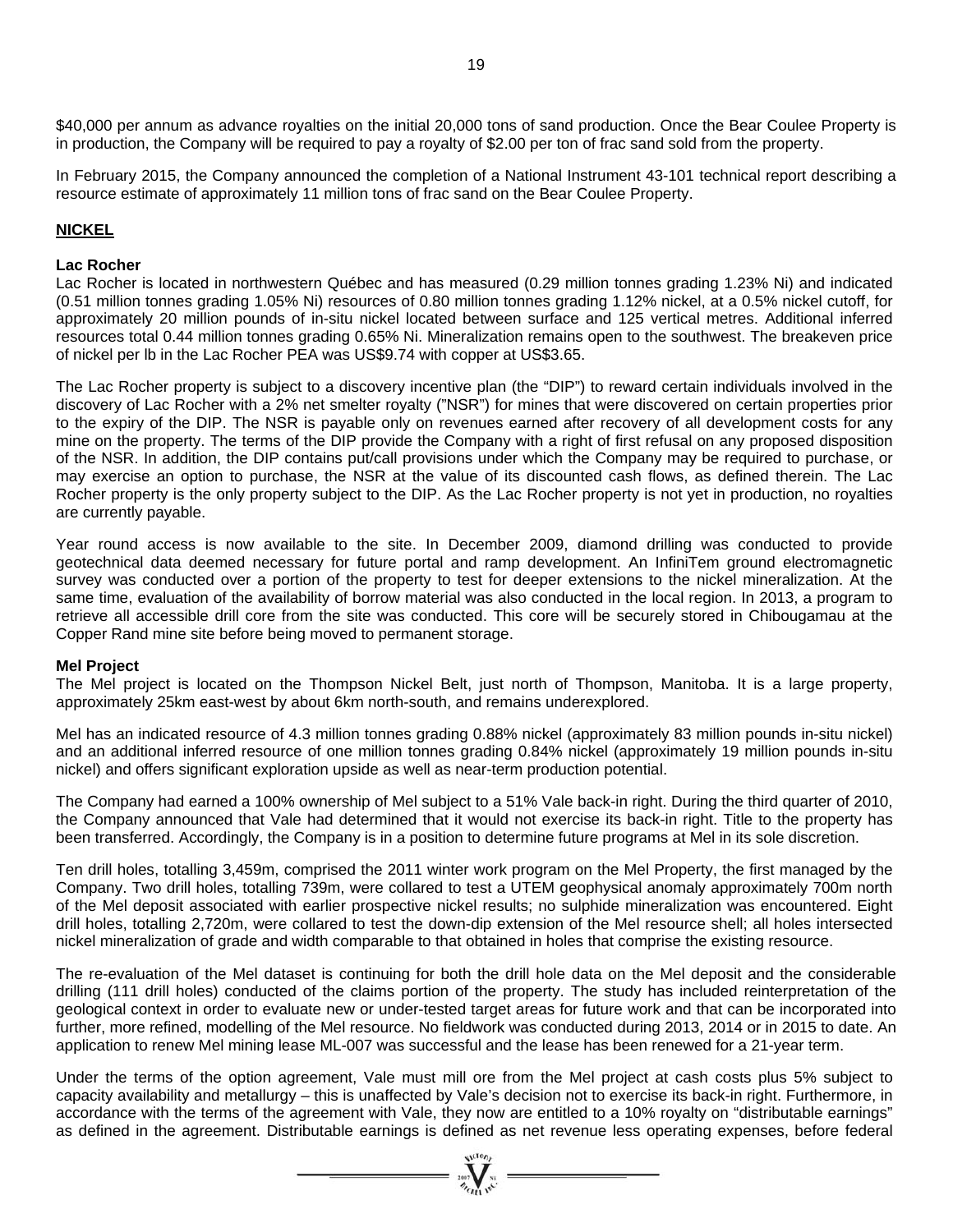and provincial income taxes, after provincial mining taxes and less aggregate pre-production capital but before depreciation.

#### **Lynn Lake**

The Lynn Lake property is located in the historic mining town of Lynn Lake in northern Manitoba, about 320km by road northwest of the Thompson mining camp. The property is the former Sherritt Gordon Mines Limited ("Sherritt") mine site known as the Lynn Lake A Mine and Farley Mine, comprised of 13 mining claims, 14 mining claim leases and 2 mineral leases covering an area of 2,170.26 hectares. The property was operated by Sherritt from 1953 to 1976 with reported production of 22.2 million tons at an average grade of 1.023% nickel and 0.535% copper.

As discussed earlier and described in Note 12 to the 2014 Audited Consolidated Financial Statements, the Company had optioned Lynn Lake to Prophecy Coal with subsequent assignment to Wellgreen. In March, 2014, Wellgreen relinquished the option on the property and it has reverted to the Company. On November 4, 2014, the Company announced that it had optioned the Lynn Lake project to Corazon, an Australian listed public company with assets in the Lynn Lake area. Under the terms of the agreement, Corazon can acquire a 100% interest in Lynn Lake by issuing 40 million Corazon shares to the Company upon closing and incurring A \$3,500,000 in exploration expenditures or in payments (in cash or Corazon shares at Corazon's option) to Victory Nickel over five years. In addition, Victory Nickel will retain a 1.5% net smelter royalty on production from the Lynn Lake nickel project, and receive a payment of A\$1,000,000 (in cash or Corazon shares at Corazon's option) within 30 days of the commencement of ore processing activities at the Lynn Lake nickel project.

On April 6, 2015 Corazon Mining Ltd. ("Corazon") issued 40,000,000 Corazon shares to Victory Nickel as part of the terms of the option agreement between the two companies.

Also under the agreement, Victory Nickel retains a 1.5% net smelter return royalty on any production from the claims and leases transferred by Victory Nickel to Corazon, 1% of which can be purchased by Corazon for A\$1M. Corazon must spend A\$3.5M in exploration and resource development over five years upon execution of the agreement - should Corazon fail to make the expenditures, the difference between the expenditure requirement and the actual expenditures must be paid to Victory Nickel in cash or shares of Corazon, or the project is returned to Victory Nickel. Within 30 days of the commencement of commercial ore processing at Lynn Lake, Corazon is required to make a payment of A\$1M in cash and/or shares of Corazon to Victory Nickel.

#### **FRAC SAND SEGMENT**

As explained above, the Frac Sand segment is managed and operated by Victory Silica's executives and employees although the business and operating assets are part of Victory Nickel (refer also to Note 21 in the Unaudited Condensed Consolidated Financial Statements). The segment is located in Canada although sand as raw material is currently imported from the US. The plan is to eventually produce both domestic and imported sand.

The Company completed Phase One of its three phase business plan. Phase One provided for the refurbishment and upgrading of the 7P Plant to a capacity of 500,000 tpa of high-quality frac sand. The 7P Plant was completed in March 2014 followed by commissioning until early August.

Successful completion of Phase One was expected to lead to Phase Two which provides for the building of a wash plant in Wisconsin, USA followed by Phase Three which provides for the construction of a second dry processing facility in Manitoba with a capacity of approximately 1,000,000 tpa. With the completion of Phase One, the Board of Directors approved proceeding with Phase Two provided non-dilutive financing can be arranged. However, in February 2015, the Company announced that Phase Two had been deferred due to the uncertainty caused by the drop in the price of oil.

As mentioned above, sales decreased monthly from January to March and, as a result of commodity market uncertainty and longer than expected spring break-up conditions, the Company temporarily suspended the frac sand operations on April 14, 2015. In May, spot sales of frac sand from the 7P Plant resumed and the 7P Plant continues to operate on an asneeded basis only. Frac sand sales typically slow down during this period of the year due to spring break-up road restrictions in Alberta. This year, the spring break-up slowdown was more pronounced than in prior years as the majority of the oil and gas exploration and production ("E&P") companies appear to be trying to conserve capital by postponing drilling activity to less costly periods after spring break-up. With the price of oil dropping by approximately 50% since November 2014, E&P companies are reducing capital expenditure programs and, as a result, drilling activity has also slowed. The slowdown, combined with spring break-up, is placing pressure on Victory Nickel's oilfield service company customers to reduce E&P company drilling costs.

 $=\prod_{\alpha\in\mathcal{N}_{\alpha}}^{\alpha\in\mathcal{N}_{\alpha}}$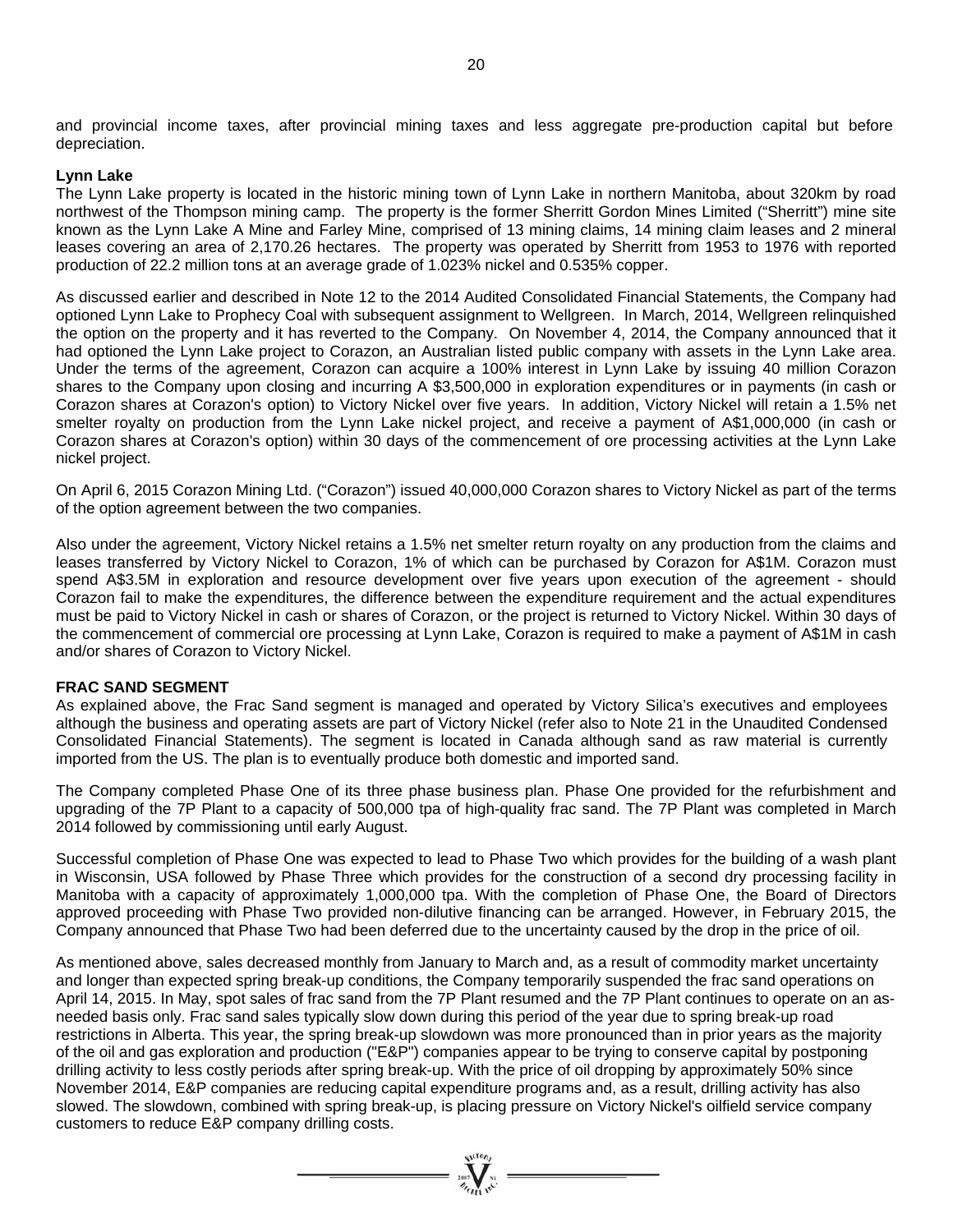These companies, in turn, look to their suppliers, including frac sand producers, to help lower their costs. As a result of market uncertainty in Canada and the USA frac sand prices in Canada have decreased to levels that do not appear to be sustainable over the long term. The weakness of the Canadian dollar has made domestic sand more competitive over this period and is taking some of the market previously available for imported sand.

The Company has built approximately 40,000 tons of finished product and raw material inventory at its 7P Plant which is available to supply its customers as fracking activity resumes following spring break-up.

## **IMPAIRMENT ANALYSIS UPDATE**

While the metals markets and other general economic factors continue to be relatively stable, there has been no marked recovery except for a strengthening US dollar. The Company performed a detailed impairment analysis on each of its E&E projects and the MP&D project as at December 31, 2014. The Company does not believe that there have been any material changes to date which would adversely affect this analysis. Furthermore there has been no change in management's plans for the projects which would cause a reassessment.

Management concluded that no impairment existed in each of its projects effective June 30, 2015 and that costs incurred to date are recoverable. The Company will continue to monitor developments as they occur in the metals markets and the economy and will update its impairment analysis to take account of any such changes, as appropriate.

### **CRITICAL ACCOUNTING ESTIMATES AND JUDGEMENTS**

Critical accounting estimates and judgements used in the preparation of the consolidated financial statements include determining the carrying value of investments, MP&D and E&E projects, assessing the impairment and classification of long-lived assets, determining the recoverability of deferred income tax assets, the valuation of the convertibility feature of the loans and promissory notes, the valuation of share-based payments and the disclosure of contingencies and going concern matters. These estimates involve considerable judgement and are, or could be, affected by significant factors that are out of the Company's control.

For a complete list of the significant accounting policies as well as information concerning the use of estimates, judgements and measurement uncertainty, reference should be made to Note 3 to the Company's 2014 Audited Consolidated Financial Statements. The Company's financial statements have been prepared using the going concern assumption; reference should be made to Note 1 to the Company's 2014 Audited Consolidated Financial Statements.

The recorded value of the Company's E&E projects and the MP&D project is based on historic costs that are expected to be recovered in the future. The Company's recoverability evaluation is based on market conditions for minerals, underlying mineral resources associated with the properties and future costs that may be required for ultimate realization through mining operations or by sale. The Company is in an industry that is exposed to a number of risks and there is always the potential for a material adjustment to the value assigned to these assets. Such risks also extend to the evaluation of fair values of net assets upon acquisition.

The value of the Participating Interest is a significant estimate which uses a model of estimated cash flows and applies probability-weighted estimates to the model. Assumptions are made about the phase at which the frac sand business will be when payments are being made as well as production costs and volumes and sales prices and volumes.

The fair value of the stock options and warrants, as well as the embedded option derivative in the promissory note, is calculated using the Black-Scholes option-pricing model that takes into account the exercise price, expected life of the option/warrant, expected volatility of the underlying shares, expected dividend yield, and the risk-free interest rate for the term of the option/warrant or embedded option derivative.

The Company has determined that it is highly probable that Victory Nickel will generate returns sufficient to utilize its taxable losses prior to their expiry. This is a significant judgement that, dependent upon future events, may turn out to be incorrect. Presently, since Victory Silica is not revenue-generating, a full valuation allowance has been recorded against losses incurred in that subsidiary. The Company will monitor any changes in circumstances which could require a reversal of the valuation allowance.

## **NEW ACCOUNTING POLICIES**

IFRS issued by the International Accounting Standards Board ("IASB") have been adopted in the Company's 2014 Audited Consolidated Financial Statements. There have been no new accounting policies adopted by the Company, except as noted Note 3 to those statements.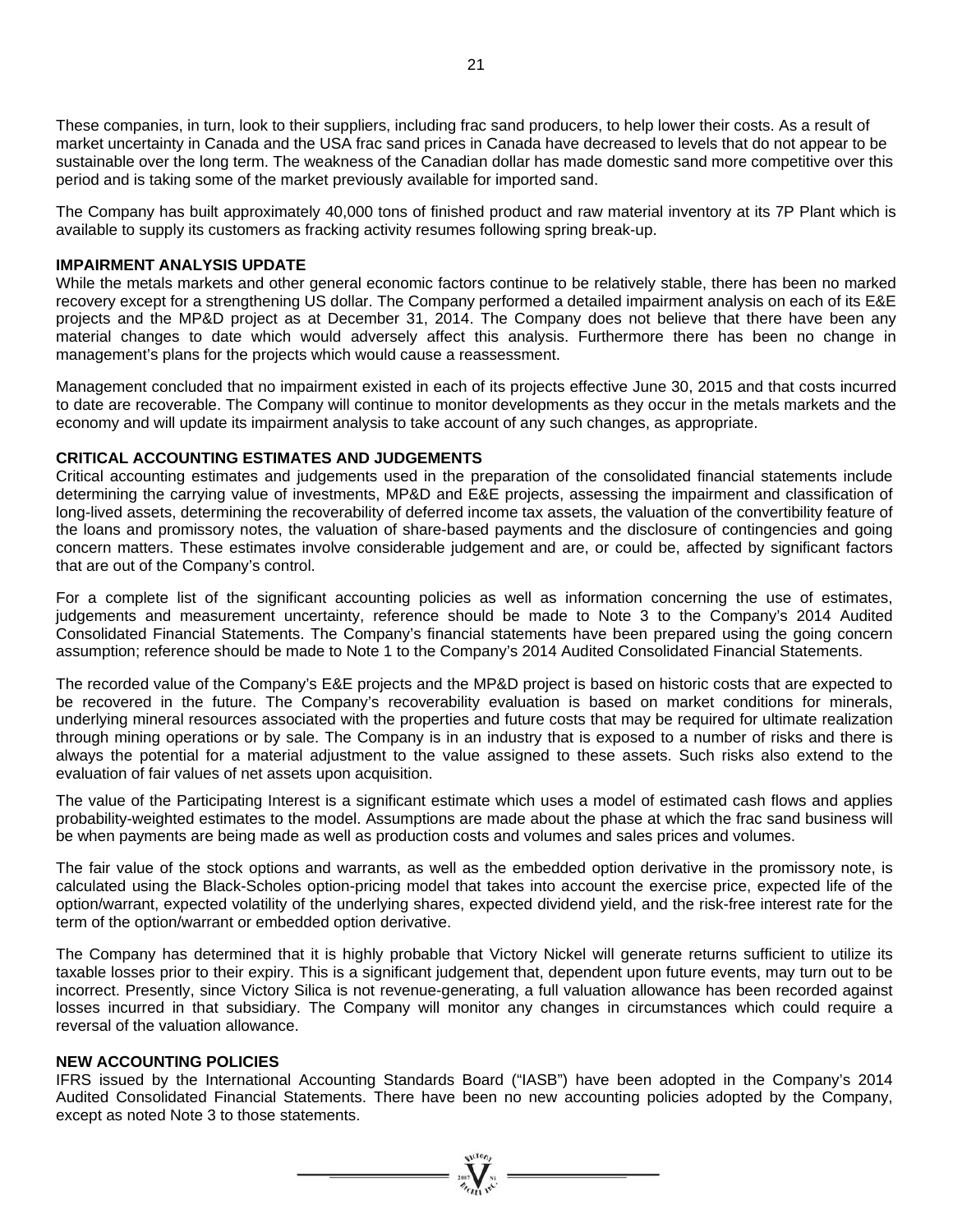#### **FUTURE ACCOUNTING CHANGES**

### **New Standards and Interpretations Not Yet Adopted**

Since the issuance of the Company's 2014 Audited Consolidated Financial Statements, the IASB and International Financial Reporting Interpretations Committee ("IFRIC") have issued several new and revised standards and interpretations. However, the revised standards and interpretations are not applicable to the Company or are expected to have minimal impact.

### **CORPORATE GOVERNANCE**

The Company's Board of Directors is responsible for ensuring that management fulfils its responsibilities for financial reporting and internal control and exercises this responsibility principally through the Audit Committee. The Audit Committee, which is comprised of directors, none of whom are employees or officers of the Company, meets with management to review the Unaudited Condensed Consolidated Financial Statements to satisfy itself that management is properly discharging its responsibilities to the directors who approve the financial statements. The Board of Directors has also appointed compensation and corporate governance and nominating committees composed of non-executive directors.

## **Evaluation of Disclosure Controls and Procedures**

The Company's Chief Executive Officer and Chief Financial Officer, (collectively, the "Certifying Officers"), are responsible for designing a system of disclosure controls and procedures, or causing them to be designed under their supervision, to provide reasonable assurance that information required to be disclosed in reports filed with or submitted to, securities regulatory authorities is recorded, processed, summarized and reported within the time periods specified under Canadian securities laws and that material information relating to the Company is made known to them with respect to financial and operational conditions to allow timely decisions regarding required disclosure. For the fiscal quarter ended June 30, 2015, an evaluation was commissioned by the Company under the supervision of the Certifying Officers and with the participation of management of the effectiveness of the Company's disclosure controls and procedures as defined under the rules adopted by the Canadian securities regulatory authorities. Based on this evaluation, the Certifying Officers have concluded that the design and operation of the Company's disclosure controls and procedures were effective as at June 30, 2015. Such controls are facilitated by the small size of the Company's senior management team and their access to material information.

There were no changes to the Company's disclosure controls and procedures that occurred during the quarter ended June 30, 2015 that materially affected, or are reasonably likely to affect, the Company's disclosure controls and procedures.

## **Evaluation of Internal Control over Financial Reporting**

The Company's Certifying Officers are responsible for designing a system of internal controls over financial reporting, or causing them to be designed under their supervision, to provide reasonable assurance regarding the reliability of financial reporting and preparation of consolidated financial statements for external purposes in accordance with Canadian GAAP. The Company used the COSO (1992) control framework and is in the process of updating its methodology to incorporate the COSO (2013) framework into its analyses for the future. The COSO Board has made the COSO (1992) framework available for use until an unspecified date at which point it is expected to be considered superseded. For the fiscal quarter ended June 30, 2015, an evaluation was commissioned by the Company under the supervision of the Certifying Officers and with the participation of management of the effectiveness of the Company's internal control over financial reporting. Based on this evaluation, the Certifying Officers have concluded that the design and operation of the Company's internal controls over financial reporting and procedures were effective as at June 30, 2015.

The management of the Company was required to apply its judgement in evaluating the cost-benefit relationship of possible controls and procedures. The result of the inherent limitations in all control systems means no evaluation of controls can provide absolute assurance that all control issues and instances of fraud, if any, have been detected.

There were no changes to the Company's internal controls over financial reporting that occurred during the quarter ended June 30, 2015 that materially affected, or are reasonably likely to affect, the Company's internal controls over financial reporting. However, reliance was placed on mitigating controls around processes that are currently still evolving to reduce risk of material misstatement on the financial statements to an acceptable level.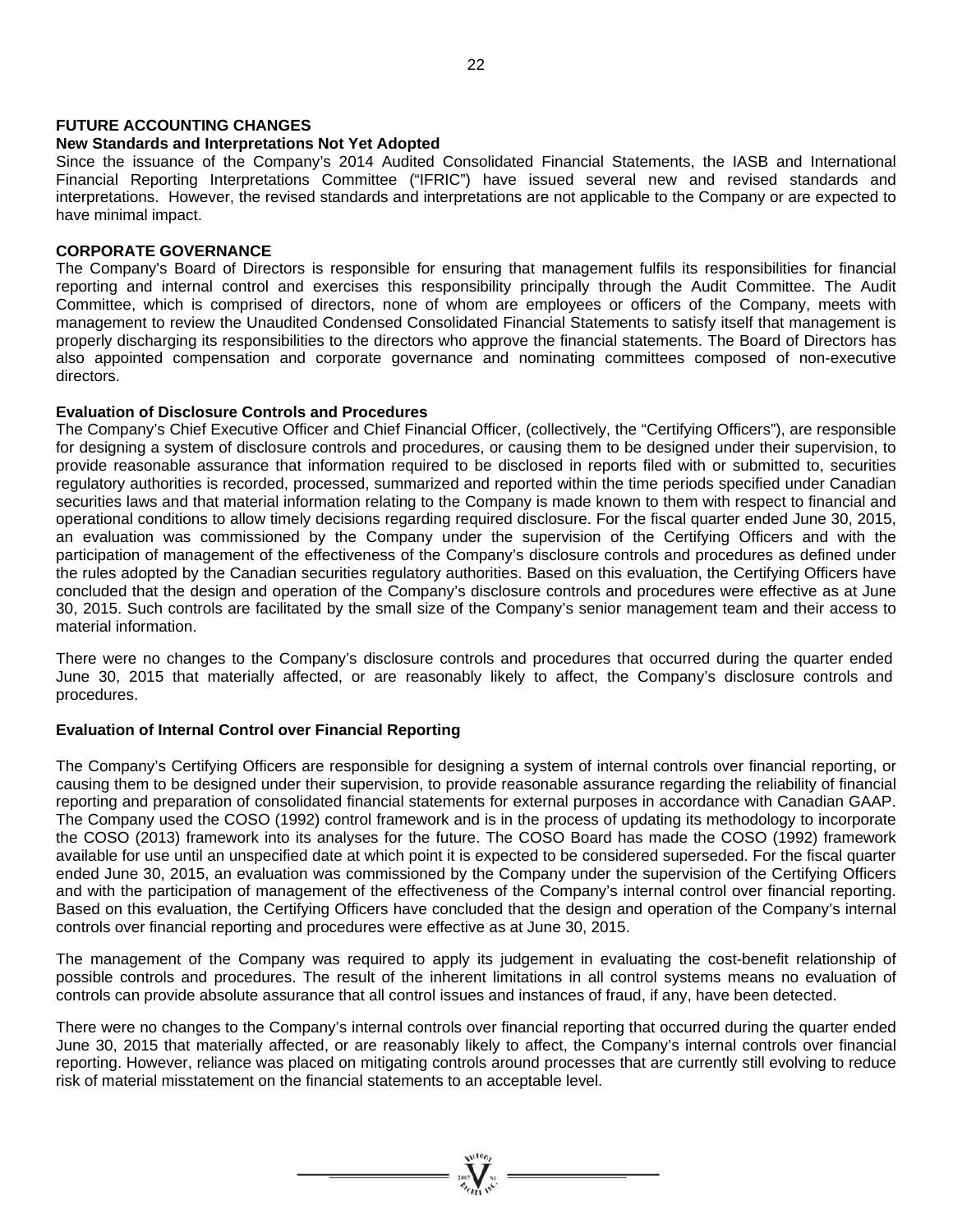## **TRANSACTIONS WITH RELATED PARTIES AND MANAGEMENT AGREEMENT WITH NUINSCO RESOURCES LIMITED**

### **Related Party Balances and Transactions for Services**

Short-term employee benefits provided by the Company to key management personnel include salaries, directors' fees, statutory benefit contributions, paid annual vacation and paid sick leave as well as non-monetary benefits such as medical care. The Company's non-monetary benefit package for key management personnel is the same as that available to all full-time employees. In addition to short-term employee benefits, the Company may also issue options and shares as part of the Stock Option Plan and Share Bonus Plan (Notes 17 and 19 to the 2014 Audited Consolidated Financial Statements). Payables to key management personnel generally relate to directors' fees, consulting fees, and expense reimbursements.

Balances and transactions with related parties as at June 30, 2015 and December 31, 2014 and for the three and six months ended June 30, 2015 and 2014 are shown in the following tables:

|                                     | <b>June 30,</b> | December 31, |
|-------------------------------------|-----------------|--------------|
|                                     | 2015            | 2014         |
| <b>Balances Outstanding</b>         |                 |              |
| Payable to key management personnel | 203             | 251          |

Key management personnel compensation comprises:

|                                |        | Three months ended June 30, | Six months ended June 30, |  |      |  |      |
|--------------------------------|--------|-----------------------------|---------------------------|--|------|--|------|
|                                | 2015   |                             | 2014                      |  | 2015 |  | 2014 |
| Short-term employee benefits   | 51     |                             | 422                       |  | 257  |  | 666  |
| Share-based payments - options | $\sim$ |                             | $\,$                      |  |      |  |      |
|                                | 51     |                             | 422                       |  | 257  |  | 737  |

#### **Balances and Transactions with Nuinsco Resources Limited under the Management Agreement**

The Company shared management, administrative assistance and facilities with Nuinsco pursuant to a Management Agreement; management operates under the supervision of the respective board of directors of each respective company; there is only one common director. As described in Note 15 to the Unaudited Condensed Consolidated Financial Statements, Nuinsco became a related party of the Company effective July 30, 2013. The costs charged by Nuinsco are recorded at the cost to Nuinsco of such services plus 10 per cent. The Management Agreement commenced February 1, 2007 and is terminable by the Company upon 180 days' notice and by Nuinsco upon 90 days' notice. The Company served notice of termination on September 5, 2014; accordingly, the Management Agreement ceased in March 2015. The Company has continued to share resources and costs with Nuinsco under a cost sharing arrangement.

Balances and transactions with Nuinsco under the management agreement as at June 30, 2015 and December 31, 2014 and for the three and six months ended June 30, 2015 and 2014 are shown in the following tables:

|                                                            | <b>June 30.</b> | December 31, |
|------------------------------------------------------------|-----------------|--------------|
|                                                            | 2015            | 2014         |
| <b>Balances Outstanding under the Management Agreement</b> |                 |              |
| Payable to Nuinsco Resources Limited                       | 8 S             | 45           |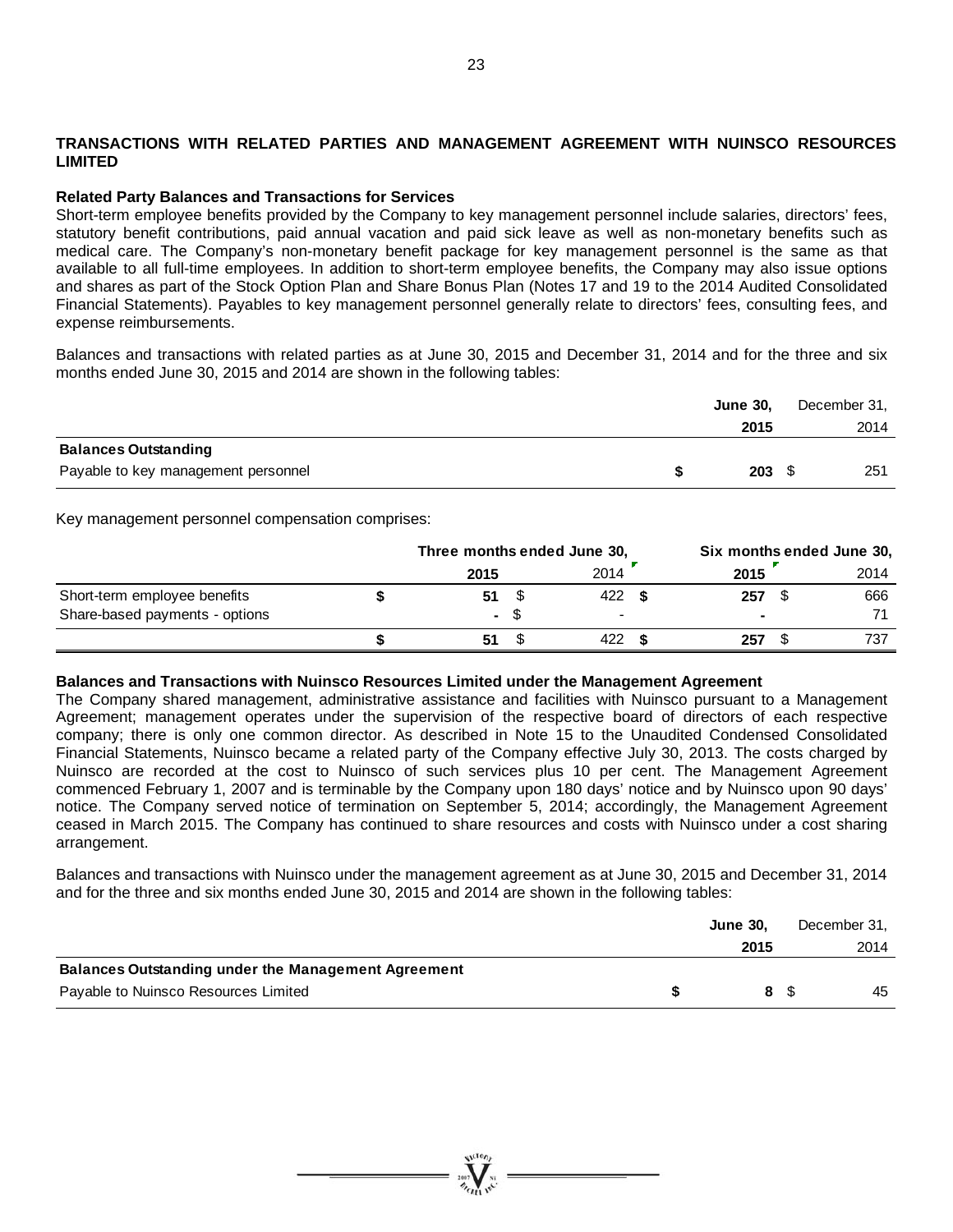|                                                          | Three months ended June 30, |      |      |                   |  | Six months ended June 30, |  |      |  |
|----------------------------------------------------------|-----------------------------|------|------|-------------------|--|---------------------------|--|------|--|
|                                                          |                             | 2015 |      | 2014              |  | 2015                      |  | 2014 |  |
| <b>Transaction Values under the Management Agreement</b> |                             |      |      |                   |  |                           |  |      |  |
| Overhead charges from Nuinsco Resources Limited          |                             | 69.  | - \$ | 145 $\frac{1}{2}$ |  | $223 \tIm$                |  | 327  |  |
| Project costs charged to Nuinsco Resources Limited       |                             |      | - \$ | 8 S               |  | 6 \$                      |  | 13   |  |
| Project recoveries charged by Nuinsco Resources Limit \$ |                             |      | - \$ | 15S               |  | 16 S                      |  | 26   |  |

Amounts due to or from Nuinsco under the management agreement are unsecured, non-interest bearing and due on demand. Amounts due to or from Nuinsco thereby are settled on a regular basis.

#### **Balances and Transactions with Nuinsco under the Participating Interest**

The terms of the Participating Interest are described in Note 14 to the Unaudited Condensed Consolidated Financial Statements as well as in the Liquidity and Capital Resources section of this MD&A. A summary of the balances and transactions related thereto is included in the table and accompanying note below:

|                                                   |             | June 30     |                      | December 31, |
|---------------------------------------------------|-------------|-------------|----------------------|--------------|
| <b>Participating Interest</b>                     | <b>Note</b> |             | 2015                 | 2014         |
| Advance for working capital                       |             | \$          | ٠                    | \$<br>940    |
| Advance under Amended Loan for standby commitment |             |             | ۰                    | 1,135        |
| Aggregate advances                                |             |             |                      | 2,075        |
| Less: settled in Units of Victory Nickel          |             |             |                      | (1, 135)     |
| Less: unamortized loan fees                       |             |             |                      | (51)         |
| Opening balance                                   |             | 3,548       |                      | 889          |
| Change in fair value                              | 20          | (1, 494)    |                      | 2,875        |
| Effect of foreign exchange                        |             |             |                      | (216)        |
| <b>Participating Interest</b>                     |             | \$<br>2,054 | \$                   | 3,548        |
|                                                   |             |             |                      |              |
| Current portion - due within one year             |             | \$          | \$<br>$\blacksquare$ |              |
| Long-term portion                                 |             | 2,054       |                      | 3,548        |
| <b>Participating Interest</b>                     |             | 2,054       | \$                   | 3,548        |

#### **OUTSTANDING SHARE DATA**

As at August 14, 2015, the Company had 57,634,578 common shares issued and outstanding. In addition, there were 2,841,000 stock options and 13,374,935 warrants outstanding. However, none of the options and warrants are "in the money", all the warrants are exercisable.

## **RECENT DEVELOPMENTS**

The slowdown in demand for frac sand and the necessary temporary suspension of production has required the Company to implement initiatives to conserve cash. The rail car leases were cancelled and arrangements are being made with other suppliers to bridge the period until sales resume. Funds placed on deposit to support letters of credit to facilitate the railcar leases have been redeemed by the lessor to reduce the Company's payables.

The Company has in excess of 40,000 tons of sand in inventory which could generate cash when sold to bring suppliers debt up-to-date. The Company is also reducing all discretionary costs which should to have a negative impact on its ability to resume production. Staff, salaries, and director fees are being reduced or deferred where possible.

In June the Company announced it had entered into the Amending Agreement whereby the short-term facility and the SPA loan were restructured to create the Amended Loan Facility in the aggregate amount of \$5,150,000.

On July 1, 2015, the Company announced that it was not able to make the quarterly interest payment due June 30, 2015 on the Amended Loan Facility and approximately \$6.0 million of convertible unsecured promissory notes.

 $\sum_{\alpha}^{N}$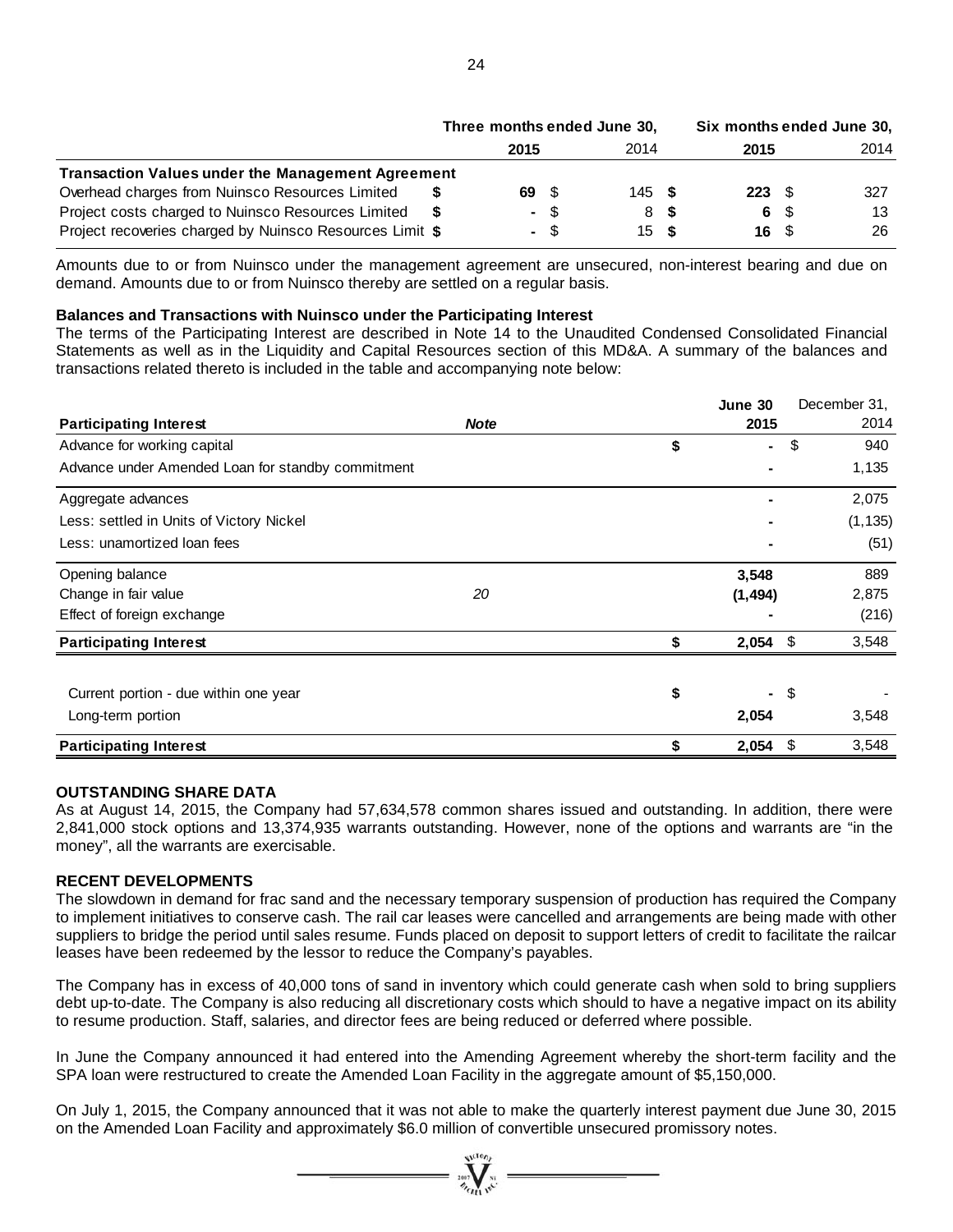On July 30, 2015, the Company announced it had not repaid the amounts due under the SPA Loan, and that it was continuing with discussions among the holder of the SPA Loan and other potential financing sources to restructure the Company's debt and recapitalize the Company. To date, the Company has not received acceptable expressions of interest and has not completed any debt restructuring. Without an injection of capital until the demand for frac sand returns to allow the Company to sell its inventory, the Company will not be able to meet its outstanding obligations or any new obligations as they become due.

The Company is continuing with discussions among the holder of the SPA Loan and other potential financing sources to restructure the Company's debt and recapitalize the Company. There can be no assurance that the Company will be able to restructure its debt and/or recapitalize and there is no certainty as to what steps the lenders may take in light of these defaults.

## **RISKS AND UNCERTAINTIES**

The exploration and development of natural resources are speculative activities that involve a high degree of financial risk. Additionally, there are specific risks related to the Company's presence in the frac sand market. The risk factors which should be taken into account in assessing Victory Nickel's activities and an investment in its securities include, but are not necessarily limited to, those set out in detail below.

The relative significance of each risk described below will vary as a function of several factors including, but not limited to, the state of the economy, the stage of Victory Nickel's projects, the availability of financing on acceptable terms and other matters.

Any one or more of these risks could have a material adverse effect on the value of any investment in Victory Nickel and the business, financial condition, operating results or prospects of Victory Nickel and should be taken into account in assessing Victory Nickel's activities.

### **Financial and Investment Risks**  *Going Concern*

On July 1, 2015, the Company announced that it was not able to make the quarterly interest payment due June 30, 2015 on the securities purchase and line of credit agreement (the "SPA Loan") and on the Promissory Convertible Notes outlined above, and that it was in discussion with its lenders and other potential financiers to restructure the Company's debt and recapitalize the Company. On July 30, 2015, the Company announced it had not repaid the amounts due under the SPA Loan. The Company is continuing with discussions among the holder of the SPA Loan and other potential financing sources to restructure the Company's debt and recapitalize the Company. To date, the Company has not received acceptable expressions of interest and has not completed any debt restructuring. Without an injection of capital until the demand for frac sand returns to allow the Company to sell its inventory, the Company will not be able to meet its outstanding obligations or any new obligations as they become due. There can be no assurance that the Company will be able to restructure its debt and/or recapitalize and there is no certainty as to what steps the lenders may take in light of these defaults.

None of the Company's mining projects has commenced commercial production and, accordingly, the Company is dependent upon debt or equity financings, and the optioning and/or sale of resource or resource-related assets and/or the ability to generate sufficient cash flow from its other operating activities for its funding. The Company's 7P Plant completed commissioning during the third quarter 2014 and is capable of producing at a commercial level. However, the recent decrease in drilling activity due to the decrease in the price of oil, may delay the Company's ability to generate sufficient cash flow to meet operating requirements.

The recoverability of the carrying value of exploration and evaluation projects and the mine property and development project, and ultimately the Company's ability to continue as a going concern, is dependent upon either exploration results which have the potential for the discovery of economically-recoverable reserves and resources, the Company's ability to finance exploitation of its projects through debt or equity financings and the optioning and/or sale of resource or resourcerelated assets such as royalty interests for its funding or the success of the frac sand business referred to above.

However, should the Company not be able to reach successful cash flow generation and achieve profitable operations from frac sand business or continue to achieve favourable exploration results, obtain the necessary financing or achieve future profitable production or sale of properties, the carrying value of the Company's assets could be subject to material adjustment and, in addition, other adjustments may be necessary to the financial statements should such adverse events

 $=\sum_{\substack{\text{non-}\text{odd }\\ \text{odd }\\ \text{odd }\\ \text{odd }\\ \text{odd }\\ \text{odd }\\ \text{odd }\\ \text{odd }\\ \text{odd }\\ \text{odd }\\ \text{odd }\\ \text{odd }\\ \text{odd }\\ \text{odd }\\ \text{odd }\\ \text{odd }\\ \text{odd }\\ \text{odd }\\ \text{odd }\\ \text{odd }\\ \text{odd }\\ \text{odd }\\ \text{odd }\\ \text{odd }\\ \text{odd }\\ \text{odd }\\ \text{odd }\\ \text{odd }\\ \text{odd }\\ \text{odd }\\ \text{odd }\\ \text{odd }\\ \text{odd }\\ \text{odd }\\ \text{odd }$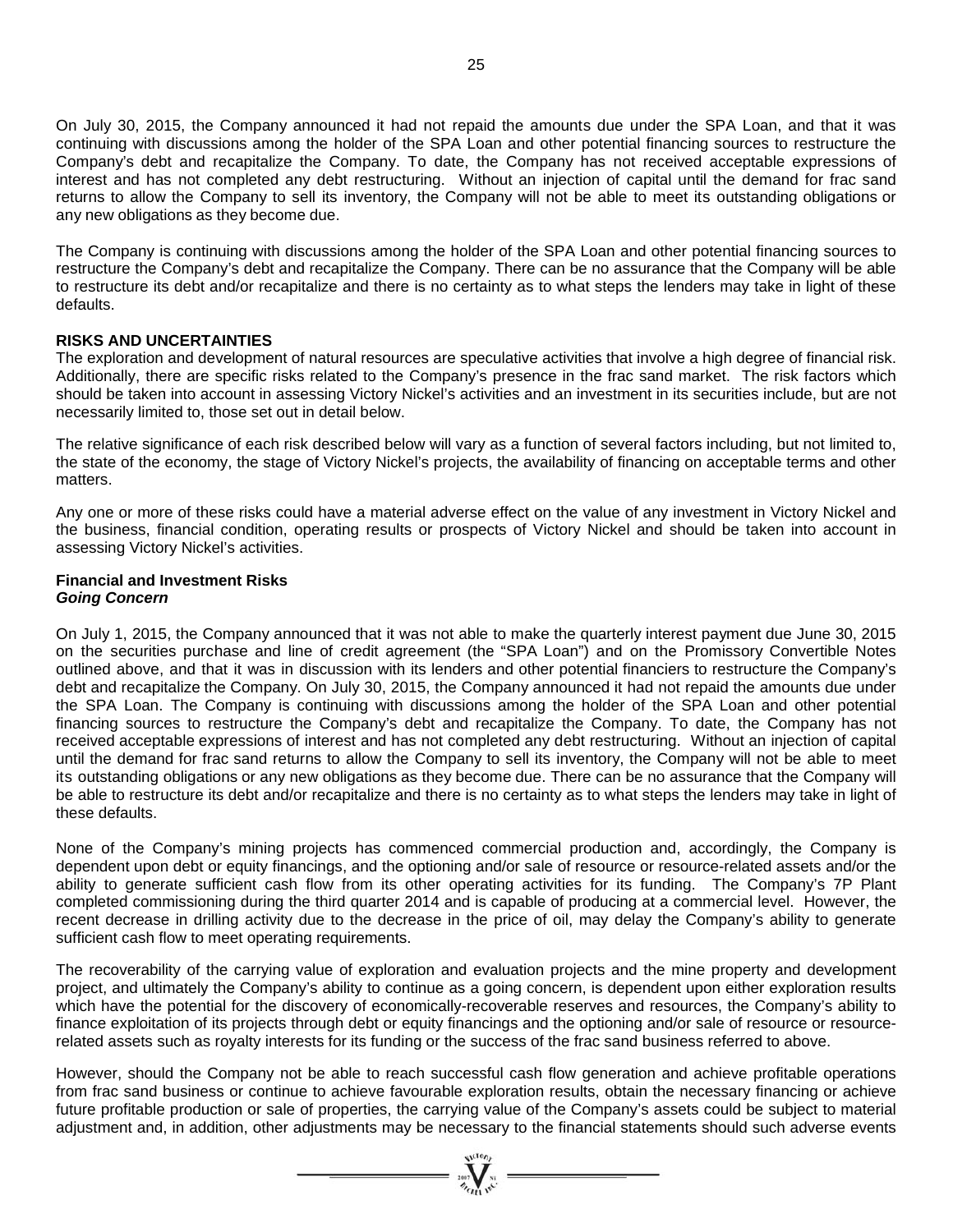impair the Company's ability to continue as a going concern as contemplated under GAAP. There is no certainty, especially in the present environment, that the Company's initiatives to improve working capital will be successful or that working capital generated thereby will be sufficient to fund the Company's activities including project expenditures and corporate costs. These conditions indicate the existence of a material uncertainty that may cast significant doubt about the Company's ability to continue as a going concern.

#### *Substantial Capital Requirements*

Victory Nickel will have to make substantial capital expenditures for the development of, and to achieve production from, its nickel projects. Production will only be reached a number of years following the start of development. Until that time, the Company is reliant on cash flows generated by its nascent frac sand business, on the equity markets and asset sales to generate cash for ongoing operations and programs. There can be no assurance that any debt or equity financing or cash generated by operations or asset sales will be available or sufficient to meet these requirements or for other corporate purposes or, if debt or equity financing is available, that it will be on terms acceptable to Victory Nickel. Moreover, future activities may require Victory Nickel to alter its capitalization significantly. The inability of Victory Nickel to access sufficient capital for its operations could have a material adverse effect on its financial condition, results of operations or prospects. Flow-through financing cannot be used to fund the Company's corporate costs.

The 7P Plant has been substantially completed. Future capital requirements for the 7P Plant are not expected to be significant. However, future phases will require additional capital; these phases are independent of the 7P Plant. This capital requirement may be in excess of the net funds generated by the business. The frac sand operations have ongoing requirements for working capital financing. There is a risk that sufficient working capital financing may not be available at suitable prices.

The Company recognizes the imminent cash requirement to repay debt and is actively considering restructuring of its debt to term it out for several years. To date, the Company has not received acceptable expressions of interest and has not completed any debt restructuring.

#### *Market Perception*

Market perception of junior exploration, development and mining companies may continue to shift such that these companies are viewed even less favourably. This factor could impact the value of investors' holdings and Victory Nickel's ability to raise further funds by issue of additional securities or debt.

By entering the frac sand market and becoming an operating company with operating cash flows, Victory Nickel is attempting to distinguish itself from other juniors. This represents a risk in itself.

#### *Metal and Frac Sand Prices*

There is no assurance that, even if commercial quantities of mineral resources are developed, a profitable market will exist for the sale of such product. Nickel and by-product prices fluctuate on a daily basis and are affected by numerous factors beyond Victory Nickel's control – including factors which are influenced by worldwide circumstances. The level of interest rates, the rate of inflation, world supply and demand for commodities and stability of exchange rates can all cause significant fluctuations in commodity prices. Such external economic factors are in turn influenced by changes in international investment patterns and monetary systems and political developments. The prices of nickel and by-products have historically fluctuated widely and future price declines could cause commercial production to be uneconomical and such fluctuations could have a material adverse effect on Victory Nickel's business, financial condition and prospects. As Victory Nickel has historically been in the exploration and development stage, the above factors have had no material impact on present operations but were considered in evaluating the impairment of long-lived assets. However, these factors are of significant importance for the FS and decisions related thereto as well as being important to the developing frac sand business.

The business case developed to support the Company's entry into the frac sand business made significant assumptions on pricing of frac sand as well as for important cost elements of production and transportation. While many of the important costs have been fixed contractually, the price for frac sand sales is subject to market forces beyond the Company's control. The impact of the oil and gas pricing cycle is uncertain.

#### *Areas of Investment Risk*

The Company's Common Shares are listed on the TSX. The share prices of publicly-traded companies can be volatile as the price of shares is dependent upon a number of factors, some of which are general or market or sector specific and others that are specific to Nuinsco. On August 4, 2015, the Company received a letter from the TSX advising that its eligibility for continued listing on the TSX is under review. Under the TSX's Remedial Review Process, the Company has

 $\sum_{\alpha}$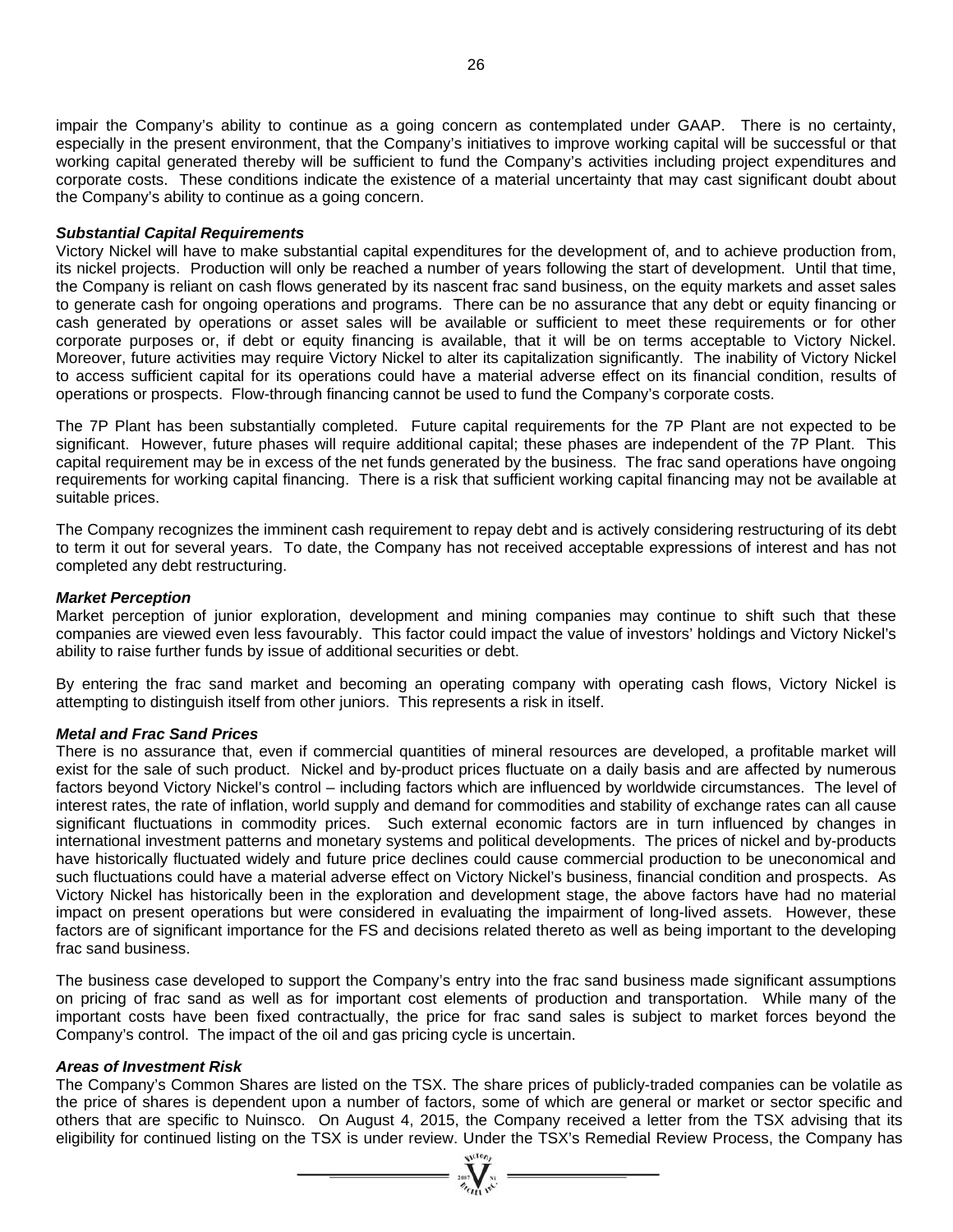been granted 60 days from that date to comply with all requirements for continued listing. It is the intent of the Company to maintain a public listing for the Company's shares. In addition to working with the TSX during this period, management will evaluate alternative listing options. There can be no assurance that either the Company will be able to achieve compliance with the TSX's listing requirements within the required time frame or will secure an alternative listing.

The market for shares in small public companies is less liquid than for large public companies. Investors should be aware that the value of the Company's common shares may be volatile and may go down as well as up and investors may therefore not recover their original investment.

The market price of the Company's common shares may not reflect the underlying value of the Company's net assets. The price at which investors may dispose of their securities may be influenced by a number of factors, some of which may pertain to the Company and others of which are extraneous. On any disposal of their common shares, investors may realize less than the original amount invested.

### **Industry Risks**

## *Speculative Nature of Mineral Exploration*

Mineral exploration is highly speculative in nature, involves many risks and frequently is non-productive. There is no assurance that Victory Nickel's exploration efforts will be successful. Few properties that are explored are ultimately developed into economically-viable operating mines. Success in establishing reserves is a result of a number of factors, including the quality of Victory Nickel's management, level of geological and technical expertise, the quality of land available for exploration and other factors. Once mineralization is discovered, it may take several years in the initial phases of drilling until production is possible, during which time the economic feasibility of production may change. Substantial expenditures are required to establish proven and probable reserves through drilling to determine the optimal extraction method for the ore and the metallurgical process to extract the metals from the ore and, in the case of new properties, to construct mining and processing facilities. It is possible that even preliminary due diligence will show adverse results, leading to the abandonment of projects. It is impossible to ensure that preliminary feasibility studies or full feasibility studies, such as has been released with respect to Minago, on Victory Nickel's projects or the current or proposed exploration programs on any of the properties in which Victory Nickel has exploration rights will result in a profitable commercial mining operation. As a result of these uncertainties, no assurance can be given that Victory Nickel's exploration programs will result in the establishment or expansion of resources or reserves.

### *Evaluation and Development Projects*

In general, evaluation and development projects have no operating history upon which to base estimates of future cash operating costs. For evaluation and development projects such as the mineral resource properties owned by Victory Nickel, estimates of proven and probable reserves are, to a large extent, based upon the interpretation of geological data obtained from drill holes and other sampling techniques and feasibility studies. This information is used to calculate estimates of the capital cost, cash operating costs based upon anticipated tonnage and grades of ore to be mined and processed, the configuration of the ore body, expected recovery rates, comparable facility and equipment operating costs, anticipated climatic conditions and other factors. In addition, there remains to be undertaken certain feasibility and/or development preparation work on the projects that could adversely impact estimates of capital and operating costs required for the development of the projects. Costs necessary to develop the projects could be significant and will have a direct impact on the economic evaluation of the projects. As a result, it is possible that the actual capital cost, cash operating costs and economic returns of the projects may differ from those currently estimated. The costs estimated under the FS for Minago differed from the PEA and may differ again upon actual development.

## *Frac Sand Industry*

Frac sand processing is a new business for Victory Nickel. The industry is closely linked to the oil and gas industry and is therefore affected by economic factors impacting that industry, including the effect of future cycles based on historic experience. Demand for frac sand is influenced by many factors, including: global and regional economic and political events and conditions, fluctuations in pricing and availability of oil and gas and other energy sources, demand for oil and gas products, demand for cars and other vehicles, technological innovation impacting alternative energy sources, changes in the regulatory framework for mining and processing frac sand and the hydraulic fracturing industry. The oil and gas industry can be prone to sudden, unexpected production slowdowns which may impact exploration, development, production and well completion activities. These factors, such as the recent unprecedented drop in the price of oil, cannot readily be predicted or controlled. Negative developments could cause the demand for frac sand products to decline which could have adverse effects on business, financial condition, results of operations, cash flows and prospects.

 $\sum_{\alpha}^{N}$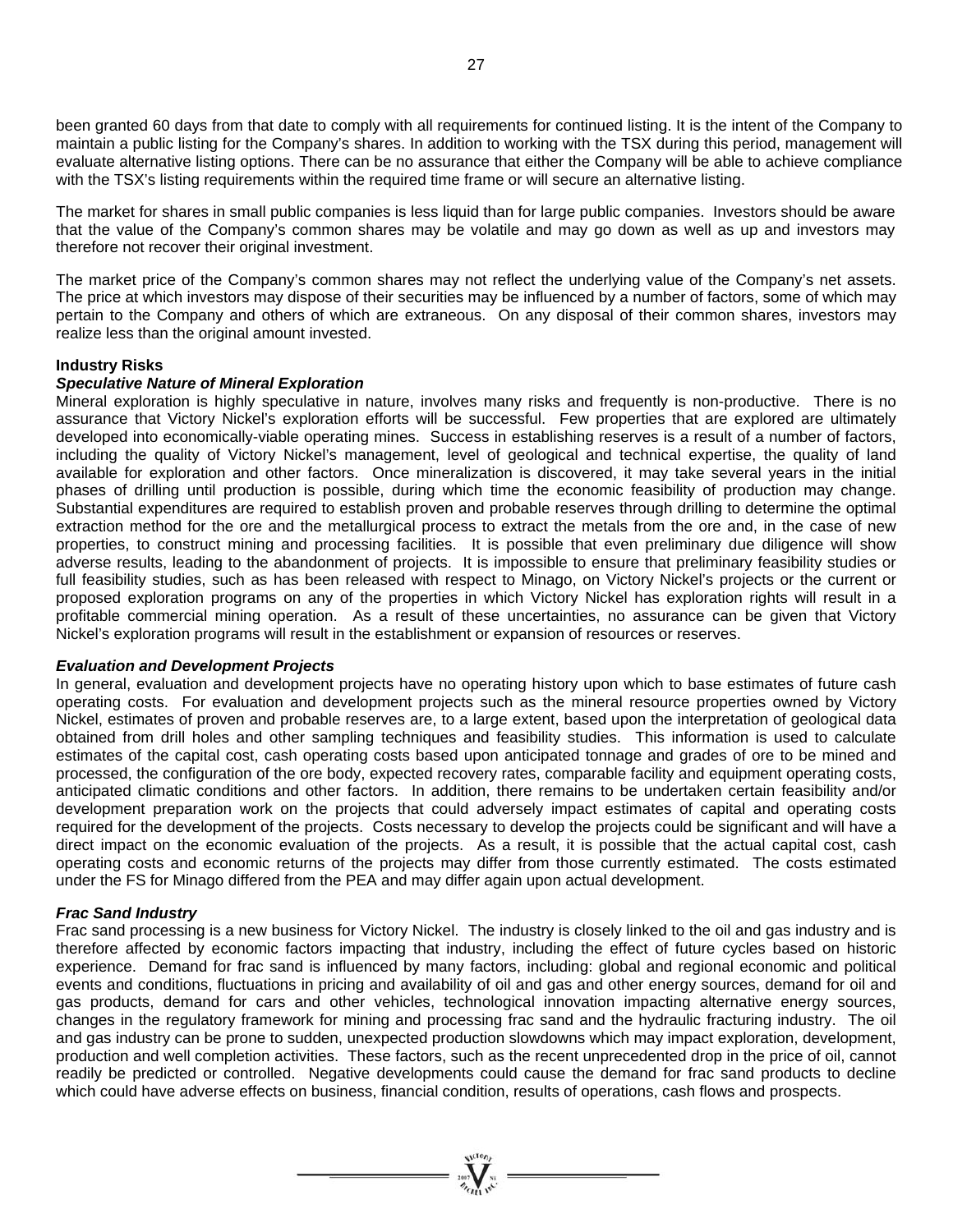With respect to the frac sand industry itself, risks include: changes in transportation availability and pricing, inclement or hazardous weather conditions from flooding or climate change, environmental hazards, industrial accidents, changes in the regulatory framework impacting mining, processing and the fracking industries in both Canada and the US, inability to procure sand in the required quantities or qualities, inability to obtain replacement parts or equipment on a timely basis, reduction in the availability of water for processing, inability to hire, train and retain qualified staff at acceptable rates; and other technical difficulties or failures. Any prolonged downtime could impact deliveries and reputation.

The fracking industry has been hailed as significantly contributing to North America's energy self-sufficiency. A combination of techniques is used, any changes impacting the use of frac sand as a proppant through regulation or technological innovation may negatively impact the frac sand industry. In addition, heightened political, regulatory and public scrutiny of hydraulic fracturing practices could potentially expose the Company or its customers to increased legal and regulatory proceedings, and any such proceedings could be time-consuming, costly or result in substantial legal liability or significant reputational harm.

## *Competition*

The mineral exploration business is highly competitive in all of its phases. Victory Nickel competes with numerous other companies and individuals, including competitors with greater financial, technical and other resources than Victory Nickel, in the search for and acquisition of exploration and development rights on attractive mineral properties. Victory Nickel's ability to acquire exploration and development rights in the future will depend not only on its ability to develop the properties on which it currently has exploration and development rights, but also on its ability to select and acquire exploration and development rights on other suitable properties. There is no assurance that Victory Nickel will compete successfully in acquiring exploration and development rights on such other properties or in securing customers, sand supplies or other resources such as transportation.

Victory Nickel also faces competition in the frac sand market with respect to its frac sand business and there is no assurance that Victory Nickel will compete successfully processing and selling frac sand in such market. Frac sand is a proppant used in the completion and re-completion of oil and natural gas wells to stimulate and maintain oil and natural gas production through the process of hydraulic fracturing. Frac sand is the most commonly used proppant and is less expensive than other proppants, such as resin-coated sand and manufactured ceramics. A significant shift in demand from frac sand to other proppants, or the development of new processes to replace hydraulic fracturing altogether, could cause a decline in the demand for the frac sand the Company processes and result in a material adverse effect on the Company's financial condition and results of operations. If significant new reserves of raw frac sand are discovered and developed, and those frac sands have similar characteristics to the raw frac sand processed by the Company, the Company's ability to maintain or acquire contracts may be negatively impacted which could have a material adverse effect on the Company's results of operations and cash flows over the long term. Additionally, quality sand supply is a limited resource and the presently-identified sources are a significant distance away from the 7P Plant which provides logistical challenges in securing timely railcar and other transportation at acceptable prices.

## **Operational Risks**

## *Limited History of Operations*

Victory Nickel has no history of earnings and limited financial resources. Victory Nickel currently has no operating mines and its ultimate success may depend on the ability of active mining operations to generate cash flow in the future, as well as its ability to access capital markets for its development requirements. There is no assurance that Victory Nickel will earn profits in the future. Significant capital investment will be required to achieve commercial production at Victory Nickel's existing nickel projects. There is no assurance that Victory Nickel will be able to raise the required funds to continue these activities.

In particular, frac sand processing represents a new initiative for Victory Nickel which is expected to generate significant cash flow for the Company, if successful. While the Company believes it has mitigated the risks of entering a new market through the hiring of experienced personnel, there is no assurance that this initiative will be successful.

## *Frac Sand Processing Operations*

The 7P Plant is freshly-built. Production risks might be expected to be higher for a new operation than one which has been in operation routinely. However, a new plant may have a reduced risk profile as far as reliability is concerned. Refurbishment of equipment may be more risky than acquiring new plant. Despite hiring experienced management, many new operators have been hired, while risks have been mitigated by training, it is possible that early production may experience excessive downtime. The availability of suitably-qualified staff at acceptable prices also represents a risk.

 $\sum_{\substack{n=1\\ \text{odd }n}}^{\infty}$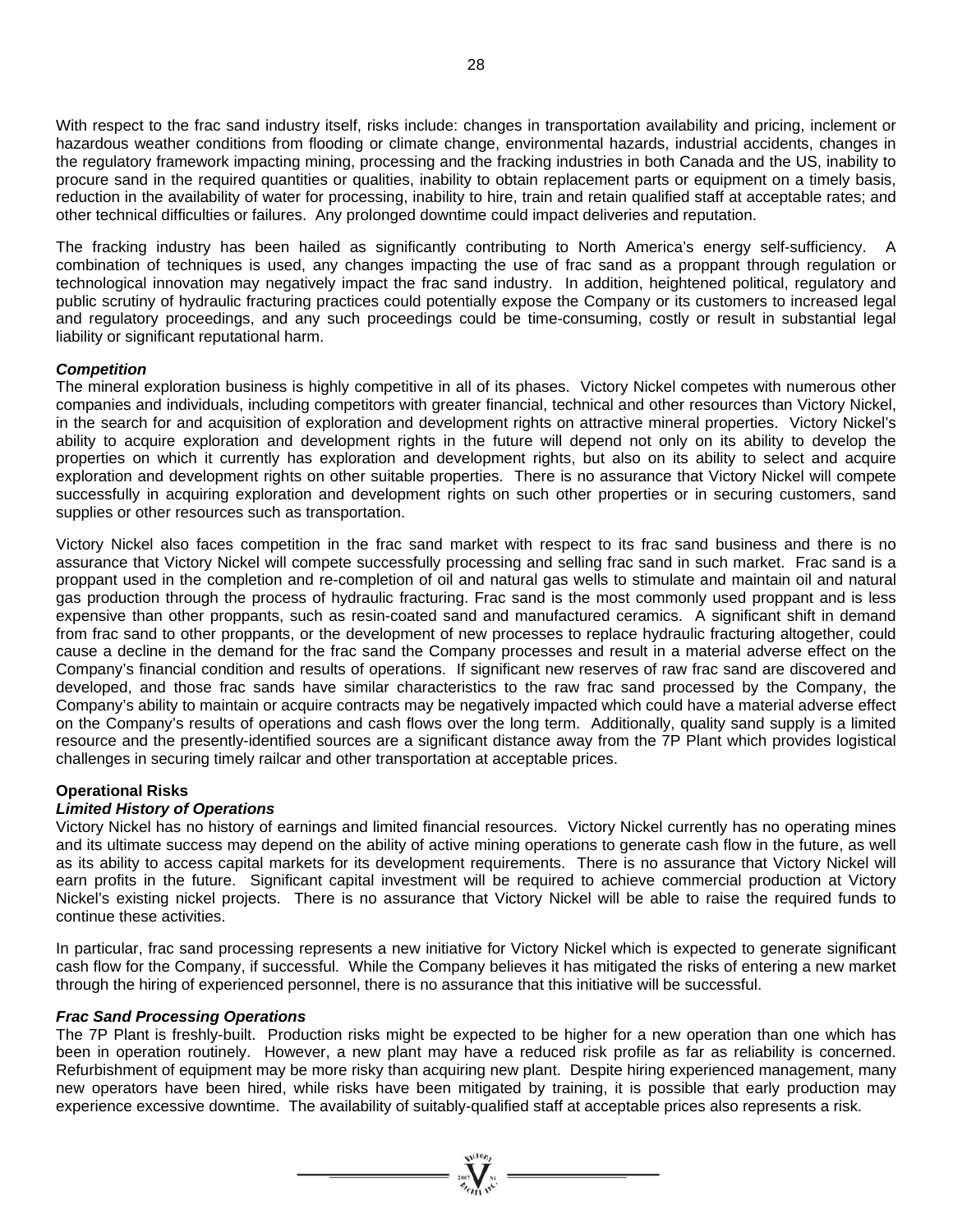The procurement, production and delivery of frac sand can be logistically complex – transportation costs represent a significant portion of frac sand costs. Unavailability of appropriate transportation and rail cars or lines on a timely basis may impact turnaround and cause delays in deliveries. Changes in respective transportation costs or decreases in dependability may also impair the Company's ability to receive and/or deliver product with adverse effects on costs, revenues and reputation. Further, changes to logistics to reflect changed demand may not be able to occur on a timely basis, resulting in adverse effects on the cost profile.

Processing frac sand includes substantial costs for energy – electricity and gas – as well as water. Problems in securing sufficient energy supply at appropriate prices would have impact on operating costs and the ability to recover those increased costs may be impaired.

The specifications for frac sand are detailed; maintaining a robust quality control process is key to producing a high-quality product. Failure to do so could cause lost revenues and lost reputation.

## *Development Targets, Permitting and Operational Delays*

There can be no assurance that Victory Nickel will be able to complete the planned development of its projects on time or on budget due to, among other things, delays in receiving required consents, permits and registrations, the delivery and installation of plant and equipment and cost overruns, or that the current personnel, systems, procedures and controls will be adequate to support Victory Nickel's operations. Any failure to meet development targets or other operational delays or inadequacies could have a material adverse effect. In particular, the Minago EAL was granted for a three-year period and expired on August 22, 2014. There is no guarantee that development work will commence on or before that date or that an extension will be granted. The Company believes that it has mitigated this risk through work performed on relocating tailings impoundments and the regulatory filings related thereto should either represent development or should extend the expiry.

The Company's frac sand business in its present phase, is reliant upon a third-party supplier of sand; any difficulties the supplier experiences with respect to securing, maintaining or extending permits for its properties and operations including appropriate water rights, may have adverse effects on the supply of sand.

## *Resources and Reserves*

The figures for mineral resources and mineral reserves are estimates and no assurance can be given that the anticipated level of recovery and/or grades of mineral reserves or mineral resources will be realized. Moreover, short-term operating factors relating to ore reserves and resources, such as the need for orderly development of an ore body or the processing of new or different ore grades, may cause a mining operation to be unprofitable in any particular accounting period.

The Company's frac sand business in its present phase is reliant upon a handful of suppliers for its product. The Company has no resources or reserves of its own that can presently be exploited; although it recently announced reserves on the Bear Coulee option in Wisconsin. Permitting this property for production is expected to take one to two years. The frac sand resource at Minago is not contemplated to be developed until either Phase Three of the frac sand initiative or as part of the Minago FS which requires significant financing to be developed.

## *Title Risks*

Victory Nickel's ability to hold various mineral rights require licences, permits and authorizations and, in some cases, renewals of existing licences, permits and authorizations from various governmental and quasi-governmental authorities. Management believes that Victory Nickel currently holds or has applied for all necessary licences, permits and authorizations to carry on the activities which Victory Nickel is currently conducting and to hold the mineral rights Victory Nickel currently holds under applicable laws and regulations in effect at the present time. Management also believes that Victory Nickel is complying in all material respects with the terms of such licences, permits and authorizations. However, Victory Nickel's ability to obtain, sustain or renew such licences, permits and authorizations on acceptable terms is subject to changes in regulations and policies and to the discretion of the applicable governmental and quasi-governmental bodies.

#### *Insurance Risk*

Victory Nickel faces all of the hazards and risks normally incidental to the exploration and development of base metals, any of which could result in damage to life or property, environmental damage and possible legal liability for any or all such damage caused. Victory Nickel's activities may be subject to prolonged disruptions due to weather conditions depending on the location of operations in which Victory Nickel has interests; not all such risks are insurable.

 $\sum_{\alpha}$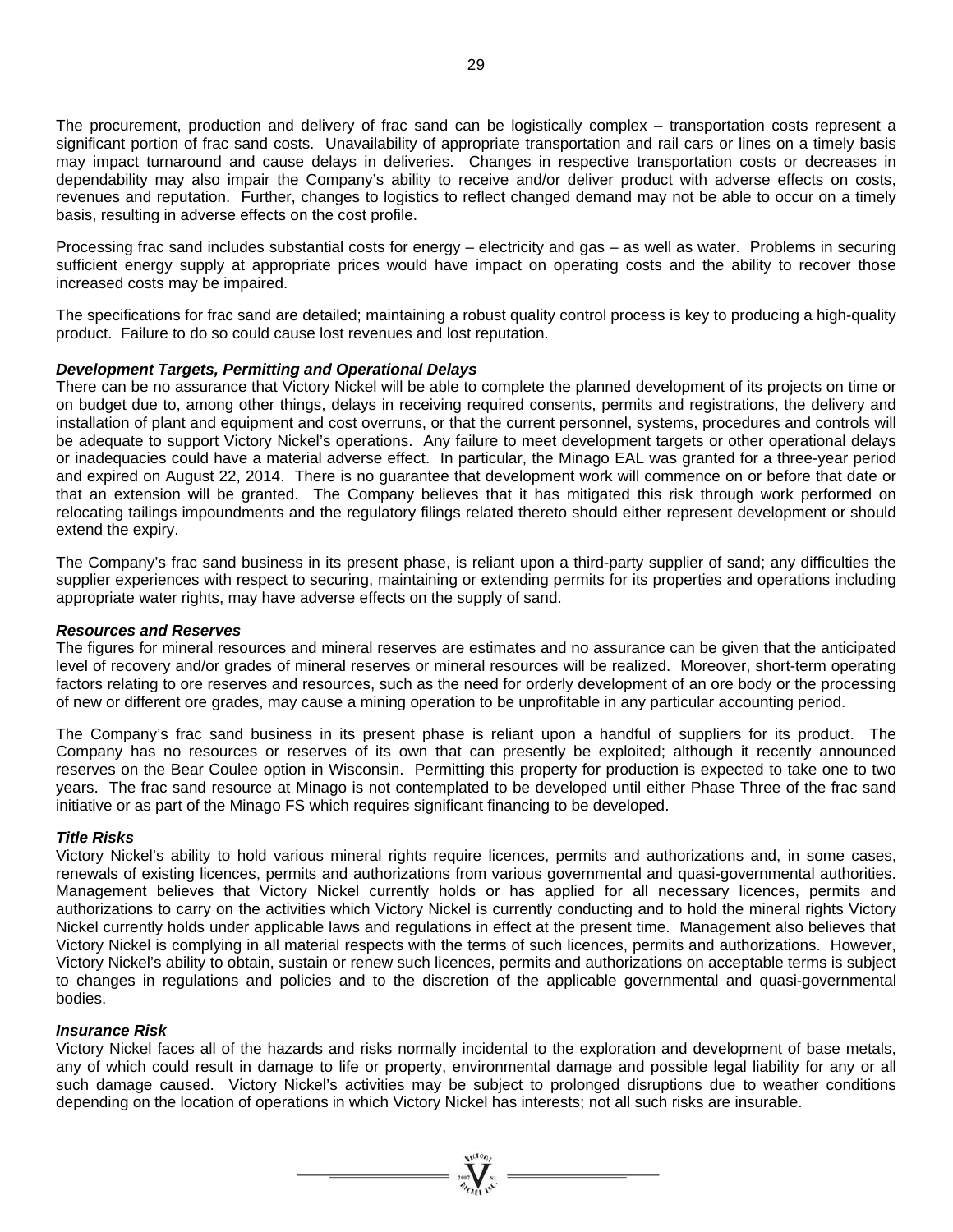Similarly, the frac sand processing plant faces many hazards and risks arising from the transportation and processing of frac sand materials, any of which could result in the matters described above. Again, not all such risks are insurable.

## **Regulatory Risks**

## *Government Regulation*

Existing and possible future environmental and social impact legislation, regulations and actions, including the regulation of air and water quality, mining reclamation, solid and hazardous waste handling and disposal, the promotion of occupational health and safety, the protection of wildlife and ecological systems and the protection of the societies and communities of indigenous peoples, could cause significant expense, capital expenditures, restrictions and delays in activities, the extent of which cannot be predicted and which may well be beyond Victory Nickel's capacity to fund. Environmental laws are becoming more stringent and actively enforced. Environmental and social impact studies may be required for some operations and significant fines and clean-up responsibilities may be assessed for companies causing damage to the environment in the course of their activities.

## *Economic, Political, Judicial, Administrative, Taxation or Other Regulatory Factors*

Victory Nickel may be adversely affected by changes in economic, political, judicial, administrative, taxation or other regulatory factors in the areas in which Victory Nickel does or will operate and holds its interests, as well as unforeseen matters. In particular, the fracking industry is often at the forefront of public attention whether or not deserved. Nonetheless, this provokes attention and scrutiny.

### **Other Risks**

### *Environmental and Health Risks*

The Company has no significant exposure to environmental or health risks from its exploration and development activities, although this will change as the Company's projects approach production (a normal characteristic of mineral industry projects). Lynn Lake, acquired pursuant to a takeover bid and recently subject to option with Corazon, is a former operating mine; however indemnifications exist from the Manitoba Government with respect to any pre-existing environmental concerns at that property.

The frac sand operation involves processing silica sand. In addition to environmental regulation, the Company is subject to laws and regulations relating to human exposure to crystalline silica under the *Occupational Health and Safety Act*. Workplace exposure to crystalline silica is monitored; the occupational exposure limits in Alberta for respirable crystalline silica are among the lowest in Canada and the US.

#### *Key Personnel*

Victory Nickel relies on a limited number of key consultants and senior management and there is no assurance that Victory Nickel will be able to retain such key consultants or other senior management. The loss of one or more such key consultants or members of senior management, if not replaced, could have a material adverse effect on Victory Nickel's business, financial condition and prospects. Directors and management had previously accepted deferrals of remuneration in order to assist the Company through the economic turmoil; however, this potentially adds to the risk of losing experienced personnel.

#### *Conflicts of Interest*

Certain of the Company's directors and officers are also directors and officers of other natural resource companies. Consequently, there exists the possibility for such directors and officers to be in a position of conflict. Any decision made by any of such directors and officers relating to Victory Nickel will be made in accordance with their duties and obligations to deal fairly and in good faith with Victory Nickel and such other companies.

#### *Investments and Other Agreements with Resource Companies*

In addition, Victory Nickel makes, from time to time, investments in the common shares of publicly-traded companies in the junior natural resources sector or may enter into option or other agreements therewith. These companies are subject to similar risks and uncertainties as is Victory Nickel, and Victory Nickel's investments in and agreements with these companies are subject to similar areas of risk as noted above. Victory Nickel seeks to manage its exposure by ensuring that appropriate recourse is included in such agreements upon the counterparty's or assignee's failure to meet contractual obligations.

### **Summary**

The future success of the Company is subject to a number of risk factors that are common to the junior natural resources sector and is now exposed to risks associated with frac sand production. These include the extent to which it can outline

 $= \sum_{\substack{m=1\\ \text{odd }n}}^{\infty} \sum_{\substack{m=1\\ \text{odd }n}}^{\infty}$